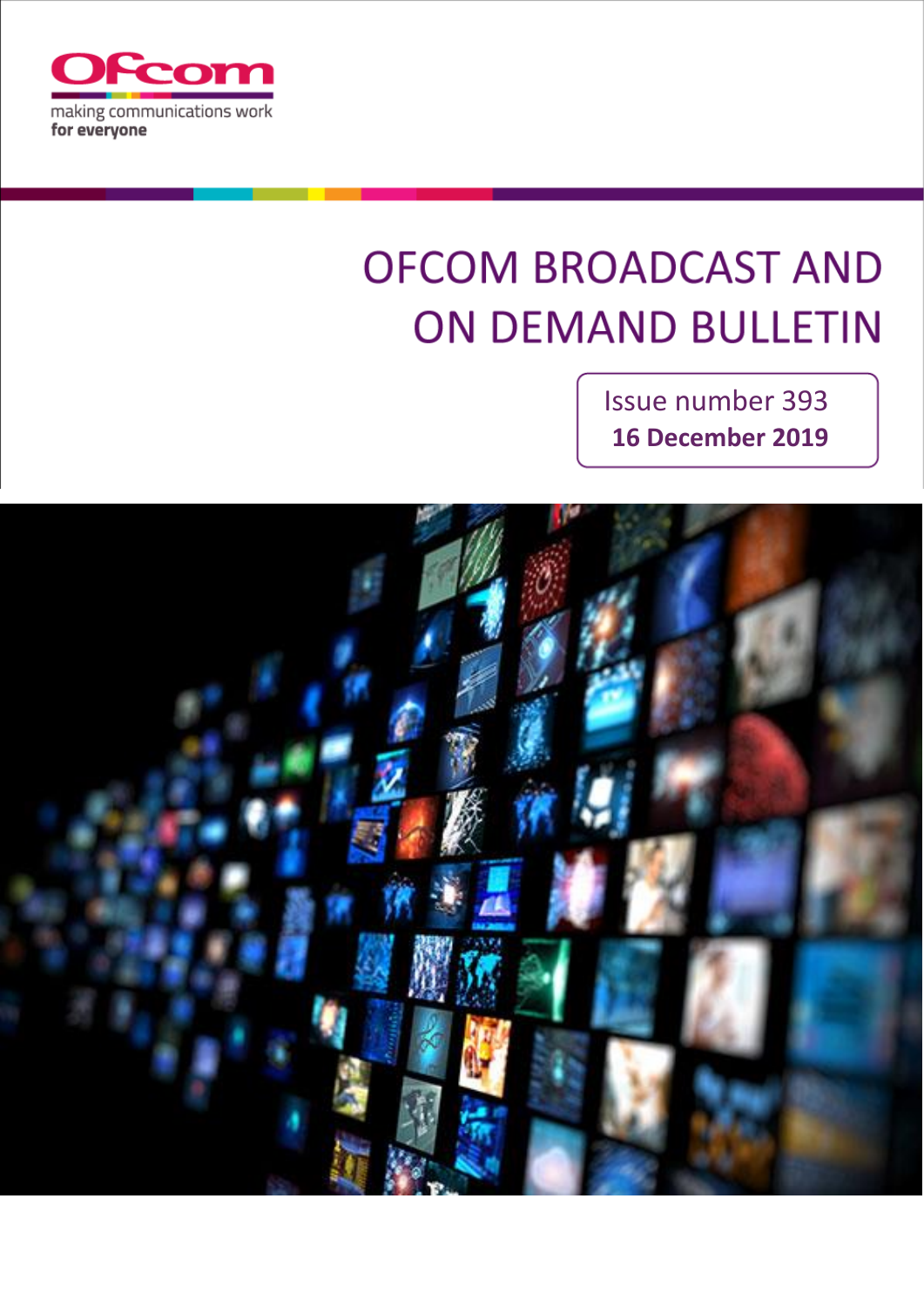# **Contents**

| Introduction                                                                                                                                                                                            | 3  |
|---------------------------------------------------------------------------------------------------------------------------------------------------------------------------------------------------------|----|
| <b>Note to Broadcasters</b><br>New Broadcast and On Demand Bulletin format                                                                                                                              | 5  |
| <b>Broadcast Standards cases</b>                                                                                                                                                                        |    |
| In Breach / Resolved                                                                                                                                                                                    |    |
| The Ashes, Sky Sports Main Event, 24 August 2019, 13:50<br>Live Vitality T20 Blast Cricket, Sky Sports Main Event, 4 September 2019, 20:10<br>Ashes Cricket, Sky Sports Ashes, 14 September 2019, 13:40 | 6  |
| In Breach                                                                                                                                                                                               |    |
| <b>Top Fifteens</b><br>Radio Caroline, 30 September 2019, 09:55                                                                                                                                         | 9  |
| <b>Good Morning Britain</b><br>ITV, 30 July 2019, 08:00                                                                                                                                                 | 11 |
| <b>Broadcast Licence Conditions cases</b>                                                                                                                                                               |    |
| In Breach                                                                                                                                                                                               |    |
| Non-provision of service<br>Premier Christian Communications Ltd, July 2019 to present                                                                                                                  | 16 |
| Providing a service in accordance with 'Key Commitments'<br>Awaaz FM, Awaaz FM Community Radio CIC, May 2019 to October 2019                                                                            | 18 |
| Retention and production of recordings<br>Esplanade Vale Media Limited                                                                                                                                  | 20 |
| <b>Tables of cases</b>                                                                                                                                                                                  |    |
| Complaints assessed, not investigated                                                                                                                                                                   | 22 |
| Complaints outside of remit                                                                                                                                                                             | 35 |
| <b>BBC First</b>                                                                                                                                                                                        | 37 |
| <b>Investigations List</b>                                                                                                                                                                              | 40 |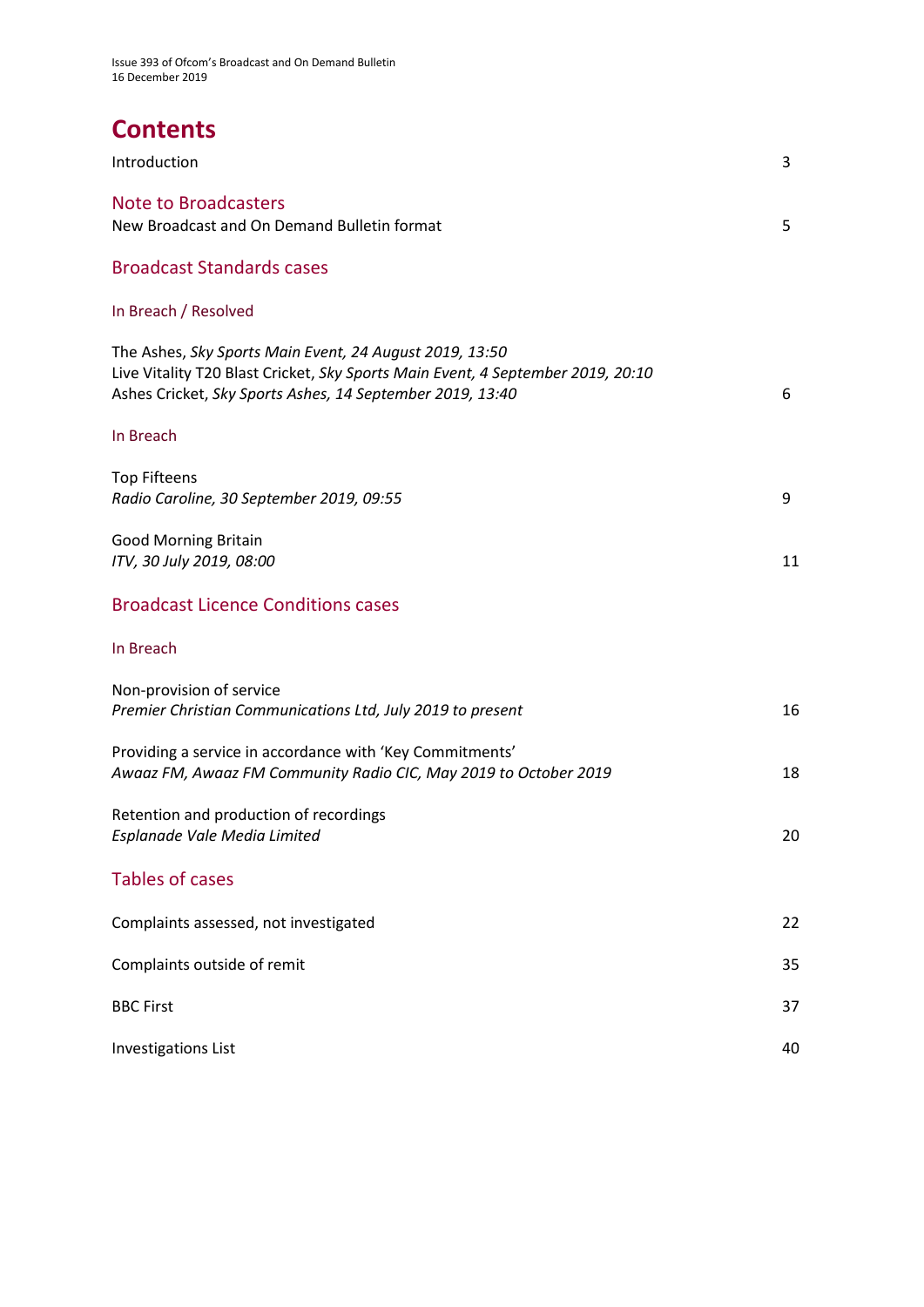# **Introduction**

Under the Communications Act 2003 ("the Act"), Ofcom has a duty to set standards for broadcast content to secure the standards objectives<sup>1</sup>. Ofcom also has a duty to ensure that On Demand Programme Services ("ODPS") comply with certain standards requirements set out in the  $Act^2$ .

Ofcom reflects these requirements in its codes and rules. The Broadcast and On Demand Bulletin reports on the outcome of Ofcom's investigations into alleged breaches of its codes and rules, as well as conditions with which broadcasters licensed by Ofcom are required to comply. The codes and rules include:

- a) [Ofcom's Broadcasting Code](http://stakeholders.ofcom.org.uk/broadcasting/broadcast-codes/broadcast-code/) ("the Code") for content broadcast on television and radio services licensed by Ofcom, and for content on the BBC's licence fee funded television, radio and on demand services.
- b) the [Code on the Scheduling of Television Advertising](https://www.ofcom.org.uk/__data/assets/pdf_file/0014/32162/costa-april-2016.pdf) ("COSTA"), containing rules on how much advertising and teleshopping may be scheduled on commercial television, how many breaks are allowed and when they may be taken.
- c) certain sections of th[e BCAP Code: the UK Code of Broadcast Advertising,](https://www.asa.org.uk/codes-and-rulings/advertising-codes/broadcast-code.html) for which Ofcom retains regulatory responsibility for television and radio services. These include:
	- the prohibition on 'political' advertising;
	- 'participation TV' advertising, e.g. long-form advertising predicated on premium rate telephone services – notably chat (including 'adult' chat), 'psychic' readings and dedicated quiz TV (Call TV quiz services); and
	- gambling, dating and 'message board' material where these are broadcast as advertising<sup>3</sup>.
- d) other conditions with which Ofcom licensed services must comply, such as requirements to pay fees and submit information required for Ofcom to carry out its statutory duties. Further information can be found on Ofcom's website for [television](http://licensing.ofcom.org.uk/tv-broadcast-licences/) and [radio](http://licensing.ofcom.org.uk/radio-broadcast-licensing/) licences.
- e) Ofcom's [Statutory Rules and Non-Binding Guidance for Providers of On-Demand](http://stakeholders.ofcom.org.uk/binaries/broadcast/on-demand/rules-guidance/rules_and_guidance.pdf)  [Programme Services](http://stakeholders.ofcom.org.uk/binaries/broadcast/on-demand/rules-guidance/rules_and_guidance.pdf) for editorial content on ODPS (apart from BBC ODPS). Ofcom considers sanctions for advertising content on ODPS referred to it by the Advertising Standards Authority ("ASA"), the co-regulator of ODPS for advertising, or may do so as a concurrent regulator.

[Other codes and requirements](http://stakeholders.ofcom.org.uk/broadcasting/broadcast-codes/) may also apply to broadcasters, depending on their circumstances. These include the requirements in the BBC Agreement, the Code on Television Access Services (which sets out how much subtitling, signing and audio description relevant licensees must provide), the Code on Electronic Programme Guides, the Code on Listed Events, and the Cross Promotion Code.

**.** 

<sup>&</sup>lt;sup>1</sup> The relevant legislation is set out in detail in Annex 1 of the Code.

<sup>&</sup>lt;sup>2</sup> The relevant legislation can be found at Part 4A of the Act.

<sup>&</sup>lt;sup>3</sup> BCAP and ASA continue to regulate conventional teleshopping content and spot advertising for these types of services where it is permitted. Ofcom remains responsible for statutory sanctions in all advertising cases.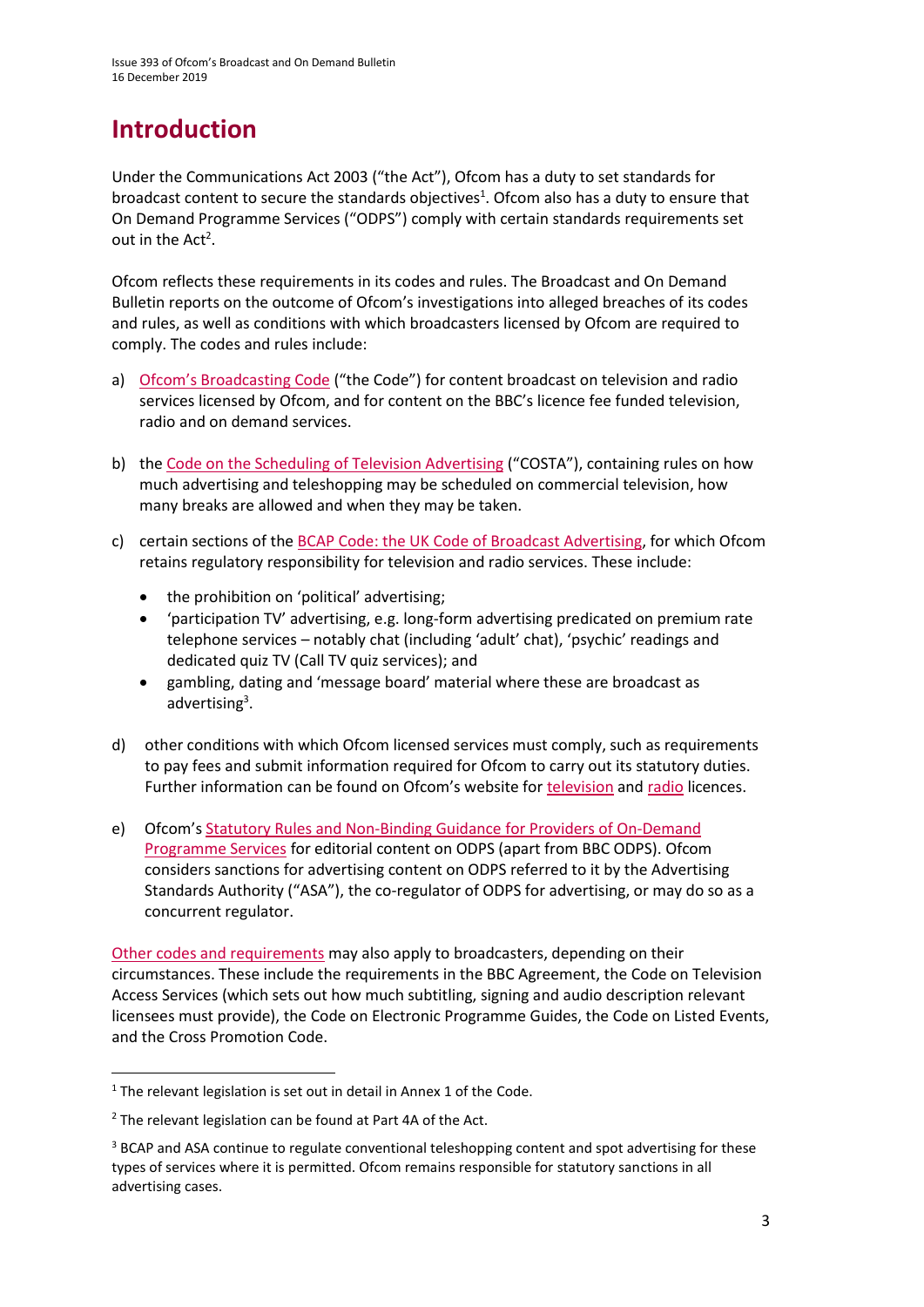**It is Ofcom's policy to describe fully television, radio and on demand content. Some of the language and descriptions used in Ofcom's Broadcast and On Demand Bulletin may therefore cause offence.**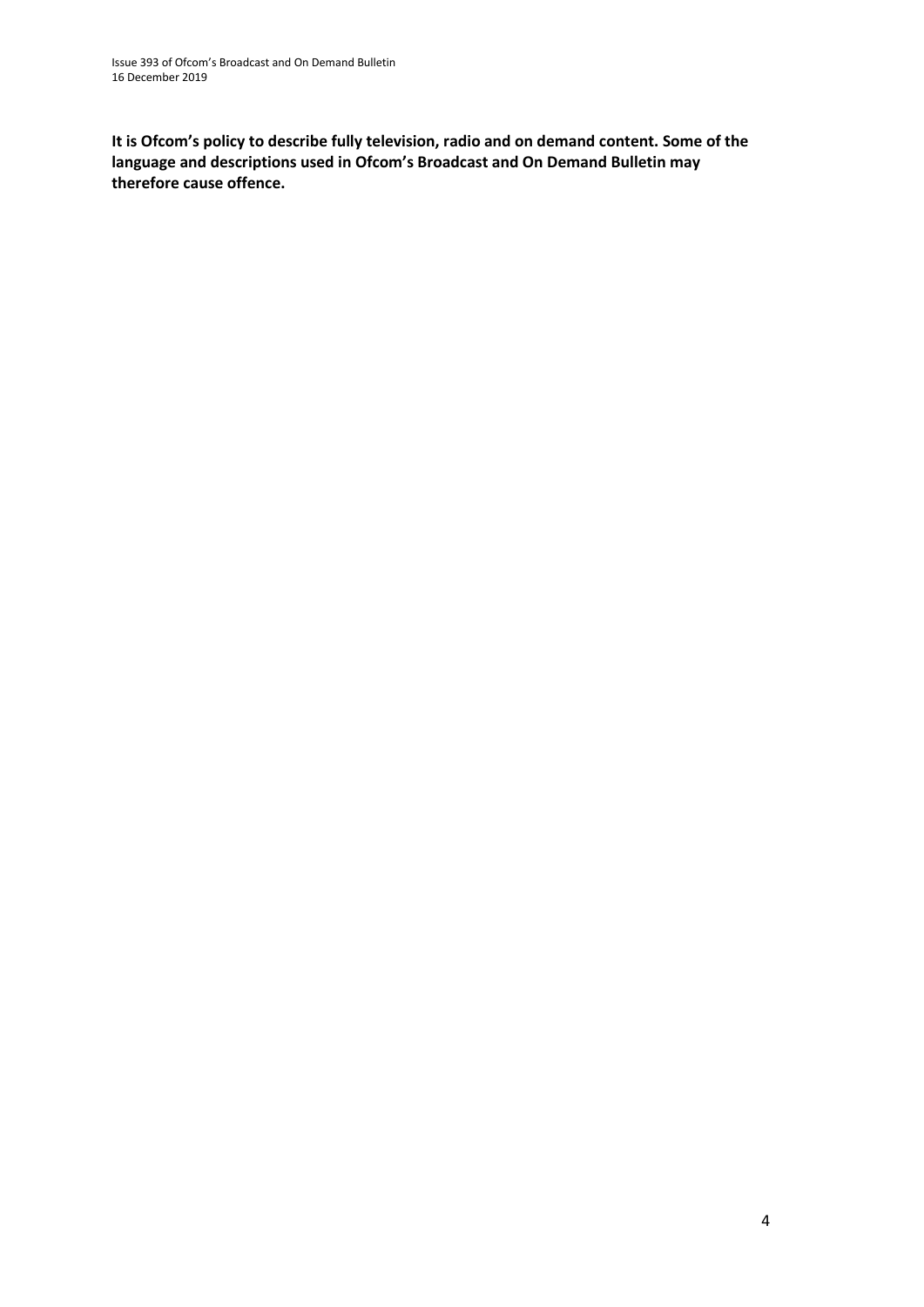## **Note to Broadcasters and On Demand Service Providers**

### **New Broadcast and On Demand Bulletin format**

Since 2004, Ofcom has published a fortnightly issue of the Broadcast and On Demand on its website setting out the outcomes of assessments and investigations. Following feedback from users, we have decided to change the Bulletin's format to make it as accessible and helpful a resource as possible.

We will be launching the new format for issue number 394.

The key changes will be:

**A new 'Broadcast and On Demand Bulletin Hub' –** this new home page for the Bulletin will include links to our most recent issue, past decisions, complaints, and other useful resources.

**Decisions as separate documents –** we will be publishing each Decision as a separate PDF document. Decisions will be listed in a table with click-through links.

**Summaries of Decisions –** we will be publishing a short summary at the top of each Decision, which will include the rules we investigated under and the outcome.

**Past Decisions in a central database –** the database can be filtered by service name and Code issue, and sorted by a variety of fields. Initially, decisions published from January 2020 onwards will be available, but we will look to update this resource with previous Decisions in due course. Until then, Bulletins from before January 2020 will be available in the usual place on our website.

**Tables of cases in a central database –** all cases we publish in tables, such as complaints we have assessed but not pursued or new investigations, will be saved in a database which can be filtered by service name and Code issue, and sorted by a variety of fields. As well as looking at the two-week period covered by the latest Bulletin, you will also be able to look back at other time periods (from the launch date onwards).

We welcome any feedback (to [bulletinfeedback@ofcom.org.uk\)](mailto:bulletinfeedback@ofcom.org.uk) on the new Bulletin format once it is launched.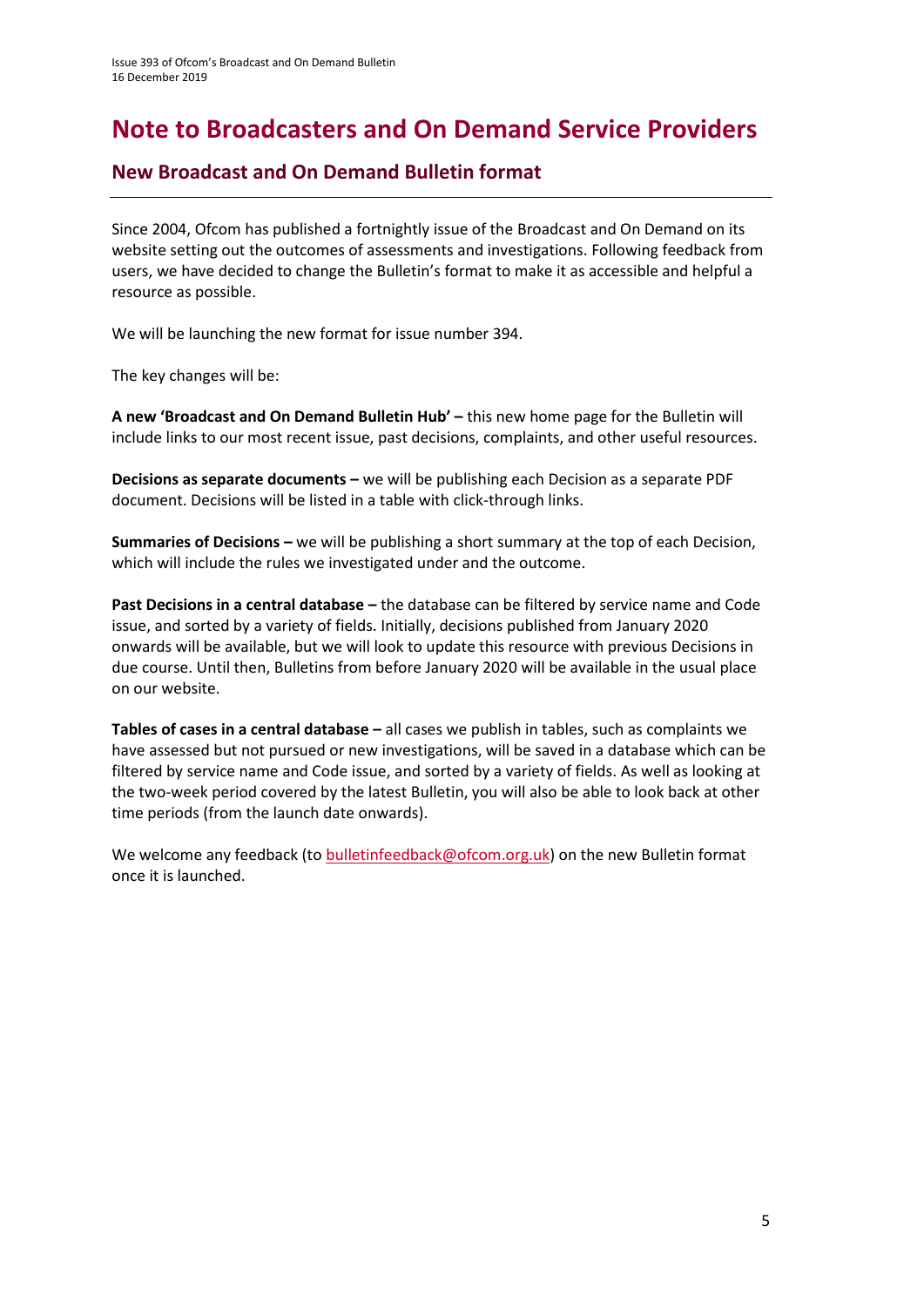# **Broadcast Standards cases**

### In Breach / Resolved

**The Ashes,** *Sky Sports Main Event, 24 August 2019, 13:50* **Live Vitality T20 Blast Cricket,** *Sky Sports Main Event, 4 September 2019, 20:10* **Ashes Cricket,** *Sky Sports Ashes, 14 September 2019, 13:40*

### **Introduction**

Sky Sports Main Event is a subscription sports channel. The licence for this service is held by Sky UK Limited ("Sky" or "the Licensee"). Sky Sports Ashes was a temporary channel created over the summer of 2019 to show live matches of the Ashes Test cricket series between England and Australia. The licence for this service was also held by Sky.

Ofcom received complaints about the broadcast of offensive language across three separate live cricket matches.

In the live coverage of *The Ashes* on 24 August, a player who had just been bowled out could be heard shouting *"fuck off…fucking prick…fuck you"* as he walked off the pitch, while the commentators discussed the bowler's achievement. In the live coverage of T20 Blast Cricket on 4 September, a player shouted *"fuck"*. In the live coverage of Ashes Cricket on 14 September, a commentator said *"they haven't got a fucking clue"*.

Ofcom requested the Licensee's comments under the following Code rules:

- Rule 1.14: "The most offensive language must not be broadcast before the watershed (in the case of television)…".
- Rule 2.3: "In applying generally accepted standards broadcasters must ensure that material which may cause offence is justified by the context…Such material may include…offensive language".

### **Response**

The Licensee said it fully acknowledged the seriousness of such strong language being broadcast before the watershed. It said that such occurrences are extremely rare and that it believed "the productions were approached, pre-broadcast, in an appropriate manner to the event being covered".

### *The Ashes and T20 Blast Cricket*, Sky Sports Main Event

The Licensee explained that during the 24 August broadcast "the use of an on-board camera microphone…led to the strong language being captured." It said that upon realising this, the production team cut to a replay and did not return to the player.

The Licensee said that the use of a stump microphone during the 4 September coverage, which allows for "dramatic sounds to be captured as the ball strikes the wicket", picked up background language from the batting player nearby.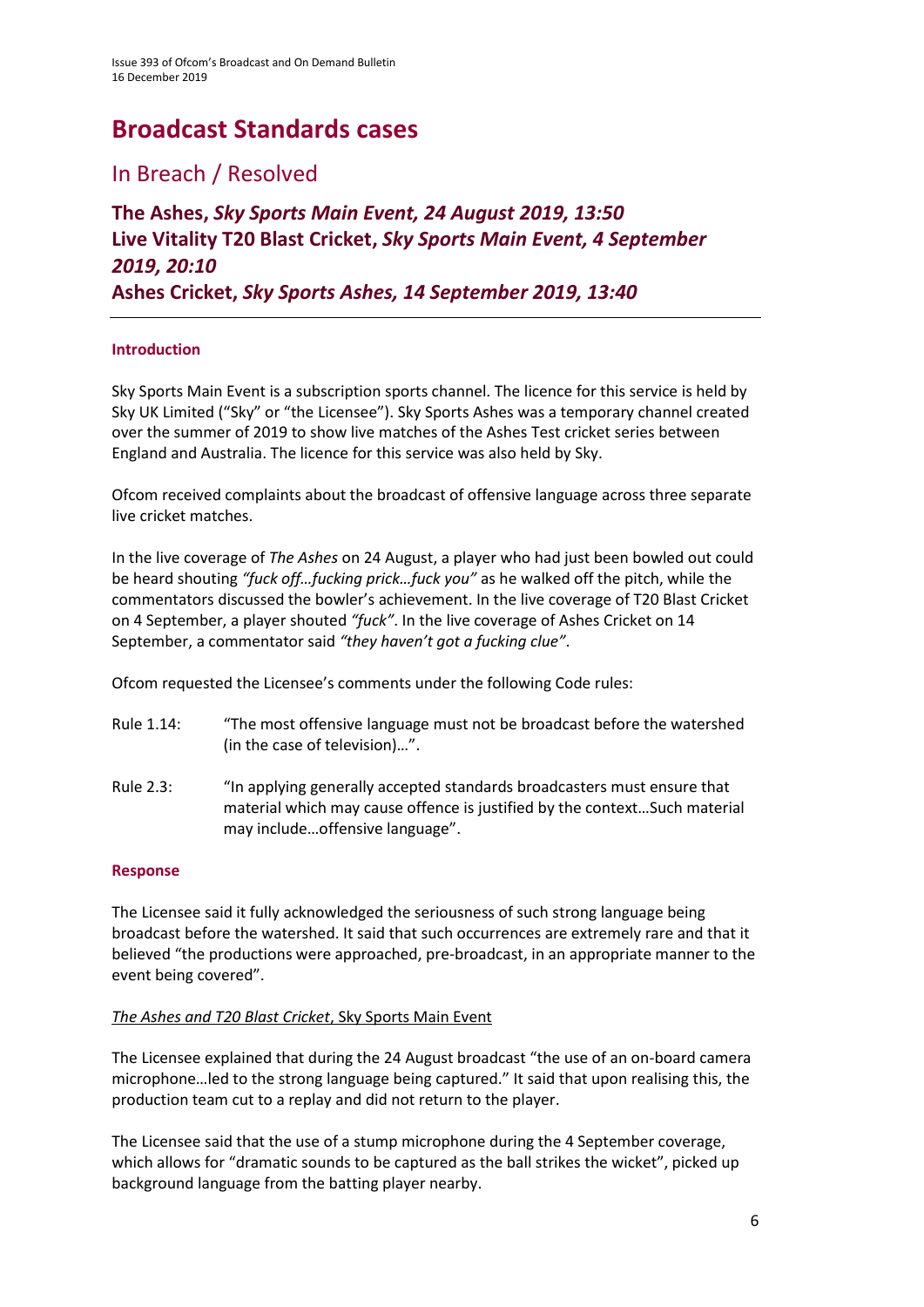The Licensee explained that the production team had "taken steps to ensure there is no recurrence", including making sure the live audio is "continually monitored" by a member of the team. It also said it would no longer have the on-board camera microphone live when in close proximity to a player, a decision it said was a "clear indicator" of how seriously it had taken this incident.

Sky acknowledged the lack of on-air apology in both broadcasts, which it believed "would have greatly reduced any potential for offence that may have occurred". As a result, it said "all sports directors have been…reminded of the importance of an immediate apology".

Ofcom prepared a Preliminary View finding the Licensee in breach of Rules 1.14 and 2.3 for these programmes and provided it to the Licensee for its comments. The Licensee responded, arguing that it would have been clear to viewers of *The Ashes* broadcast that the player "was in fact angry with himself" after being bowled out and the offensive language was therefore not directed towards an individual. It added that its failure to recognise the content was "due to a brief moment in which the audio was not monitored rather than a far greater issue of not being aware of aggressive actions of those on-screen".

#### *Ashes Cricket*, Sky Sports Ashes

Sky said that the incident on 14 September occurred due to the commentator David Gower "believing his microphone had been muted following his passing of commentary duties from the studio to the match team". It said that upon realising this, the production team muted all microphones and requested that Gower's fellow commentator Shane Warne offer an immediate on-air apology, which was "delivered immediately". It said that this apology "would have lessened any offence that may have occurred".

Sky said that this incident was an "error by the Sky production team on the day". It went on to say that presenters have been reminded of the importance of not using strong language within a live broadcast.

### **Decision**

[Ofcom's research on offensive language](https://www.ofcom.org.uk/__data/assets/pdf_file/0022/91624/OfcomOffensiveLanguage.pdf) makes clear that the word "fuck" is considered by audiences to be among the most offensive language. The word "prick" is also considered to be strong.

Reflecting our duties under the Communications Act, Rule 1.14 prohibits the broadcast of the most offensive language on television before the watershed. In these cases, the most offensive language was broadcast at 13:50, 20:10 and 13:40 respectively.

Rule 2.3 requires that the broadcast of potentially offensive material is justified by the context. Context includes the service on which it is broadcast, the time of broadcast and likely audience expectations. In our view, the majority of viewers at these times would have been unlikely to have expected to hear the most offensive language.

### *The Ashes and T20 Blast Cricket*, Sky Sports Main Event

Ofcom took into account that the language had been broadcast live in error and that the Licensee had taken steps to prevent recurrence. However, in the case of *The Ashes* broadcast, the most offensive language was delivered in an aggressive manner and appeared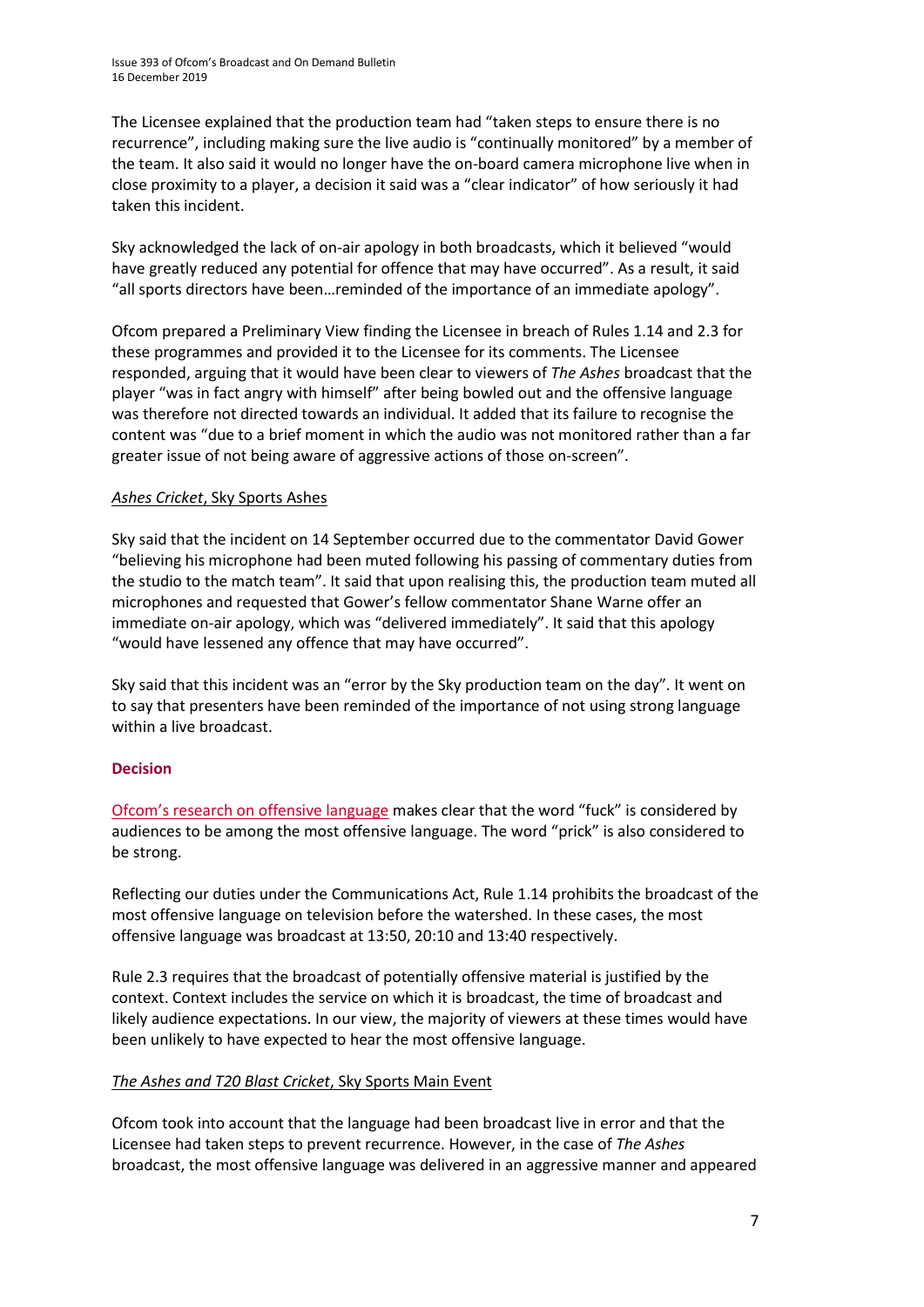to be directed at an individual (*"fuck off…fucking prick…fuck you"*). We were mindful of the Licensee's argument that the player's anger was directed towards himself following his performance during the match. However, given the discussion which was concurrently taking place within the commentary team (who were discussing the bowler's achievement), we considered there was likely to have been some ambiguity for viewers about this. We did not agree that it would have been clear enough to viewers that the player was talking about himself to mitigate the offence caused by his use of the most offensive language. In both broadcasts, no on-air apology was given.

As a result, our Decision is that these programmes were in breach of Rules 1.14 and 2.3 of the Code.

### *Ashes Cricket*, Sky Sports Ashes

Ofcom took into account that the language had been broadcast live in error and the steps taken by the Licensee to prevent recurrence. We also took into account that an on-air apology was delivered immediately.

Ofcom's Decision therefore is that this matter is resolved.

#### **Decision:**

*The Ashes*, 24 August 2019: **Breaches of Rules 1.14 and 2.3**  *Live Vitality T20 Blast Cricket*, 4 September 2019: **Breaches of Rules 1.14 and 2.3**  *Ashes Cricket*, 14 September 2019**: Resolved**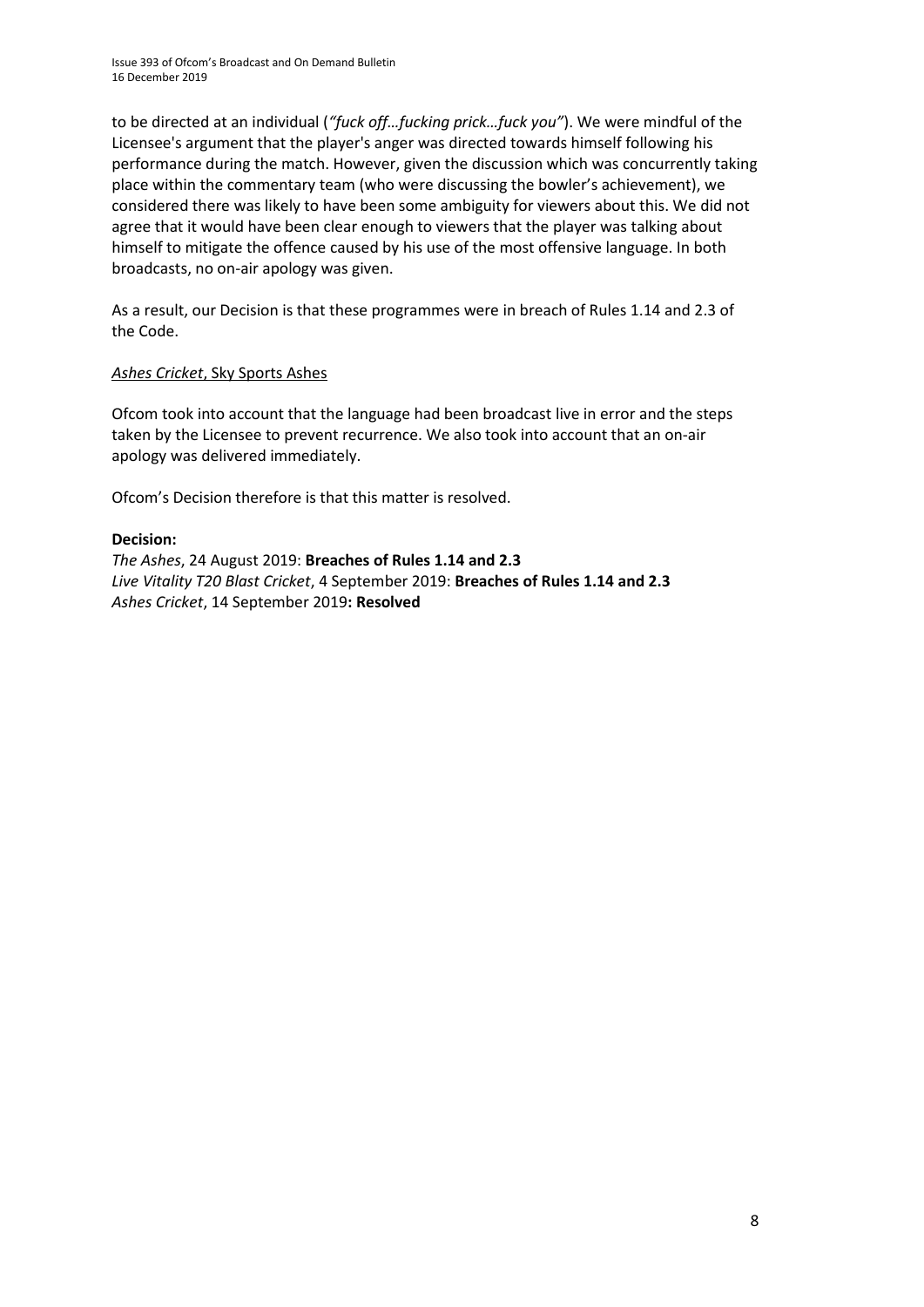### In Breach

### **Top Fifteens** *Radio Caroline, 30 September 2019, 09:55*

#### **Introduction**

Radio Caroline is a community station playing a mix of adult-orientated rock music from the 1960s onwards. The licence for this service is held by Radio Caroline AM Broadcasting Ltd ("Radio Caroline" or "the Licensee").

Ofcom received a complaint about the broadcast of the Radiohead track *Creep* which contained three uses of the word *"fucking".*

Ofcom requested the Licensee's comments under Rule 2.3 of the Code which states:

"In applying generally accepted standards broadcasters must ensure that material which may cause offence is justified by the context…Such material may include, but is not limited to, offensive language…".

#### **Response**

Radio Caroline highlighted that the station is operated entirely by volunteers spread geographically over a wide area, and that as a community station it involves "as many volunteers and listeners as possible". It explained that the track was aired due to a "simple error" between two volunteers who shared the tasks of scheduling the tracks and voicing links.

The Licensee said that it now has a forum for volunteers to communicate with each other more easily. It is also creating a single database of music so that tracks are not selected from external sources, which it says "will mitigate…the risk of recurrence of this type of problem". It went on to say that listener suggestions for tracks are now "examined by one staff member and only used or added to the available list if the content is acceptable".

The Licensee stated that "no apology was broadcast…because the problem was not identified until it was brought to [its] notice many days later". It concluded by saying that there was "no justification for the use of explicit language" and that it would "not knowingly play such a track".

#### **Decision**

[Ofcom's research on offensive language](https://www.ofcom.org.uk/__data/assets/pdf_file/0022/91624/OfcomOffensiveLanguage.pdf) makes clear that the word "fuck" is considered by audiences to be among the most offensive language.

Reflecting our duties under the Communications Act, Rule 2.3 requires that the broadcast of potentially offensive material is justified by the context. Context includes the service on which it is broadcast, the time of broadcast and likely audience expectations.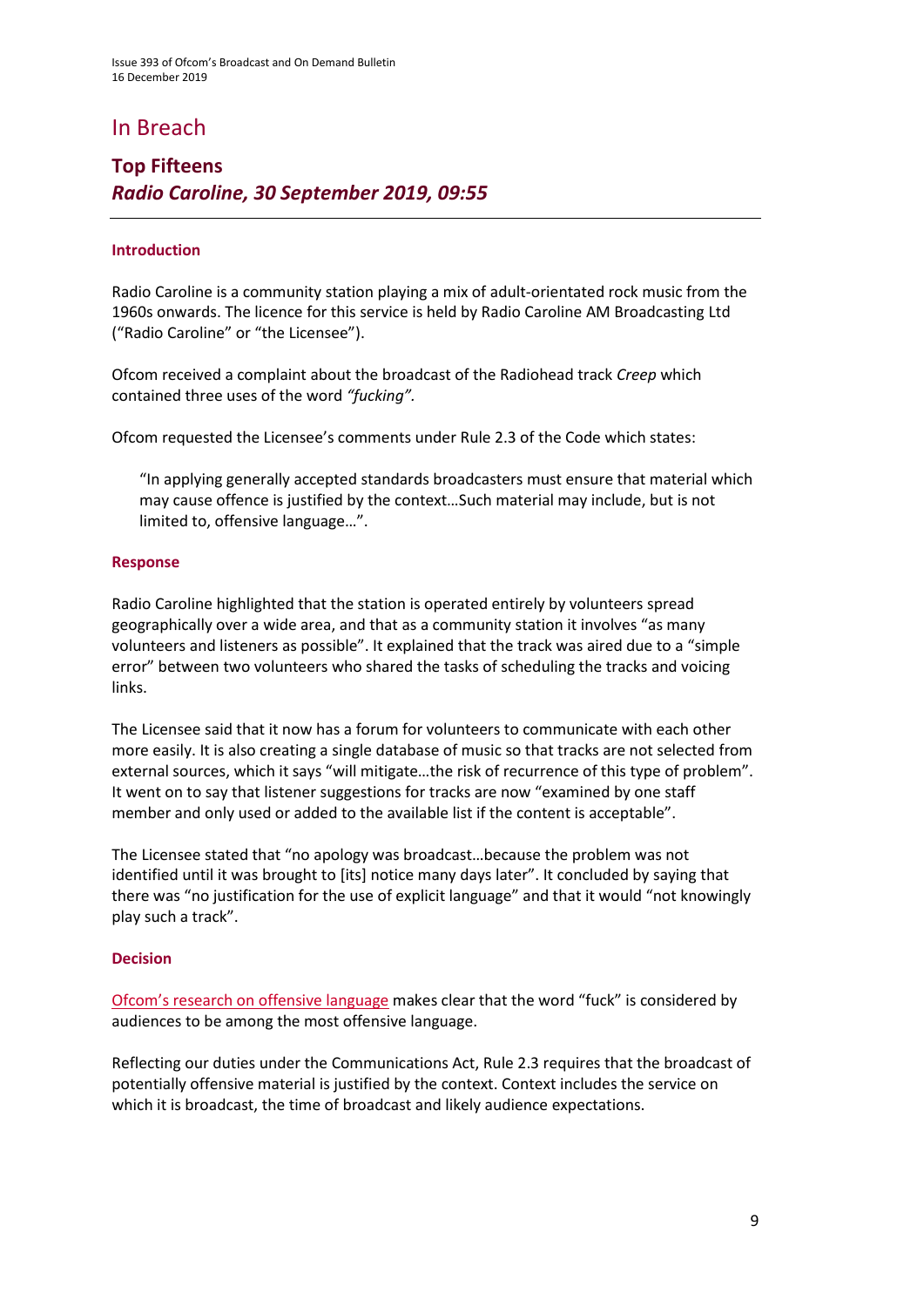In our view, the majority of listeners to this station at this time of day were unlikely to have expected to hear the most offensive language. In particular, we took into account that no apology was broadcast.

Ofcom took into account that the language had been broadcast live in error, and the steps the Licensee said it was taking. However, Ofcom's Decision is that this programme was in breach of Rule 2.3.

**Breach of Rule 2.3**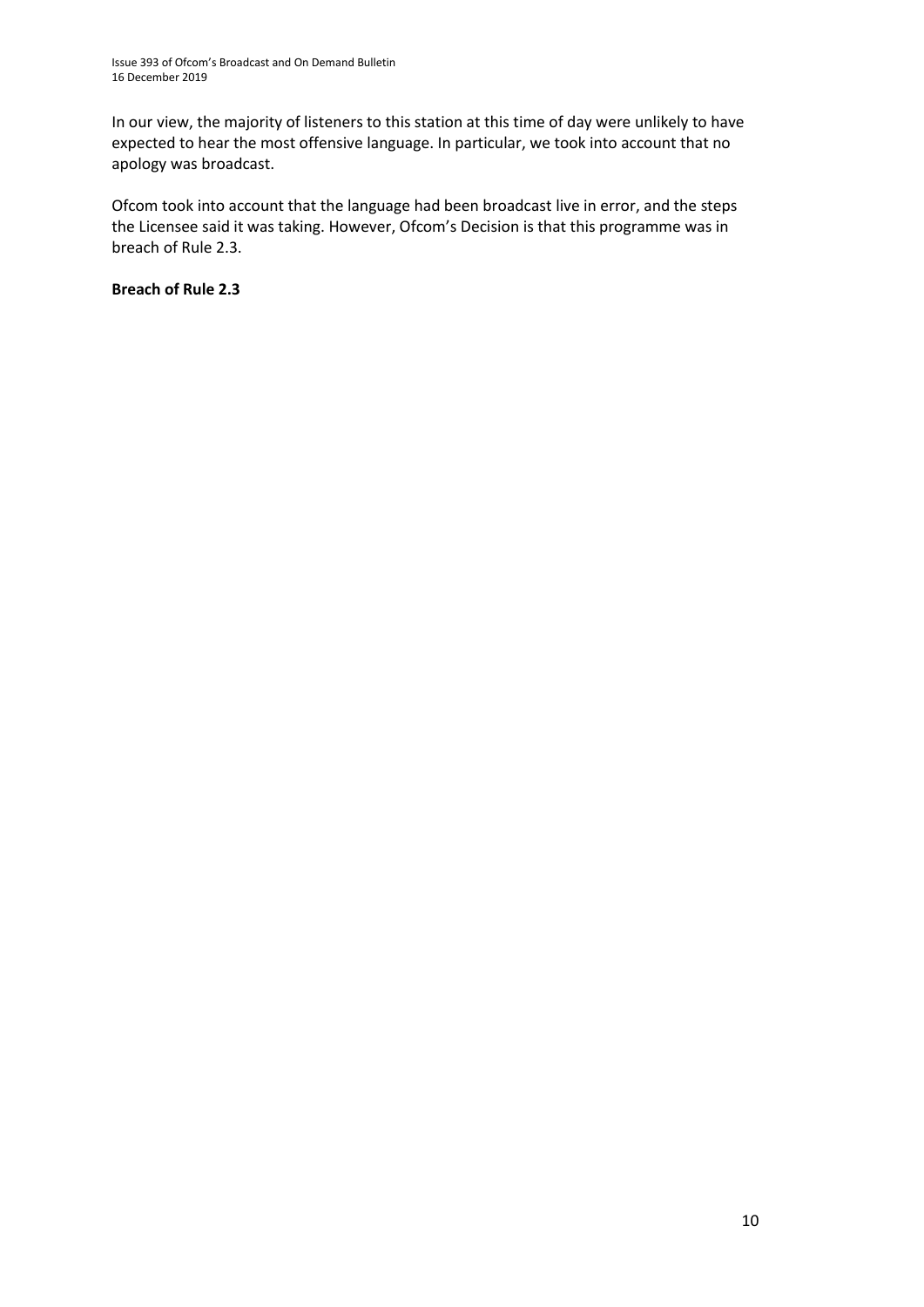### In Breach

### **Good Morning Britain** *ITV, 30 July 2019, 08:00*

#### **Introduction**

*Good Morning Britain* ("*GMB*") is a weekday morning news programme broadcast on ITV. The programme is complied by ITV Broadcasting Limited ("ITV") on behalf of the Licensee, ITV Breakfast Broadcasting Limited.

Ofcom received a complaint about an interview featuring the television presenter Judith Chalmers ("JC"), best known for presenting the travel programme *Wish You Were Here…?*, and who had recently been voted the UK's "all-time leading TV travel icon" in research commissioned by the company Travel Republic. The complainant suggested that the segment promoted Travel Republic.

The guest was interviewed by presenters Kate Garraway ("KG") and Ben Shephard ("BS"):

| BS: | "Thirty years Judith travelled the world presenting Wish You Were Here?,<br>giving us Brits travel advice, introducing us to the idea of a package holiday,<br>and supporting a host of copycat shows along the way". |
|-----|-----------------------------------------------------------------------------------------------------------------------------------------------------------------------------------------------------------------------|
| KG: | "That were never as good".                                                                                                                                                                                            |
| JC: | "You're very kind".                                                                                                                                                                                                   |
| KG: | "And now she's officially been named as the nation's all-time leading TV<br>travel icon".                                                                                                                             |
| BS: | "Congratulations".                                                                                                                                                                                                    |
| KG: | "Quite right too".                                                                                                                                                                                                    |
| JC: | "Well, I had no idea about that $-$ "                                                                                                                                                                                 |
| BS: | "Forget the OBE!"                                                                                                                                                                                                     |
| JC: | "Forget the OBE, you say?"                                                                                                                                                                                            |
| BS: | "Yeah. It's all about being the TV travel icon".                                                                                                                                                                      |

This exchange was followed by a general discussion of holidays, covering for example the problem of overpacking, which lasted around one and half minutes. Kate Garraway then asked:

KG: *"So how have holidays changed, do you think?"*

JC: *"Well, Travel Republic have made a video, and they've been asked for research about how things are changing, and they are, to a certain extent. I*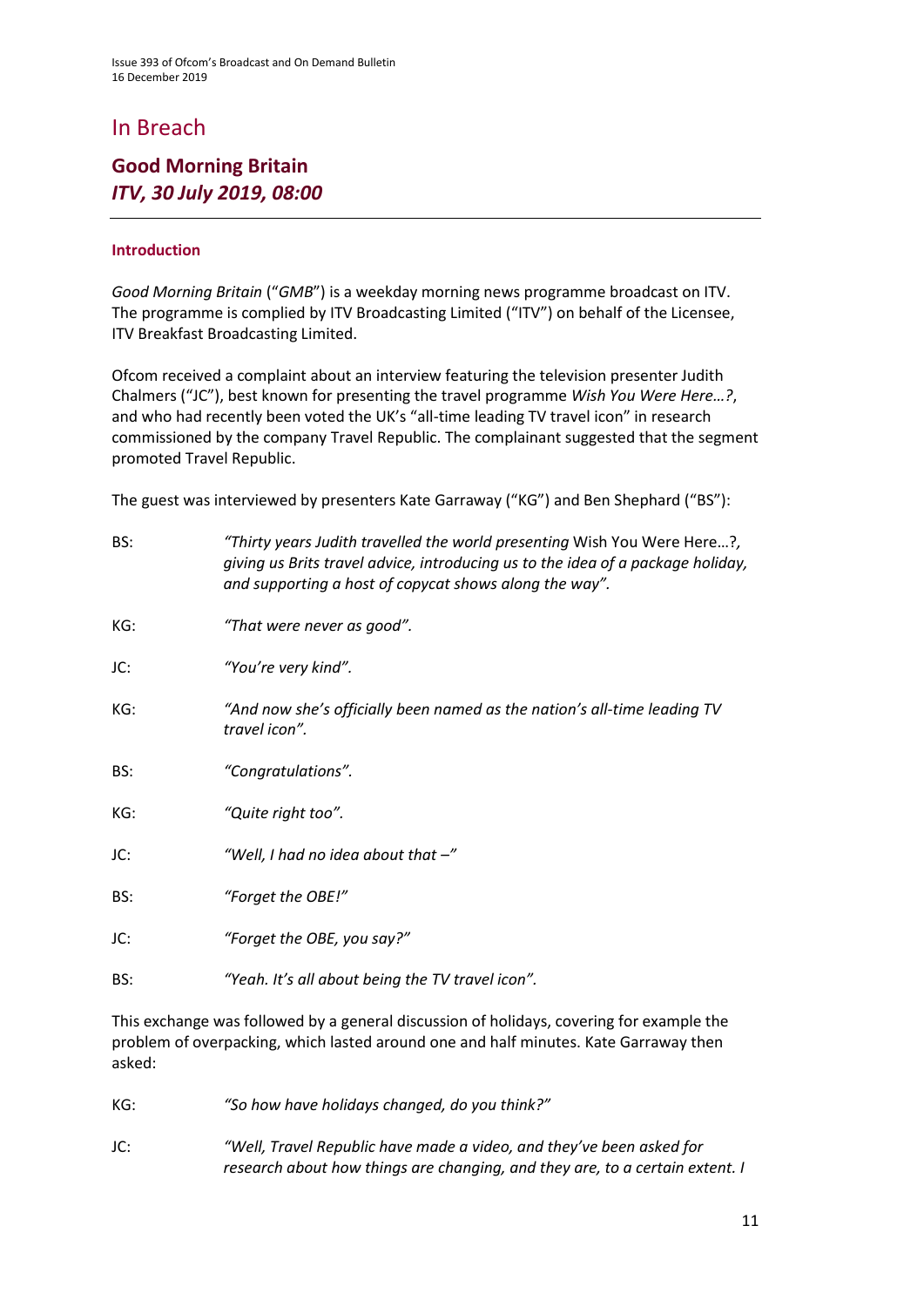*mean it was the package holiday market when we started* Wish You Were Here…? *We started filming in '73 and transmitting in '74. And it was the first time that all the different parts and elements of a holiday could be put together. They still can of course, and Travel Republic has actually got a hundred sort of holiday hotels, which are for people who now want a slightly quieter time. They want some yoga, they want some meditation. They've raced around the world. And that's just part of what they've got. They sell 300,000 holidays a year – it's a marvellous company – and to over a thousand countries. And so it's all laid out in front of you".*

BS: *"Sounds great".*

The discussion continued for just under a minute, touching on topics such as using towels to reserve sun-loungers. Ben Shephard then brought the interview to a close:

| BS: | "It's been lovely to see you, thank you so much for popping in".                                                                                                                     |
|-----|--------------------------------------------------------------------------------------------------------------------------------------------------------------------------------------|
| JC: | "Well thank you, and just remember, you know, have you seen the video of<br>what I've done?"                                                                                         |
| BS: | "Not yet, no, but I'm sure lots of people will go and find it, 'cause it's<br>obviously got some great stuff in there as well".                                                      |
| JC: | "Yes, and as part of the sort of 'woke' business, you know, this getting things<br>quieter with mental things that disturb people. You can have your meditation<br>$^{\prime\prime}$ |

BS: *"Just get your towel on the sun-lounger early, then you can relax!"*

ITV confirmed that the references to Travel Republic were not subject to a commercial arrangement between any third party and the broadcaster (ITV Breakfast Broadcasting Limited) or the programme producer (ITV Studios). It also said that the inclusion of these references was not agreed in return for Judith Chalmers' appearance in the programme.

Ofcom therefore considered that the content raised issues under the following Code rules:

- Rule 9.4: "Products, services and trade marks must not be promoted in programming".
- Rule 9.5: "No undue prominence may be given in programming to a product, service or trade mark. Undue prominence may result from:
	- the presence of, or reference to, a product, service or trade mark in programming where there is no editorial justification; or
	- the manner in which a product, service or trade mark is referred to in programming".

We requested ITV's comments on how the item complied with these rules.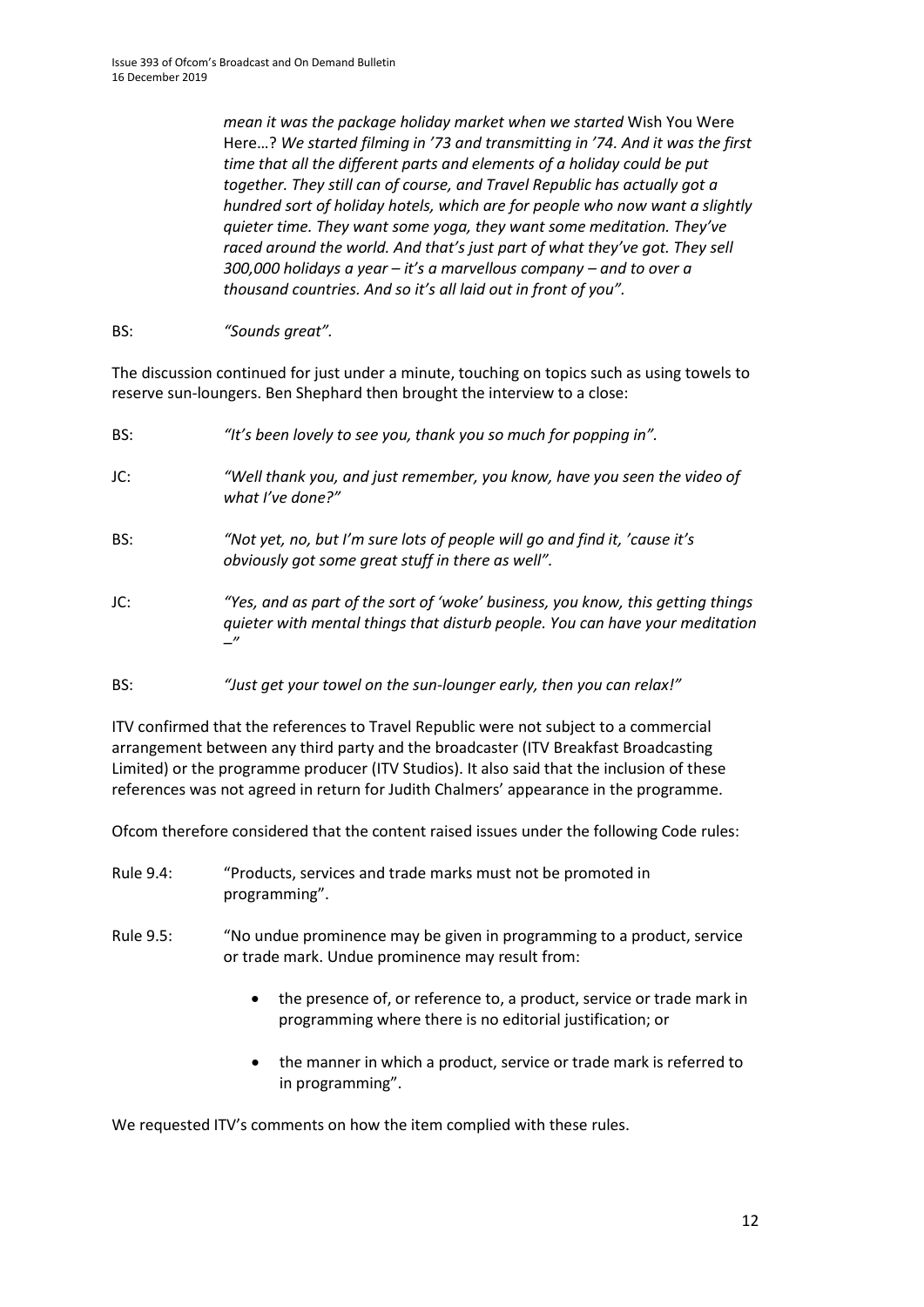#### **Response**

ITV said that Judith Chalmers had been booked to appear on *GMB* because the production team considered that it would be of interest and relevance to their viewers to discuss her views on holidays, her career as a presenter of travel programmes on ITV, and her involvement in filming related to the research commissioned by Travel Republic. It said: "The programme routinely gives editorial coverage to social trends and attitudes. As such, the team felt it was editorially justified to include reference to the Travel Republic research, particularly given it was the start of the summer holiday period, and that it was a project relevant to Mrs Chalmers' previous career".

ITV confirmed that it had retained full editorial control over the interview and taken into account the requirements of Section Nine of the Code. It said it had taken the decision not to include in the programme any clips from the video filmed by Judith Chalmers for Travel Republic, because it considered it to be overly promotional. It instead planned "a wideranging discussion", in which any references to the research would focus on the findings and Judith Chalmers' involvement, rather than the products and services offered by Travel Republic.

ITV observed that the interview had lasted around four minutes and covered a range of topics, most of them unrelated to Travel Republic. However, ITV acknowledged that Judith Chalmers did discuss the products and services offered by Travel Republic. According to ITV, Ben Shephard interrupted to say *"Sounds great"*, which it described as "a polite attempt to move the conversation away from Travel Republic's services and back to the topic in hand". In addition, Judith Chalmers referred again to *"the video of what I've done"* towards the end of the interview, which in ITV's view would have made it clear to viewers that she had a commercial relationship with Travel Republic.

ITV acknowledged that it would have been preferable if, as intended, Judith Chalmers had just discussed her filming for Travel Republic's research and the research's findings and explained both more fully, and if she had not made the references to Travel Republic's business and services. It added that the GMB team did not anticipate that the guest would make such detailed references.

Nevertheless, ITV considered that Judith Chalmers' references to Travel Republic's products and services were intended to explain how the company was responding to the consumer trends detailed in its research, and that there was therefore some editorial justification for their inclusion. It added that the references were "relatively brief", and that the company was only mentioned by name twice. In the context of a wide-ranging discussion of consumer trends in the holiday sector, ITV argued that the references to Travel Republic were "appropriately brief and limited", and were neither promotional nor unduly prominent.

#### **Decision**

Reflecting our duties under the Communications Act 2003, Section Nine of the Code requires that a distinction is maintained between programmes and advertising. The rules in Section Nine help ensure that viewers are easily able to differentiate between advertising and editorial material and also support [rules](https://www.ofcom.org.uk/__data/assets/pdf_file/0014/32162/costa-april-2016.pdf) that restrict the amount of advertising broadcasters can transmit.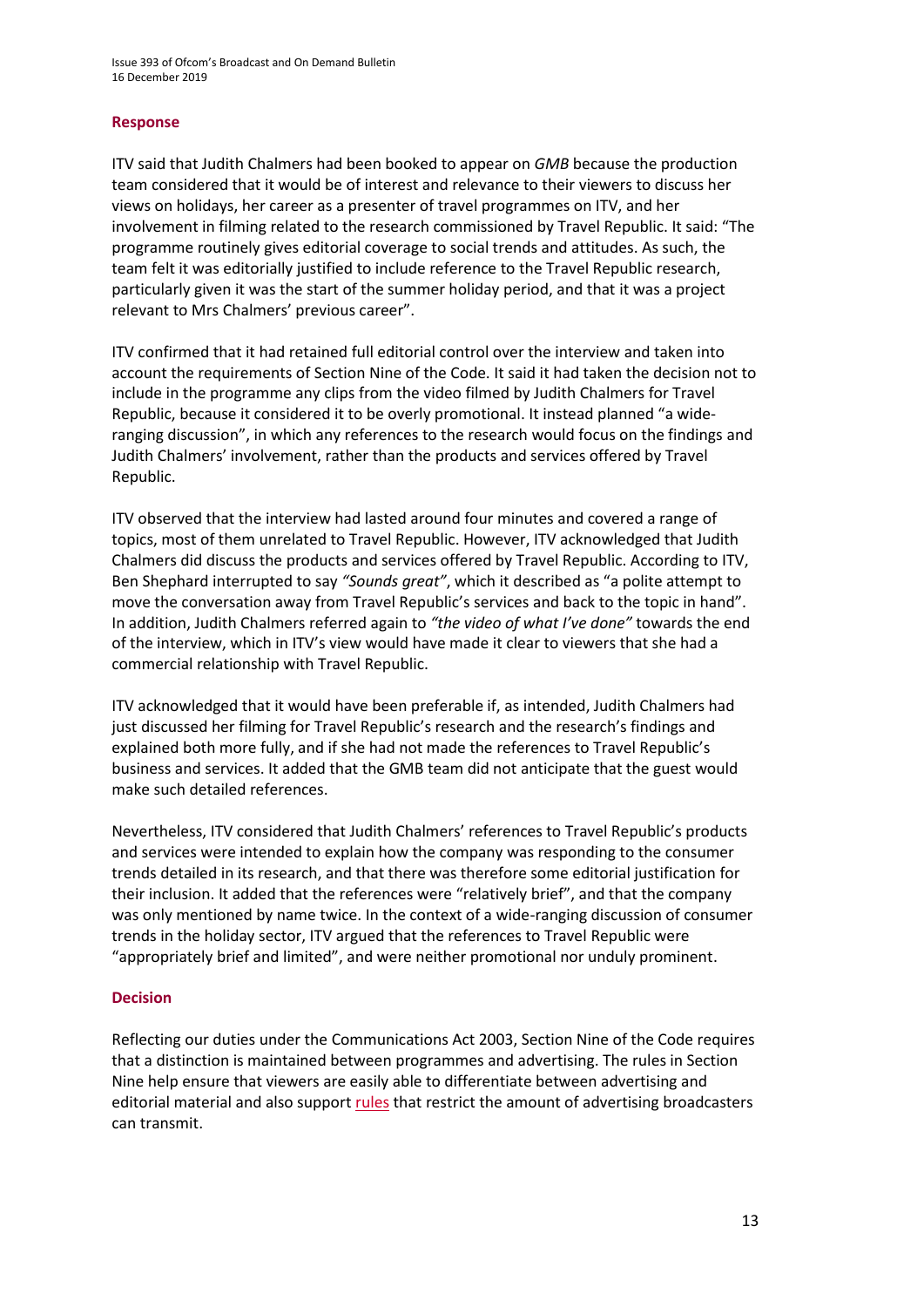#### Rule 9.4

Rule 9.4 requires that products, services and trade marks must not be promoted in programming. [Ofcom's published guidance](https://www.ofcom.org.uk/__data/assets/pdf_file/0014/33611/section9_may16.pdf) on Rule 9.4 states: "Where a reference to a product or service features in a programme…the extent to which a reference will be considered promotional will be judged by the context in which it appears. In general, products or services should not be referred to using favourable or superlative language and prices and availability should not be discussed".

As set out in the Introduction, Judith Chalmers described Travel Republic as offering *"a hundred sort of holiday hotels, which are for people who now want a slightly quieter time"*, listing *"yoga"* and *"meditation"* as examples of the services available at these hotels. She added: *"*[T]*hat's just part of what they've got"* and *"*[I]*t's all laid out in front of you"*. Ofcom considered that these comments referred favourably to the range of products and services offered by the company, emphasising choice and convenience, in a way that was promotional.

In addition, Judith Chalmers said that Travel Republic *"sell*[s] *300,000 holidays a year…to over a thousand countries"*, highlighting the success of the company. This promotional language was reinforced by her description of it as *"a wonderful company"*.

ITV accepted that it would have been preferable for Judith Chalmers not to refer to Travel Republic's products and services in this way, and this had not been anticipated. It did not make clear to what extent Judith Chalmers had been briefed before the programme to ensure that she did not use promotional language when discussing Travel Republic.

ITV submitted that Ben Shephard had politely attempted to move the conversation off the topic of Travel Republic's products and services with his comment *"Sounds great"*. In Ofcom's view, this comment had the effect of appearing to confirm, rather than shift focus away from, the favourable references made to Travel Republic.

Ofcom's Decision is that these references were promotional, in breach of Rule 9.4.

### Rule 9.5

Rule 9.5 requires that references to products, services or trade marks in programming must not be unduly prominent. Undue prominence may result from such references where there is no editorial justification, or from the manner in which they are referred to. [Ofcom's](https://www.ofcom.org.uk/__data/assets/pdf_file/0014/33611/section9_may16.pdf)  [published guidance](https://www.ofcom.org.uk/__data/assets/pdf_file/0014/33611/section9_may16.pdf) on undue prominence makes clear that where a product, service or trade mark appears in a programme: "[T]here must be editorial justification for its inclusion. The level of prominence given to a product, service or trade mark will be judged against the editorial context in which the reference appears".

ITV argued that there was editorial justification for discussing consumer trends in the holiday sector, as explored in the research commissioned by Travel Republic. The programme was broadcast at the start of the summer holiday period, and Judith Chalmers' career as a presenter of *Wish You Were Here…?* and her association with Travel Republic made her a suitable guest to address this topic.

ITV also argued that Judith Chalmers' references to Travel Republic's products and services were intended to show how it was responding the consumer trends identified by the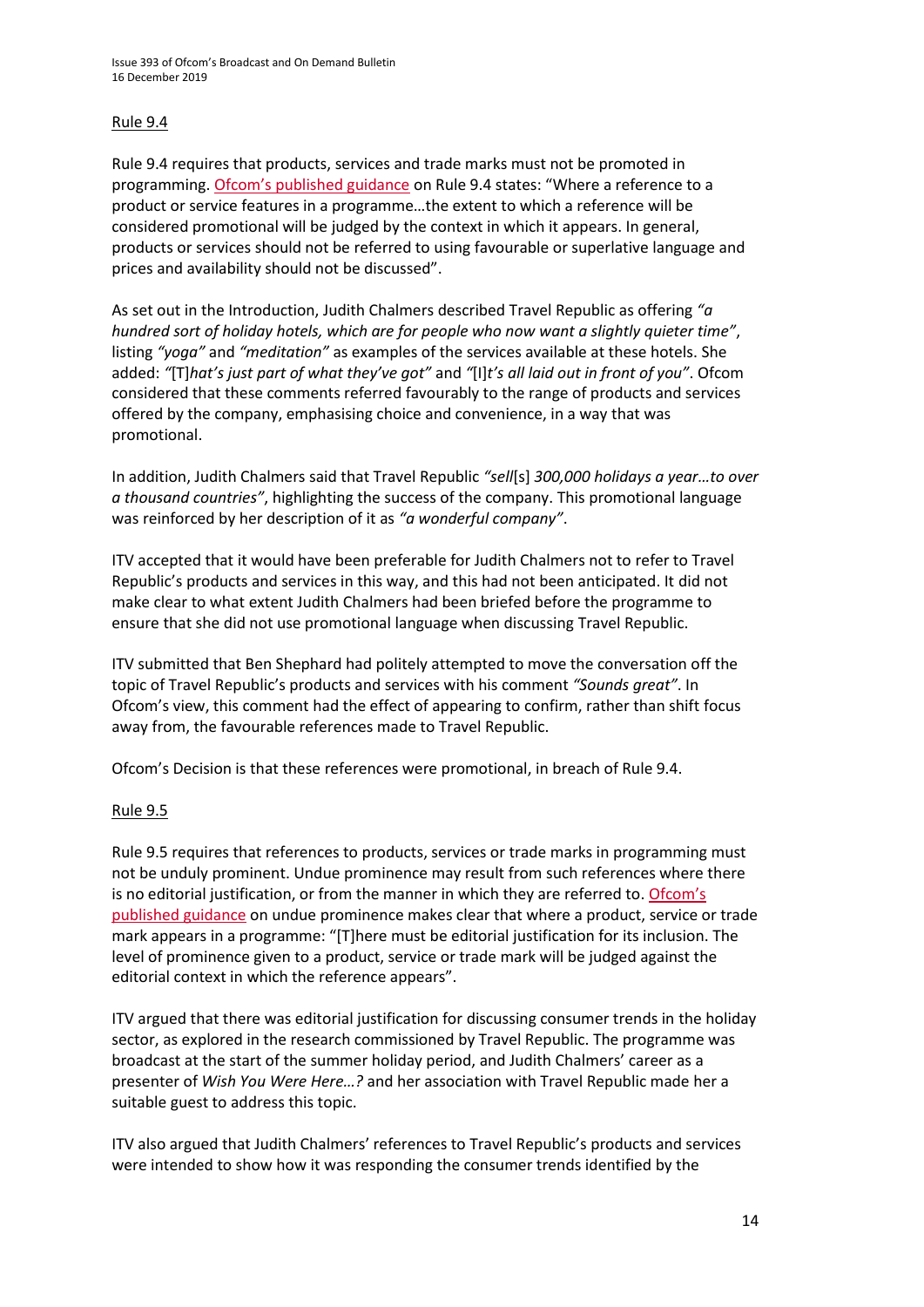research. It also pointed out that the four-minute discussion was wide-ranging, covering many aspects of holidays without referring to Travel Republic. In that context, ITV suggested that the references to the company were relatively brief and appropriately limited, with it only mentioned by name twice.

Ofcom accepted that there was editorial justification for including this segment in the programme. However, we considered that Judith Chalmers' references to Travel Republic's products and services lacked editorial justification, going beyond a discussion of consumer trends in the holiday sector. Further, the manner in which these products and services were referred to, involving the promotional language set out above, made the references unduly prominent.

Towards the end of the interview, Judith Chalmers again raised the topic of the promotional video she had recorded for the company, though it was not mentioned by name at this point. Ben Shephard said *"I'm sure lots of people will go and find it, 'cause it's obviously got some great stuff in there as well"*, suggesting that viewers might look up a promotional video for the travel agent online. ITV argued that this exchange would have made it clear to viewers that Judith Chalmers had a commercial relationship with Travel Republic. In Ofcom's view, it contributed to the effect of undue prominence.

Ofcom's Decision is therefore that the programme was also in breach of Rule 9.5.

#### **Breaches of Rules 9.4 and 9.5**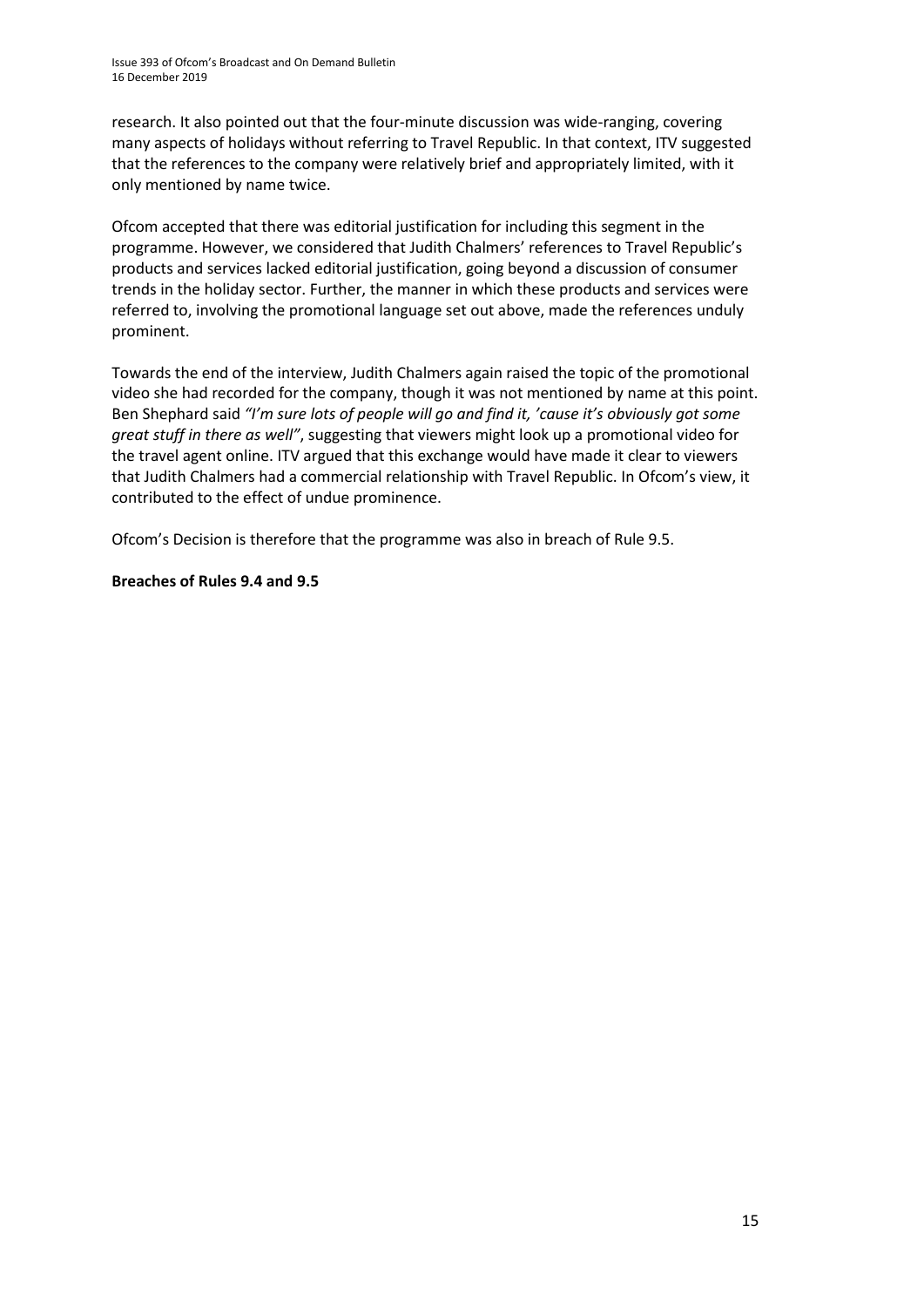# **Broadcast Licence Conditions cases**

### In Breach

### **Non-provision of service** *Premier Christian Communications Ltd, July 2019 to present*

### **Introduction**

Premier Christian Communications Ltd ("Premier Christian Communications" or "the Licensee") holds the analogue Commercial Radio licences for the service Premier Christian Radio (Greater London).

Ofcom became aware that the service had not been broadcasting on one of its assigned frequencies, 1332 KHz, from its transmission site in Bow since July 2019. The Licensee was, therefore, not delivering the service in accordance with its [published Format](http://static.ofcom.org.uk/static/radiolicensing/html/radio-stations/analogue/al000176ba1premierchristianradio.htm) to the whole of the licensed area.

Ofcom considered that this raised potential issues under Conditions 2(1) and 2(4) in Part 2 of the Schedule to the licence. These state, respectively:

- "The Licensee shall provide the Licensed Service specified in the Annex for the licence period and shall secure that the Licensed Service serves so much of the licensed area as is for the time being reasonably practicable".
- "The Licensee shall ensure that the Licensed Service accords with the proposals set out in the Annex so as to maintain the character of the Licensed Service throughout the licence period".

Ofcom requested the Licensee's comments on how it was complying with these conditions.

### **Response**

The Licensee said that a number of factors outside of its control was preventing it from resuming transmission at the Bow site.

It said it was notified by its telemetry system that the site went offline in July 2019 and attended the site immediately to investigate. It found that the company which had provided the power supply to the site had demolished the building that had supplied the power. This was done "without notice" to Premier Christian Communications. The provider subsequently decided it would not be able to supply Premier Christian Communications with power to the Bow transmission site going forward.

Premier Christian Communications said that its "contractors" did notify Ofcom at the point the problem was first realised. It also said it was exploring various options in order to resolve the situation and was still committed to finding a solution to resume transmission from the site.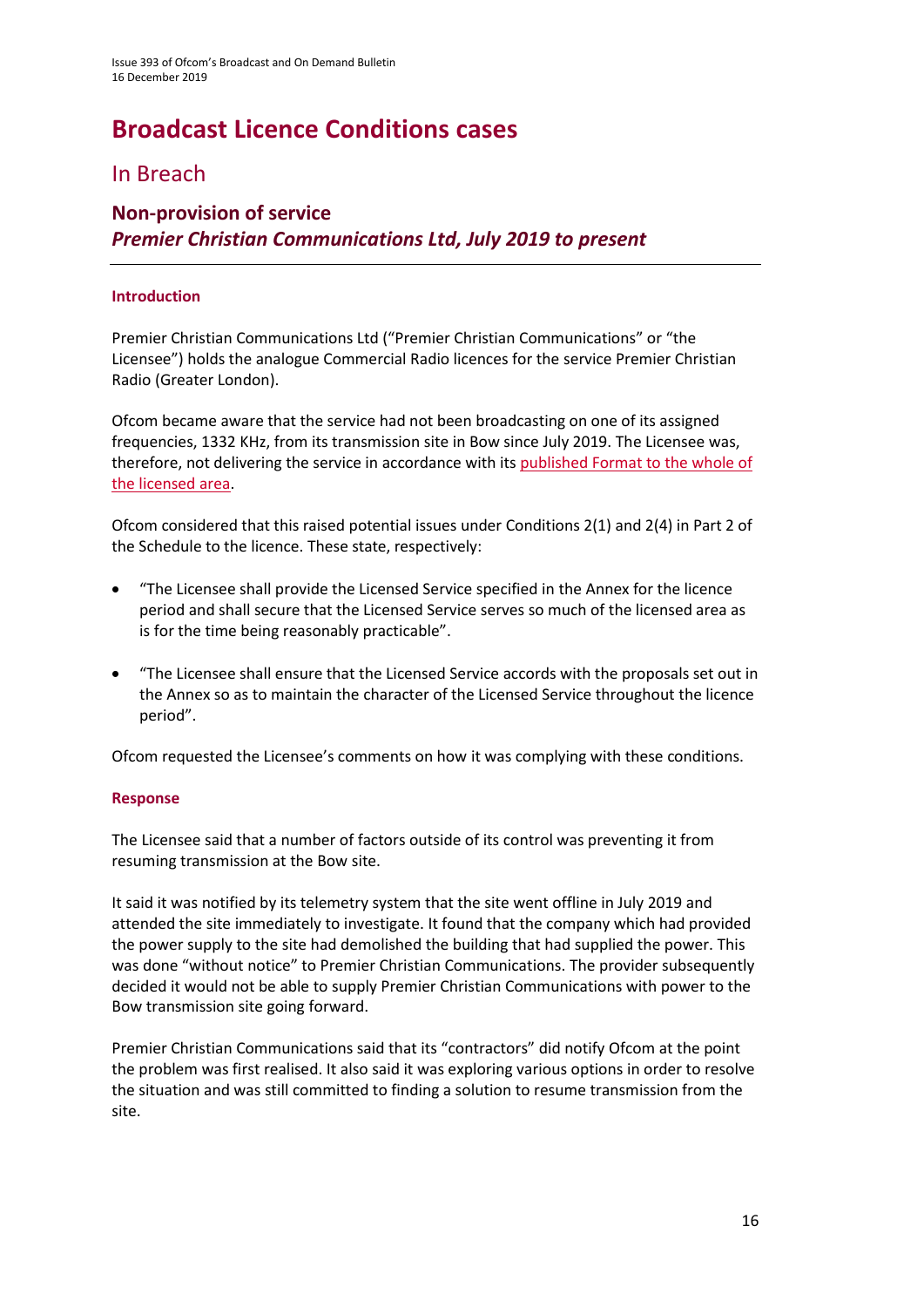Issue 393 of Ofcom's Broadcast and On Demand Bulletin 16 December 2019

#### **Decision**

Provision by a licensee of its licensed service on the frequencies assigned to it is the fundamental purpose for which a commercial radio licence is granted. Ofcom has a range of duties in relation to radio broadcasting, including securing a range and diversity of local radio services which are calculated to appeal to a variety of tastes and interests, and the optimal use of the radio spectrum. This is reflected in the licence conditions requiring the provision of the specified licensed service. Where a service is not being provided in accordance with the licence, choice for listeners is likely to be reduced. In the case of a service being off air, the listener is clearly not served at all.

In this case, Premier Christian Communications has failed to provide the licensed service to the whole of the licensed area since July 2019 and was still not broadcasting on 1332 KHz from the Bow transmission site when Ofcom monitored the allocated frequency on 24 September 2019. We did not consider that the third-party notification about the issues affecting the Bow transmission site to which the Licensee refers in its response constituted a notification from the Licensee of its failure to broadcast the service for which it is licensed. There was no reference to the licensed service or the Licensee itself in this notification. It is the sole responsibility of the Licensee itself to notify Ofcom of any failure to provide the service for which it is licensed.

Ofcom's Decision is therefore that Premier Christian Communications continues to be in breach of Licence Conditions 2(1) and 2(4) in Part 2 of the Schedule.

**As Ofcom considers this to be a serious and continuing licence breach, Ofcom is putting the Licensee on notice that this contravention of its licence will be considered for the imposition of a statutory sanction.**

**Breach of Licence Conditions 2(1) and 2(4) in Part 2 of the Schedule to the commercial radio licence held by Premier Christian Communications (licence number AL000176)**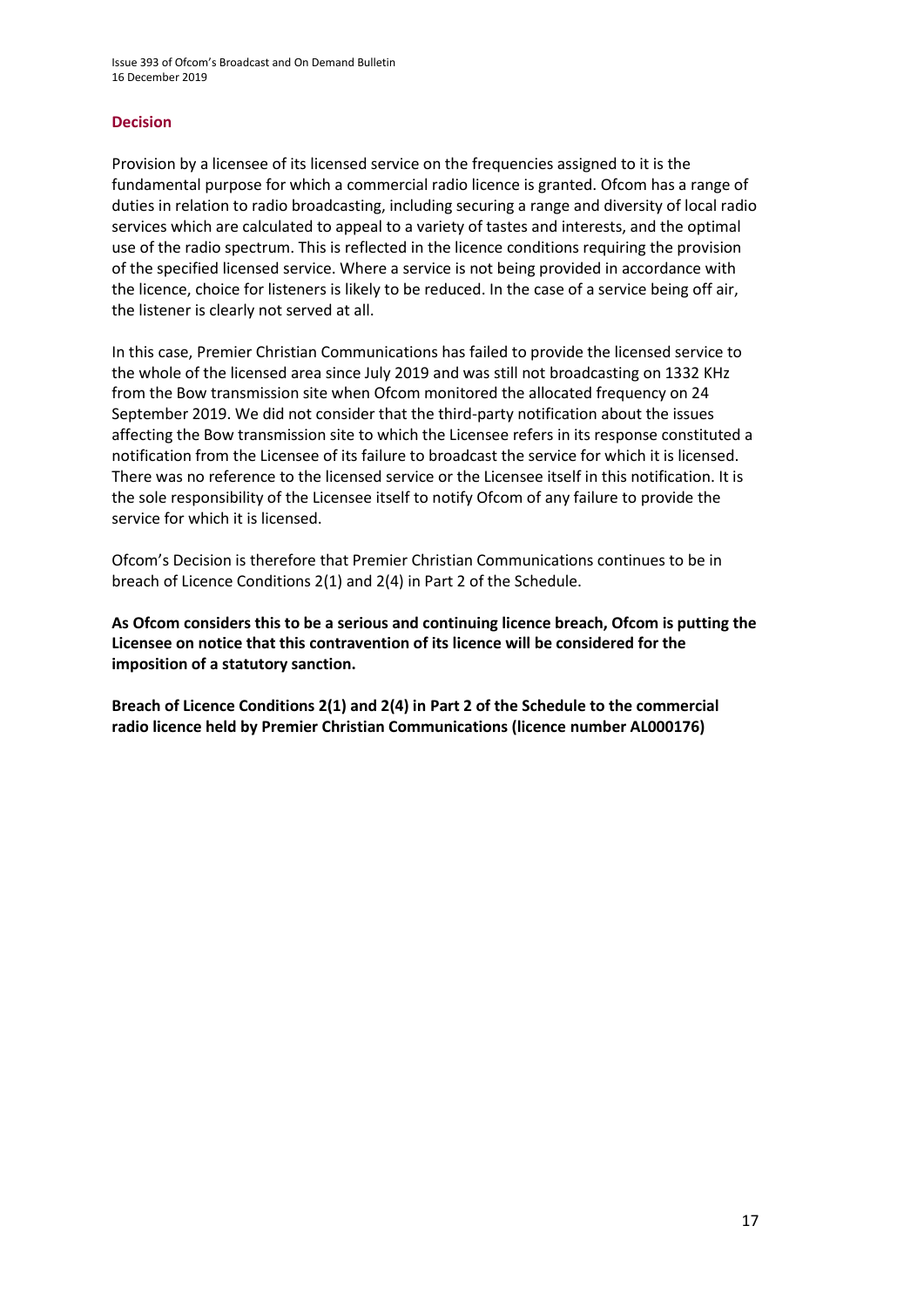### In Breach

### **Providing a service in accordance with 'Key Commitments'**  *Awaaz FM, Awaaz FM Community Radio CIC, May 2019 to October 2019*

### **Introduction**

Awaaz FM is a community radio station in Southampton for ethnic minority communities. The license is held by Awaaz FM Community Radio CIC ("Awaaz FM" or "the licensee").

Like all holders of a community radio licence, Awaaz FM must meet a number of ['Key](http://static.ofcom.org.uk/static/radiolicensing/Community/commitments/cr101276.pdf)  [Commitments'](http://static.ofcom.org.uk/static/radiolicensing/Community/commitments/cr101276.pdf) which form part of its licence. These set out how the station will serve its target community and deliver social gain (community benefits), and also include a description of the programme service.

In May this year, Ofcom found Awaaz F[M in breach](https://www.ofcom.org.uk/__data/assets/pdf_file/0020/151922/issue-380-broadcast-and-on-demand-bulletin.pdf) of Licence Conditions 2(1) and 2(4) of its licence for failing to meet its minimum requirement to deliver 77 hours per week of original output. In this finding, Ofcom made clear that it expected Awaaz FM to rectify the issue immediately and that it would monitor its compliance in this area in future. The Licensee stated that it aimed to meet the minimum requirement of 77 hours per week by "summer 2019".

For this reason, Ofcom requested audio recordings of the service's output in September 2019 alongside an explanation of how the Licensee was complying with the requirements. In response, the Licensee expressed that it was still currently failing to meet the minimum requirement of 77 original output hours per week.

Ofcom considered that this raised issues under Conditions 2(1) and 2(4) in Part 2 of the Schedule of Awaaz FM's licence. These state, respectively:

"The Licensee shall provide the Licensed Service specified in the Annex for the licence period". (Section 106(2) of the Broadcasting Act 1990); and,

"The Licensee shall ensure that the Licensed Service accords with the proposals set out in the Annex so as to maintain the character of the Licensed Service throughout the licence period". (Section 106(1) of the Broadcasting Act 1990).

We requested comments from the Licensee on how it was complying with these conditions.

#### **Response**

Awaaz FM said that it had recently attended an event that resulted in a marked increase in the number of people interested in volunteering. It said it was in the process of training five new presenters which meant that some new programmes had already been added to the schedule and that its original output would significantly increase over the course of the next two months. However, it stated that it was currently delivering just 64 hours of original output per week and that it aimed to broadcast around 60 hours of original output per week by the end of October. It said that its current minimum level of 77 hours per week of original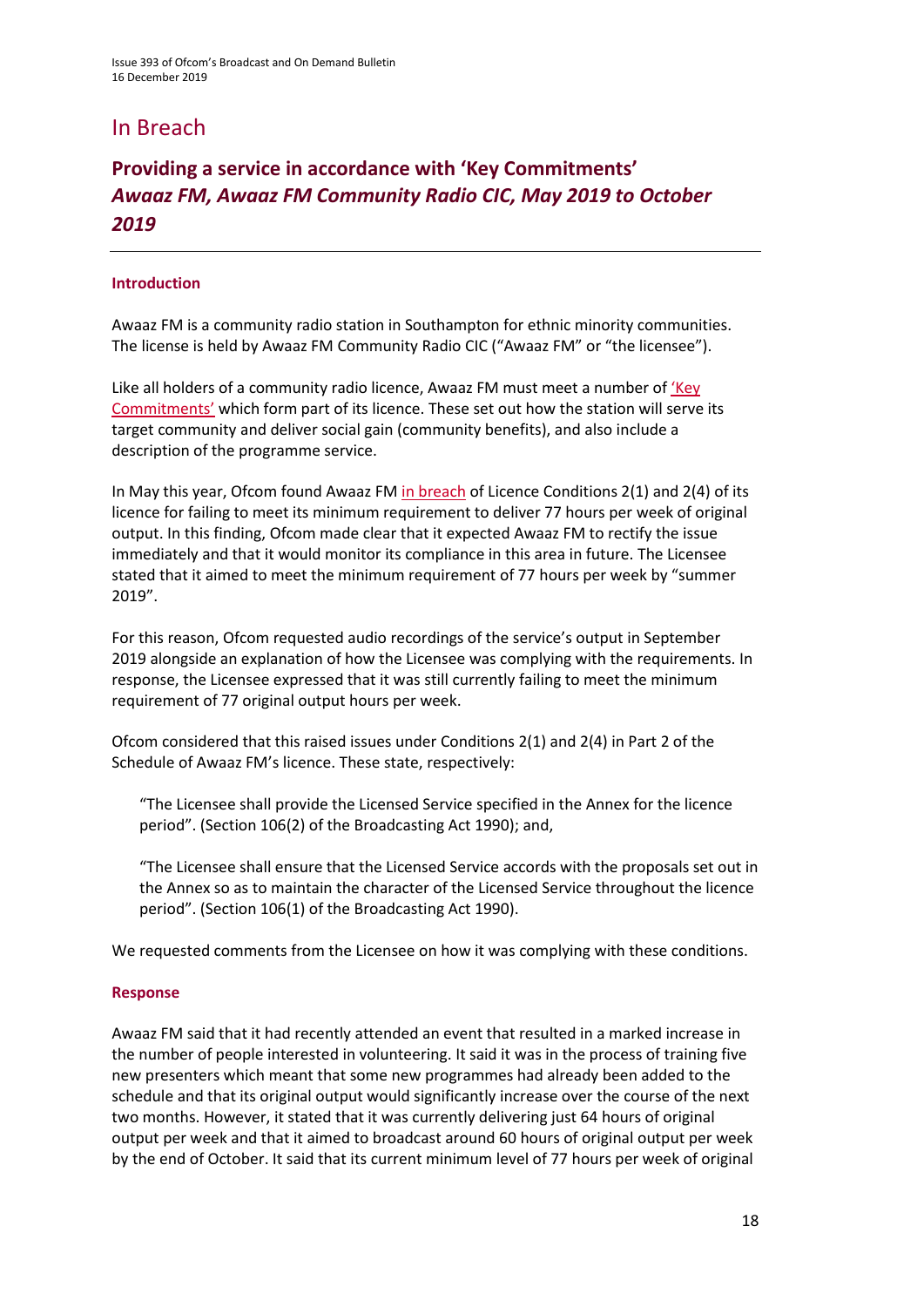output was not maintainable and that it intended to submit a request to Ofcom to reduce this figure.

#### **Decision**

Reflecting our duties to ensure a diverse range of local radio services, community radio licensees are required to provide the licensed service specified in their Key Commitments. This is a fundamental purpose for which a community radio licence is granted.

In this case, Awaaz FM previously stated to Ofcom that it aimed to meet its minimum requirement of 77 hours of original output by "summer 2019". However, in September 2019, Awaaz FM conceded that it was still failing to meet this figure. We acknowledge that the Licensee appears to have taken steps to increase its capacity for original output since Ofcom found it in breach of the requirement in June 2019. It has also submitted a formal request to reduce the minimum number of hours of original output per week for Ofcom to consider. However, it remains that, since May 2019, the Licensee has failed to meet its minimum requirement to deliver 77 hours per week of original output.

Ofcom's Decision is therefore that Awaaz FM is in breach of Licence Conditions 2(1) and 2(4). Ofcom expects the Licensee to rectify this issue and we are putting the Licensee on notice that Ofcom will monitor this service again to check its compliance with this requirement.

**Breach of Licence Conditions 2(1) and 2(4) in Part 2 of the Schedule to the community radio licence held by Awaaz FM Community Radio CIC (licence number CR101276)**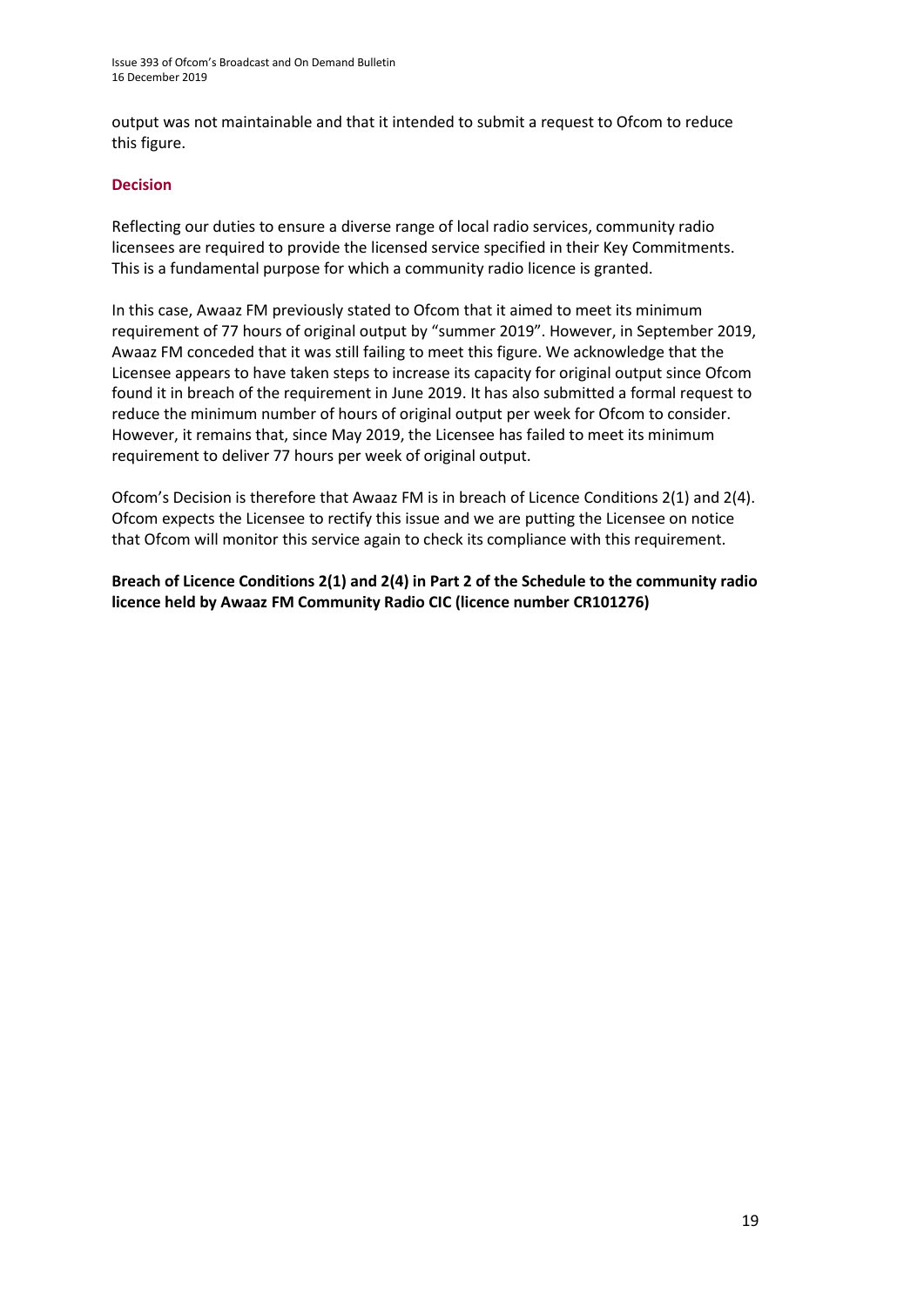### In Breach

### **Retention and production of recordings** *Esplanade Vale Media Limited*

#### **Introduction**

British Muslim TV is a general entertainment television channel, the licence for which is held by Esplanade Vale Media Limited ("Esplanade Vale Media" or "the Licensee").

Ofcom received a complaint about a programme broadcast on 15 September 2019, which the complainant alleged was "inciting hatred against India". Ofcom therefore requested a recording of the programme from the Licensee to assess the content.

In response, Esplanade Vale Media informed Ofcom that it was not able to provide the requested recordings because of a "hardware failure" which meant it was unable to retrieve any data for the requested period. It said it had since ordered a new set of compliance recorders.

Ofcom considered that Esplanade Vale Media's inability to provide the recording raised potential issues under Licence Conditions 11(2)(a) and (b) ("Retention and production of recordings") of its licence, which state:

"11(2) …the Licensee shall:

- (a) make and retain or arrange for the retention of a recording in sound and vision of every programme included in the Licensed Service for a period of 60 days from the date of its inclusion therein; and
- (b) at the request of Ofcom forthwith produce to Ofcom any such recording for examination or reproduction...".

We requested comments from the Licensee on how it was complying with these conditions.

#### **Response**

Esplanade Vale Media did not respond to Ofcom's request for comments.

#### **Decision**

In each broadcaster's licence, there are conditions requiring the licensee to retain recordings for a specific number of days after broadcast, and to comply with any request by Ofcom to produce recordings of programmes as broadcast. For Television Licensable Content Service licences, this is reflected in Licence Conditions 11(2)(a) and (b).

Breaches of Licence Conditions 11(2) (a) and (b) are significant because they impede Ofcom's ability to assess whether a particular broadcast raises potential issues under the relevant codes. This affects Ofcom's ability to carry out its statutory duties in regulating broadcast content.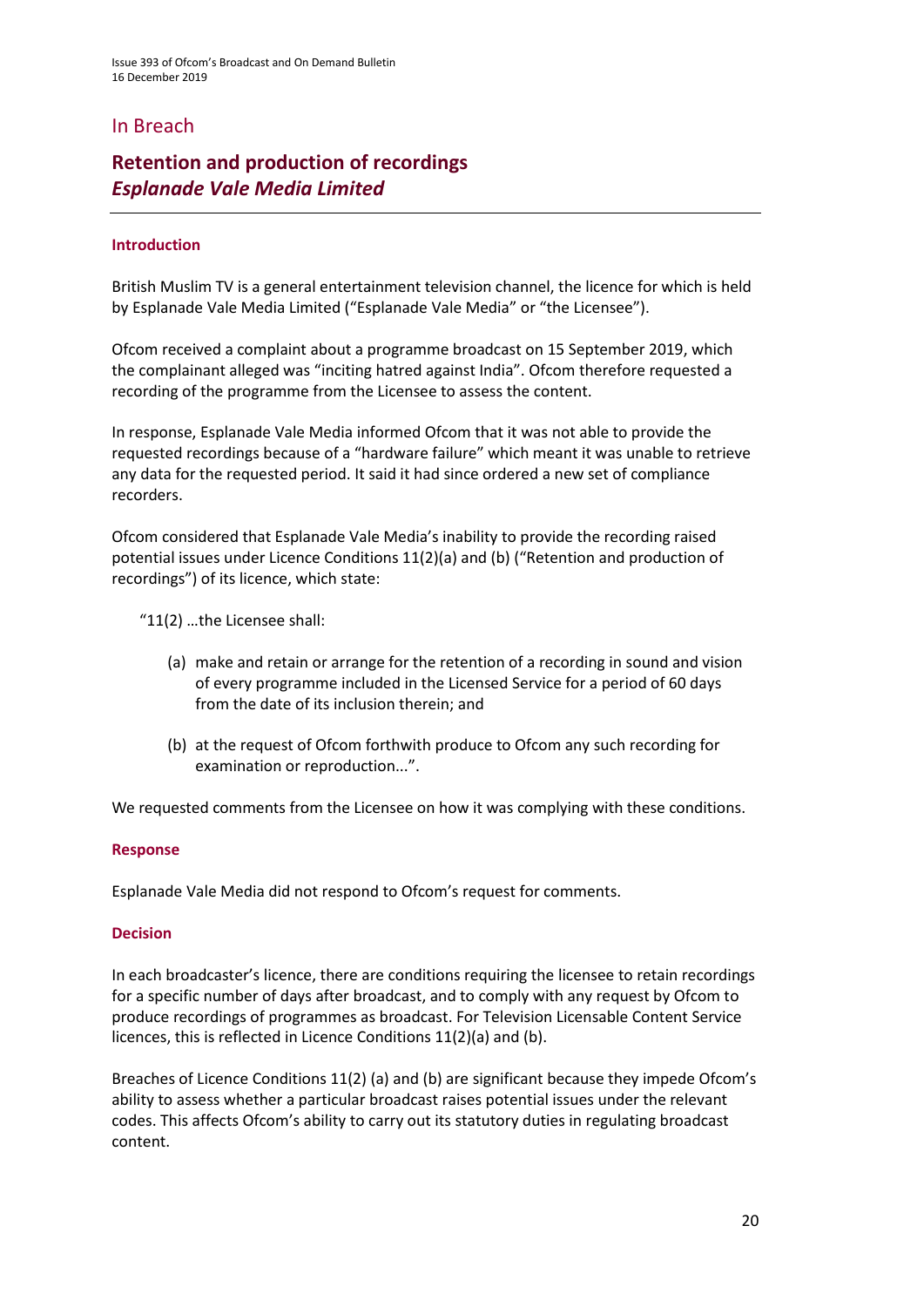We acknowledge the steps taken by the Licensee to avoid a recurrence. However, the failure by Esplanade Vale Media to provide the material prevented us from assessing it. Therefore, Ofcom's Decision is that the Licensee is in breach of Licence Conditions 11(2)(a) and (b).

Additionally, we are putting the Licensee on notice that Ofcom will monitor this service to check its compliance with this licence condition in future.

**Breaches of Licence Conditions 11(2)(a) and (b) of the Television Licensable Content Service licence held by Esplanade Vale Media Limited (Licence number TLCS100280)**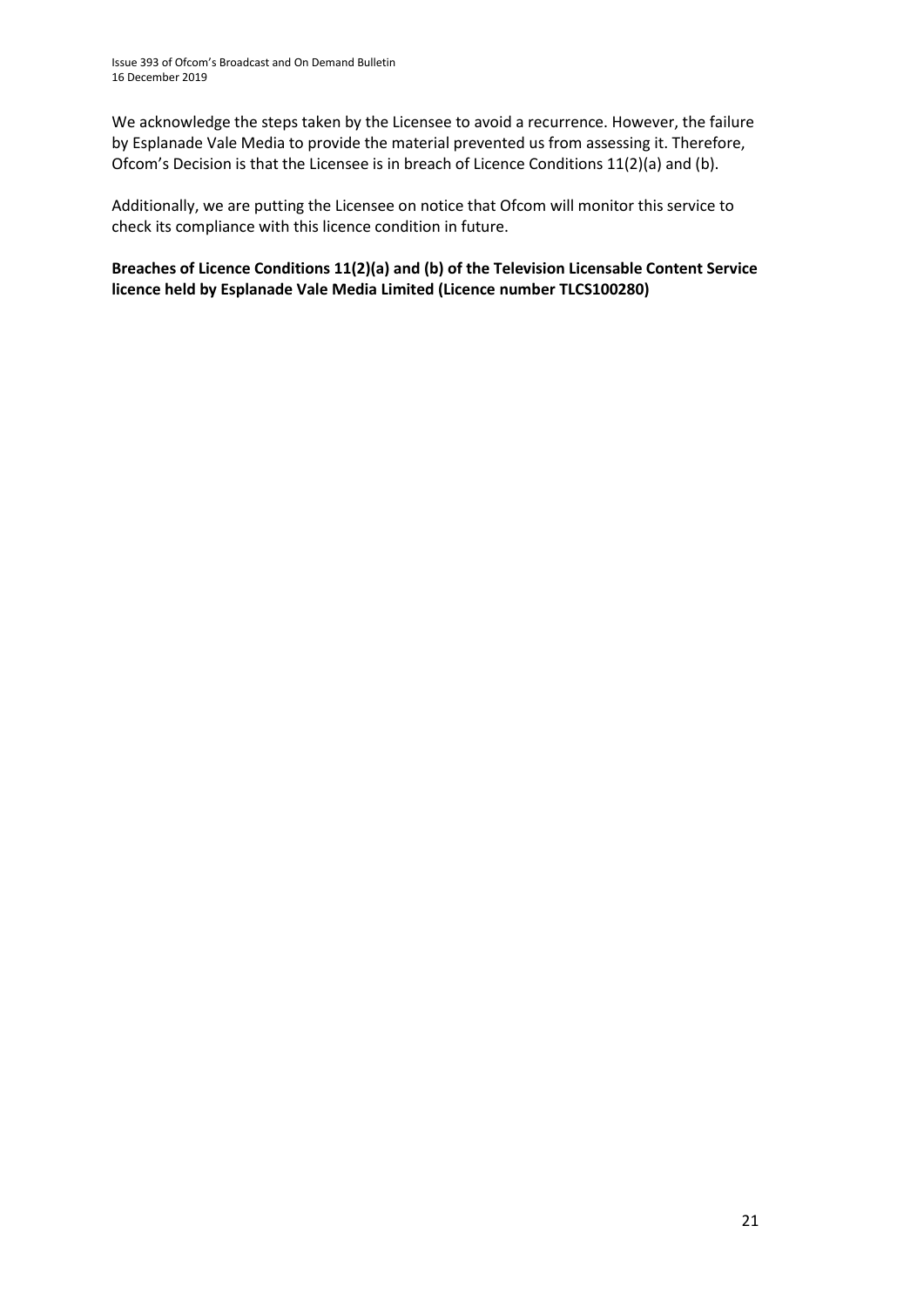# **Complaints assessed, not investigated**

Here are alphabetical lists of complaints that, after careful assessment, Ofcom has decided not to pursue because they did not raise issues warranting investigation.

### Complaints assessed under the Procedures for investigating breaches of content standards for television and radio

| Programme                  | <b>Service</b>    | <b>Transmission Date</b> | <b>Categories</b>               | <b>Number of</b> |
|----------------------------|-------------------|--------------------------|---------------------------------|------------------|
|                            |                   |                          |                                 | complaints       |
| Smuggled                   | All 4 / Channel 4 | 04/11/2019               | Generally accepted              | 1                |
|                            |                   |                          | standards                       |                  |
| Channel 4 News             | Channel 4         | 25/11/2019               | Elections/Referendums           | $\mathbf{1}$     |
| Channel 4 News             | Channel 4         | 27/11/2019               | Elections/Referendums           | $\overline{2}$   |
| Channel 4 News             | Channel 4         | 29/11/2019               | Elections/Referendums           | $\overline{2}$   |
| Channel 4 News             | Channel 4         | 02/12/2019               | Elections/Referendums           | 3                |
| Channel 4 News             | Channel 4         | 03/12/2019               | Elections/Referendums           | $\overline{2}$   |
| Channel ident              | Channel 4         | 02/12/2019               | Elections/Referendums           | $\mathbf{1}$     |
| Countdown                  | Channel 4         | 26/11/2019               | Race                            | 1                |
|                            |                   |                          | discrimination/offence          |                  |
| Food Unwrapped             | Channel 4         | 19/11/2019               | Materially misleading           | $\mathbf{1}$     |
| Goes Vegan                 |                   |                          |                                 |                  |
| Gogglebox                  | Channel 4         | 15/11/2019               | Race                            | $\mathbf{1}$     |
|                            |                   |                          | discrimination/offence          |                  |
| Gogglebox                  | Channel 4         | 22/11/2019               | Animal welfare                  | $\mathbf{1}$     |
| Gogglebox                  | Channel 4         | 22/11/2019               | Elections/Referendums           | 5                |
| Gogglebox                  | Channel 4         | 24/11/2019               | Animal welfare                  | $\mathbf{1}$     |
| Gogglebox                  | Channel 4         | 29/11/2019               | Elections/Referendums           | 12               |
| Gogglebox                  | Channel 4         | 29/11/2019               | Generally accepted              | $\mathbf{1}$     |
|                            |                   |                          | standards                       |                  |
| Googlebox                  | Channel 4         | 29/11/2019               | Offensive language              | $\mathbf{1}$     |
| Growing Up Poor:           | Channel 4         | 30/11/2019               | Elections/Referendums           | $\mathbf{1}$     |
| <b>Britain's Breadline</b> |                   |                          |                                 |                  |
| Kids (trailer)             |                   |                          |                                 |                  |
| Hollyoaks                  | Channel 4         | 19/11/2019               | Generally accepted              | $\mathbf{1}$     |
|                            |                   |                          | standards                       |                  |
| Hollyoaks                  | Channel 4         | 22/11/2019               | Gender                          | $\mathbf{1}$     |
|                            |                   |                          | discrimination/offence          |                  |
| Junior Bake Off            | Channel 4         | 19/11/2019               | Generally accepted<br>standards | 1                |
| Kirsty's Handmade          | Channel 4         | 25/11/2019               | Religious/Beliefs               | $\mathbf{1}$     |
| Christmas                  |                   |                          | discrimination/offence          |                  |
| Naked Attraction           | Channel 4         | 24/11/2019               | Generally accepted              | $\mathbf{1}$     |
|                            |                   |                          | standards                       |                  |
| Party Election             | Channel 4         | 25/11/2019               | Elections/Referendums           | $\overline{3}$   |
| Broadcast by the           |                   |                          |                                 |                  |
| <b>Brexit Party</b>        |                   |                          |                                 |                  |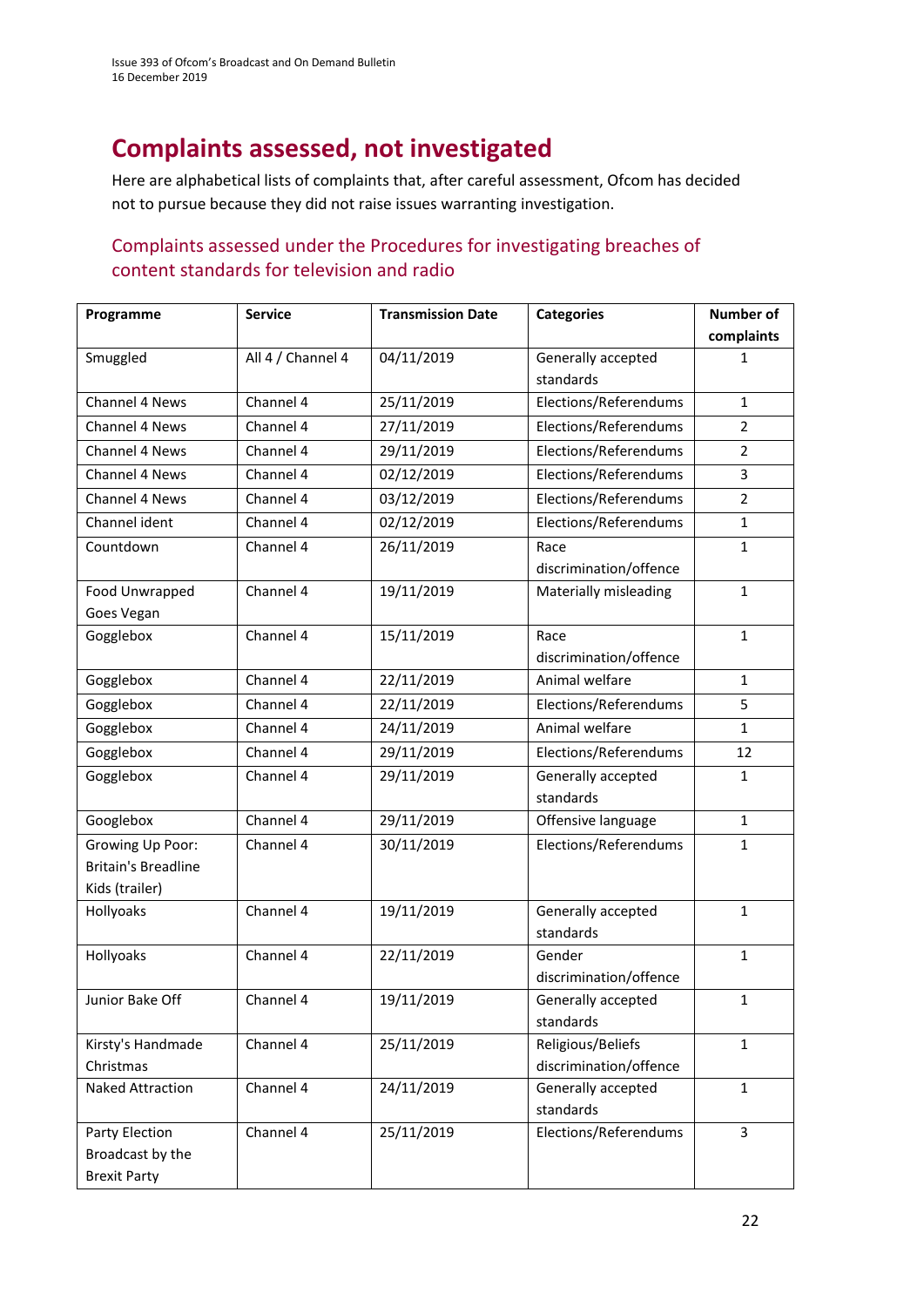| Programme                                                               | <b>Service</b> | <b>Transmission Date</b> | <b>Categories</b>               | <b>Number of</b> |
|-------------------------------------------------------------------------|----------------|--------------------------|---------------------------------|------------------|
|                                                                         |                |                          |                                 | complaints       |
| Party Election<br>Broadcast by the<br><b>Scottish National</b><br>Party | Channel 4      | 21/11/2019               | Elections/Referendums           | 1                |
| Smuggled                                                                | Channel 4      | 04/11/2019               | Crime and disorder              | $\overline{2}$   |
| Smuggled                                                                | Channel 4      | 04/11/2019               | Generally accepted<br>standards | $\mathbf{1}$     |
| The Channel 4 News<br>Climate Debate                                    | Channel 4      | 28/11/2019               | Animal welfare                  | 3                |
| The Channel 4 News<br>Climate Debate                                    | Channel 4      | 28/11/2019               | Elections/Referendums           | 198              |
| The End of the<br>F***ing World (trailer)                               | Channel 4      | 23/11/2019               | Offensive language              | $\mathbf{1}$     |
| The Last Leg                                                            | Channel 4      | 22/11/2019               | Generally accepted<br>standards | $\overline{2}$   |
| The Last Leg                                                            | Channel 4      | 29/11/2019               | Elections/Referendums           | $\mathbf{1}$     |
| Turner & Hooch                                                          | Channel 4      | 24/11/2019               | Offensive language              | $\mathbf{1}$     |
| Ben and Holly's Little<br>Kingdom                                       | Channel 5      | 05/12/2019               | Generally accepted<br>standards | $\mathbf{1}$     |
| Catching the<br>Scammers                                                | Channel 5      | 04/12/2019               | Materially misleading           | $\mathbf{1}$     |
| Fight Night: Bellator<br>Live from Wembley                              | Channel 5      | 23/11/2019               | Offensive language              | $\mathbf{1}$     |
| How to Stop Your<br><b>Nuisance Calls</b>                               | Channel 5      | 21/11/2019               | Materially misleading           | $\mathbf{1}$     |
| Jeremy Vine                                                             | Channel 5      | 29/10/2019               | Due impartiality/bias           | $\mathbf{1}$     |
| Jeremy Vine                                                             | Channel 5      | 18/11/2019               | Due impartiality/bias           | $\overline{2}$   |
| Jeremy Vine                                                             | Channel 5      | 19/11/2019               | Generally accepted<br>standards | $\overline{2}$   |
| Jeremy Vine                                                             | Channel 5      | 20/11/2019               | Generally accepted<br>standards | $\mathbf{1}$     |
| One Night With My Ex                                                    | Channel 5      | 10/10/2019               | Generally accepted<br>standards | 10               |
| Party Election<br><b>Broadcast by Plaid</b><br>Cymru                    | Channel 5      | 30/11/2019               | Elections/Referendums           | $\mathbf{1}$     |
| Tutankhamun with<br>Dan Snow                                            | Channel 5      | 27/11/2019               | Animal welfare                  | $\mathbf{1}$     |
| News                                                                    | Classic FM     | 29/11/2019               | Generally accepted<br>standards | $\mathbf{1}$     |
| <b>Eddie Eats America</b>                                               | Dave           | 25/11/2019               | Offensive language              | $\mathbf{1}$     |
| Room 101                                                                | Dave           | 25/11/2019               | Under 18s in<br>programmes      | $\mathbf{1}$     |
| Taskmaster                                                              | Dave           | 03/12/2019               | Race<br>discrimination/offence  | $\mathbf{1}$     |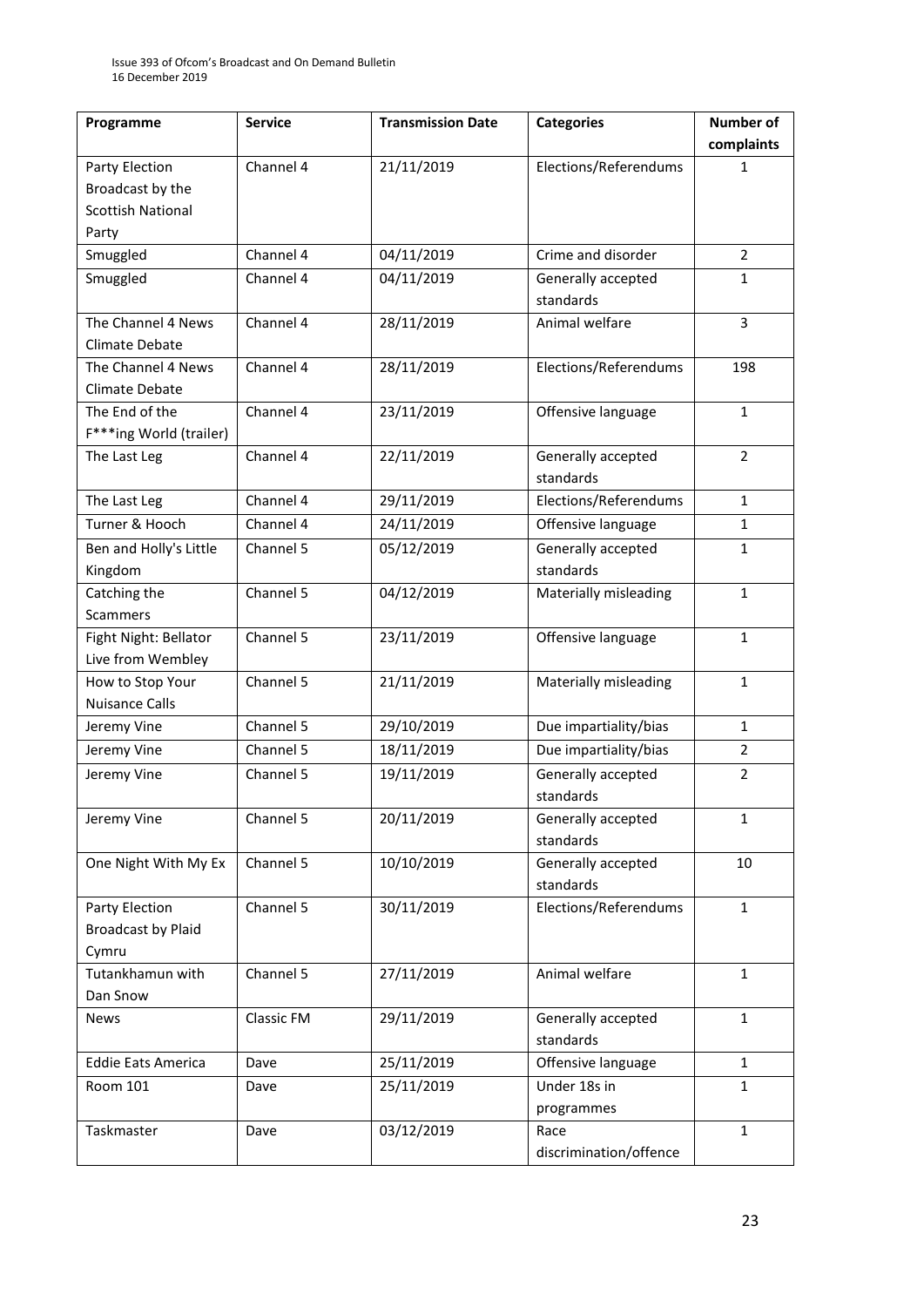| Programme                  | <b>Service</b>        | <b>Transmission Date</b> | <b>Categories</b>      | <b>Number of</b> |
|----------------------------|-----------------------|--------------------------|------------------------|------------------|
|                            |                       |                          |                        | complaints       |
| <b>Timber Kings</b>        | Dave                  | 04/12/2019               | Generally accepted     | 1                |
|                            |                       |                          | standards              |                  |
| Made in Chelsea            | E4                    | 11/11/2019               | Race                   | 3                |
|                            |                       |                          | discrimination/offence |                  |
| <b>Naked Attraction</b>    | E4                    | 01/12/2019               | Generally accepted     | $\mathbf{1}$     |
|                            |                       |                          | standards              |                  |
| "Complaints                | $E4+1$                | 28/11/2019               | Generally accepted     | $\mathbf{1}$     |
| Welcome" campaign          |                       |                          | standards              |                  |
| Heart Breakfast with       | <b>Heart FM</b>       | 20/11/2019               | Generally accepted     | $\mathbf{1}$     |
| Jamie and Amanda           |                       |                          | standards              |                  |
| Heart Breakfast with       | <b>Heart FM</b>       | 29/11/2019               | Competitions           | $\mathbf{1}$     |
| Jamie and Amanda           |                       |                          |                        |                  |
| Princess of Mars           | <b>Horror Channel</b> | 04/12/2019               | Offensive language     | $\mathbf{1}$     |
| Assistive Bathing's        | <b>ITV</b>            | 05/12/2019               | Sponsorship credits    | $\mathbf{1}$     |
| sponsorship of             |                       |                          |                        |                  |
| <b>Everyday Favourites</b> |                       |                          |                        |                  |
| Cash Trapped               | <b>ITV</b>            | 27/11/2019               | Fairness               | 5                |
| Catchphrase                | <b>ITV</b>            | 24/11/2019               | Generally accepted     | $\mathbf{1}$     |
|                            |                       |                          | standards              |                  |
| <b>Coronation Street</b>   | <b>ITV</b>            | 13/11/2019               | Generally accepted     | $\mathbf{1}$     |
|                            |                       |                          | standards              |                  |
| <b>Coronation Street</b>   | <b>ITV</b>            | 18/11/2019               | Generally accepted     | $\overline{2}$   |
|                            |                       |                          | standards              |                  |
| <b>Coronation Street</b>   | <b>ITV</b>            | 18/11/2019               | Race                   | $\mathbf{1}$     |
|                            |                       |                          | discrimination/offence |                  |
| <b>Coronation Street</b>   | <b>ITV</b>            | 18/11/2019               | Religious/Beliefs      | 4                |
|                            |                       |                          | discrimination/offence |                  |
| <b>Coronation Street</b>   | <b>ITV</b>            | 22/11/2019               | Dangerous behaviour    | $\mathbf{1}$     |
| <b>Coronation Street</b>   | <b>ITV</b>            | 22/11/2019               | Generally accepted     | $\overline{2}$   |
|                            |                       |                          | standards              |                  |
| <b>Coronation Street</b>   | <b>ITV</b>            | 26/11/2019               | Generally accepted     | 1                |
|                            |                       |                          | standards              |                  |
| <b>Coronation Street</b>   | <b>ITV</b>            | 27/11/2019               | Generally accepted     | $\mathbf{1}$     |
|                            |                       |                          | standards              |                  |
| <b>Coronation Street</b>   | <b>ITV</b>            | 27/11/2019               | Materially misleading  | $\mathbf{1}$     |
| Emmerdale                  | <b>ITV</b>            | 04/11/2019               | Materially misleading  | $\mathbf{1}$     |
| Emmerdale                  | <b>ITV</b>            | 12/11/2019               | Violence               | 5                |
| Emmerdale                  | <b>ITV</b>            | 13/11/2019               | Race                   | $\mathbf{1}$     |
|                            |                       |                          | discrimination/offence |                  |
| Emmerdale                  | <b>ITV</b>            | 27/11/2019               | Generally accepted     | $\mathbf{1}$     |
|                            |                       |                          | standards              |                  |
| Emmerdale                  | <b>ITV</b>            | 29/11/2019               | Elections/Referendums  | $\mathbf{1}$     |
| Gala Bingo's               | <b>ITV</b>            | Various                  | Sponsorship credits    | $\mathbf{1}$     |
| sponsorship of The         |                       |                          |                        |                  |
| Chase                      |                       |                          |                        |                  |
| Gino's Italian Express     | <b>ITV</b>            | 28/11/2019               | Animal welfare         | $\mathbf{1}$     |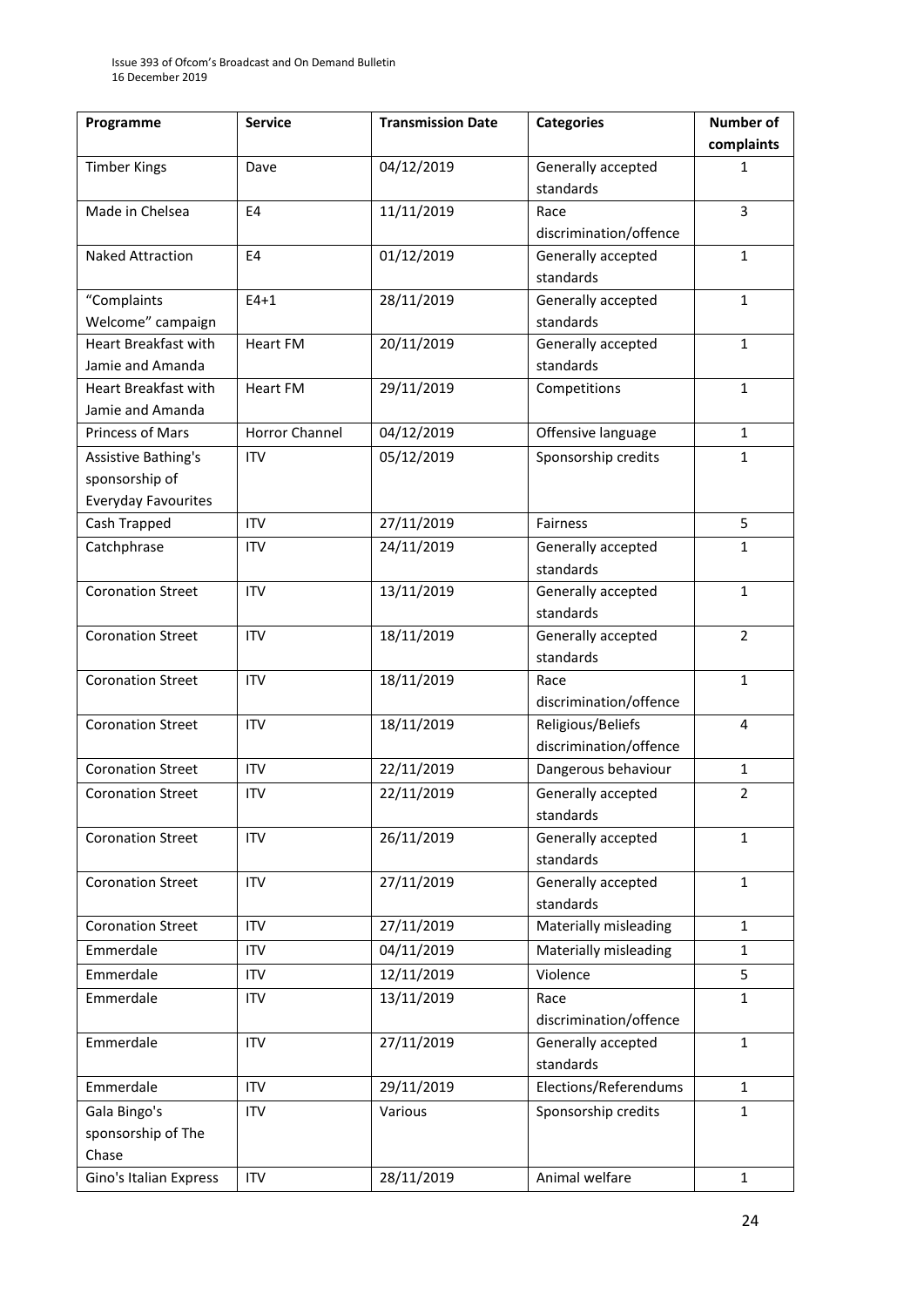| Programme                   | <b>Service</b> | <b>Transmission Date</b> | <b>Categories</b>      | Number of      |
|-----------------------------|----------------|--------------------------|------------------------|----------------|
|                             |                |                          |                        | complaints     |
| <b>Good Morning Britain</b> | <b>ITV</b>     | 18/11/2019               | Generally accepted     | 134            |
|                             |                |                          | standards              |                |
| <b>Good Morning Britain</b> | <b>ITV</b>     | 19/11/2019               | Sexual orientation     | $\mathbf{1}$   |
|                             |                |                          | discrimination/offence |                |
| <b>Good Morning Britain</b> | <b>ITV</b>     | 20/11/2019               | Elections/Referendums  | 9              |
| <b>Good Morning Britain</b> | <b>ITV</b>     | 20/11/2019               | Offensive language     | $\mathbf{1}$   |
| <b>Good Morning Britain</b> | <b>ITV</b>     | 20/11/2019               | Sexual material        | $\mathbf{1}$   |
| <b>Good Morning Britain</b> | <b>ITV</b>     | 22/11/2019               | Elections/Referendums  | $\mathbf{1}$   |
| <b>Good Morning Britain</b> | <b>ITV</b>     | 22/11/2019               | Gender                 | $\mathbf{1}$   |
|                             |                |                          | discrimination/offence |                |
| <b>Good Morning Britain</b> | <b>ITV</b>     | 26/11/2019               | Elections/Referendums  | $\overline{2}$ |
| <b>Good Morning Britain</b> | <b>ITV</b>     | 27/11/2019               | Elections/Referendums  | 10             |
| <b>Good Morning Britain</b> | <b>ITV</b>     | 28/11/2019               | Elections/Referendums  | $\overline{2}$ |
| <b>Good Morning Britain</b> | <b>ITV</b>     | 29/11/2019               | Elections/Referendums  | 9              |
| <b>Good Morning Britain</b> | <b>ITV</b>     | 29/11/2019               | Generally accepted     | $\overline{2}$ |
|                             |                |                          | standards              |                |
| <b>Good Morning Britain</b> | <b>ITV</b>     | 02/12/2019               | Elections/Referendums  | $\mathbf{1}$   |
| <b>Good Morning Britain</b> | <b>ITV</b>     | 03/12/2019               | Generally accepted     | $\mathbf{1}$   |
|                             |                |                          | standards              |                |
| <b>Good Morning Britain</b> | <b>ITV</b>     | 03/12/2019               | Offensive language     | $\mathbf{1}$   |
| <b>Good Morning Britain</b> | <b>ITV</b>     | 04/12/2019               | Elections/Referendums  | $\overline{2}$ |
| <b>Good Morning Britain</b> | <b>ITV</b>     | 05/12/2019               | Elections/Referendums  | 3              |
| How to Spend It Well        | <b>ITV</b>     | 03/12/2019               | Generally accepted     | $\overline{2}$ |
| at Christmas with           |                |                          | standards              |                |
| Phillip Schofield           |                |                          |                        |                |
| I'm a CelebrityGet          | <b>ITV</b>     | 17/11/2019               | Generally accepted     | $\mathbf{1}$   |
| Me Out of Here!             |                |                          | standards              |                |
| I'm a CelebrityGet          | <b>ITV</b>     | 19/11/2019               | Animal welfare         | 3              |
| Me Out of Here!             |                |                          |                        |                |
| I'm a CelebrityGet          | <b>ITV</b>     | 19/11/2019               | Generally accepted     | $\overline{2}$ |
| Me Out of Here!             |                |                          | standards              |                |
| I'm a CelebrityGet          | <b>ITV</b>     | 20/11/2019               | Generally accepted     | $\overline{3}$ |
| Me Out of Here!             |                |                          | standards              |                |
| I'm a CelebrityGet          | <b>ITV</b>     | 21/11/2019               | Animal welfare         | 4              |
| Me Out of Here!             |                |                          |                        |                |
| I'm a CelebrityGet          | <b>ITV</b>     | 21/11/2019               | Generally accepted     | $\mathbf{1}$   |
| Me Out of Here!             |                |                          | standards              |                |
| I'm a CelebrityGet          | <b>ITV</b>     | 22/11/2019               | Animal welfare         | $\overline{4}$ |
| Me Out of Here!             |                |                          |                        |                |
| I'm a CelebrityGet          | <b>ITV</b>     | 22/11/2019               | Generally accepted     | $\overline{2}$ |
| Me Out of Here!             |                |                          | standards              |                |
| I'm a CelebrityGet          | <b>ITV</b>     | 23/11/2019               | Animal welfare         | 16             |
| Me Out of Here!             |                |                          |                        |                |
| I'm a CelebrityGet          | <b>ITV</b>     | 23/11/2019               | Gender                 | $\mathbf{1}$   |
| Me Out of Here!             |                |                          | discrimination/offence |                |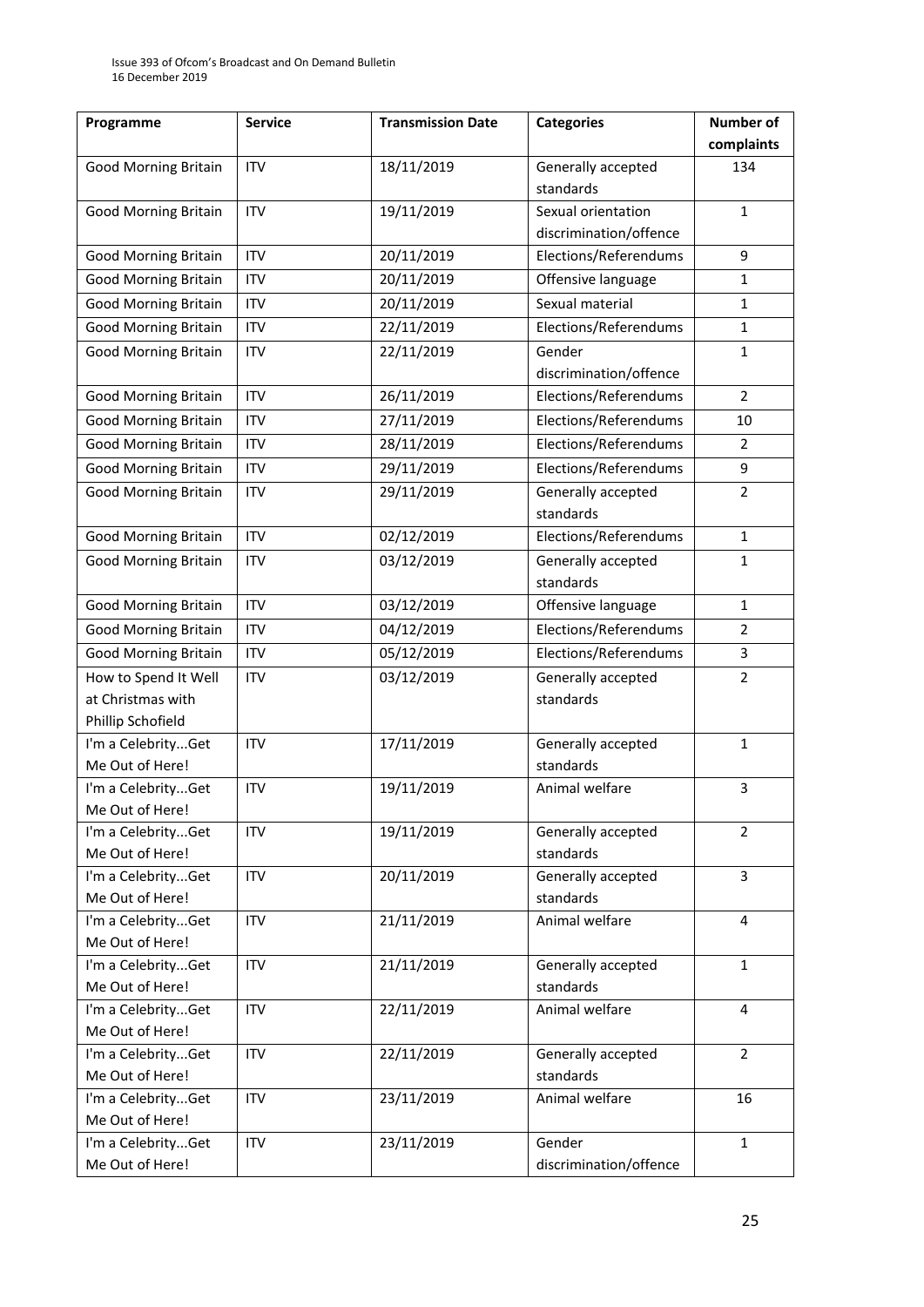| Programme          | <b>Service</b> | <b>Transmission Date</b> | <b>Categories</b>      | <b>Number of</b> |
|--------------------|----------------|--------------------------|------------------------|------------------|
|                    |                |                          |                        | complaints       |
| I'm a CelebrityGet | <b>ITV</b>     | 23/11/2019               | Race                   | 1                |
| Me Out of Here!    |                |                          | discrimination/offence |                  |
| I'm a CelebrityGet | <b>ITV</b>     | 24/11/2019               | Advertising minutage   | $\mathbf{1}$     |
| Me Out of Here!    |                |                          |                        |                  |
| I'm a CelebrityGet | <b>ITV</b>     | 24/11/2019               | Animal welfare         | 6                |
| Me Out of Here!    |                |                          |                        |                  |
| I'm a CelebrityGet | <b>ITV</b>     | 24/11/2019               | Generally accepted     | 74               |
| Me Out of Here!    |                |                          | standards              |                  |
| I'm a CelebrityGet | <b>ITV</b>     | 24/11/2019               | Materially misleading  | $\mathbf 1$      |
| Me Out of Here!    |                |                          |                        |                  |
| I'm a CelebrityGet | <b>ITV</b>     | 24/11/2019               | Offensive language     | $\mathbf{1}$     |
| Me Out of Here!    |                |                          |                        |                  |
| I'm a CelebrityGet | <b>ITV</b>     | 25/11/2019               | Animal welfare         | $\overline{2}$   |
| Me Out of Here!    |                |                          |                        |                  |
| I'm a CelebrityGet | <b>ITV</b>     | 25/11/2019               | Disability             | 120              |
| Me Out of Here!    |                |                          | discrimination/offence |                  |
| I'm a CelebrityGet | <b>ITV</b>     | 26/11/2019               | Animal welfare         | 5                |
| Me Out of Here!    |                |                          |                        |                  |
| I'm a CelebrityGet | <b>ITV</b>     | 26/11/2019               | Gender                 | $\mathbf{1}$     |
| Me Out of Here!    |                |                          | discrimination/offence |                  |
| I'm a CelebrityGet | <b>ITV</b>     | 26/11/2019               | Generally accepted     | 9                |
| Me Out of Here!    |                |                          | standards              |                  |
| I'm a CelebrityGet | <b>ITV</b>     | 26/11/2019               | Offensive language     | $\mathbf{1}$     |
| Me Out of Here!    |                |                          |                        |                  |
| I'm a CelebrityGet | <b>ITV</b>     | 27/11/2019               | Animal welfare         | 8                |
| Me Out of Here!    |                |                          |                        |                  |
| I'm a CelebrityGet | <b>ITV</b>     | 27/11/2019               | Generally accepted     | 67               |
| Me Out of Here!    |                |                          | standards              |                  |
| I'm a CelebrityGet | <b>ITV</b>     | 27/11/2019               | Race                   | $\mathbf{1}$     |
| Me Out of Here!    |                |                          | discrimination/offence |                  |
| I'm a CelebrityGet | <b>ITV</b>     | 28/11/2019               | Animal welfare         | 5                |
| Me Out of Here!    |                |                          |                        |                  |
| I'm a CelebrityGet | <b>ITV</b>     | 28/11/2019               | Generally accepted     | 24               |
| Me Out of Here!    |                |                          | standards              |                  |
| I'm a CelebrityGet | <b>ITV</b>     | 28/11/2019               | Suicide and self harm  | $\mathbf{1}$     |
| Me Out of Here!    |                |                          |                        |                  |
| I'm a CelebrityGet | <b>ITV</b>     | 29/11/2019               | Animal welfare         | $\mathbf{1}$     |
| Me Out of Here!    |                |                          |                        |                  |
| I'm a CelebrityGet | <b>ITV</b>     | 29/11/2019               | Generally accepted     | $\overline{4}$   |
| Me Out of Here!    |                |                          | standards              |                  |
| I'm a CelebrityGet | <b>ITV</b>     | 29/11/2019               | Voting                 | 39               |
| Me Out of Here!    |                |                          |                        |                  |
| I'm a CelebrityGet | <b>ITV</b>     | 30/11/2019               | Animal welfare         | 4                |
| Me Out of Here!    |                |                          |                        |                  |
| I'm a CelebrityGet | <b>ITV</b>     | 30/11/2019               | Generally accepted     | 25               |
| Me Out of Here!    |                |                          | standards              |                  |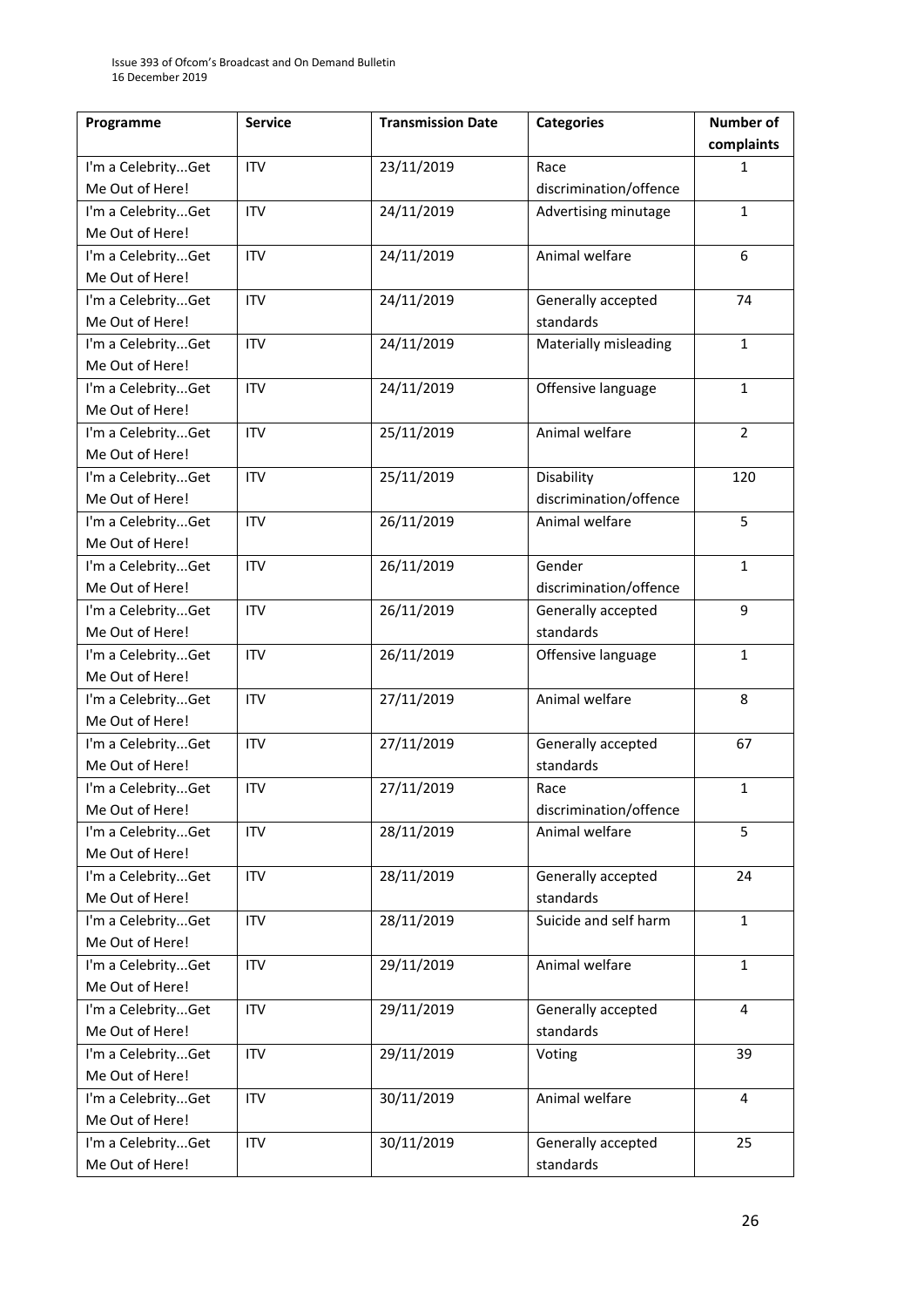| Programme                                    | <b>Service</b> | <b>Transmission Date</b> | <b>Categories</b>      | Number of      |
|----------------------------------------------|----------------|--------------------------|------------------------|----------------|
|                                              |                |                          |                        | complaints     |
| I'm a CelebrityGet                           | <b>ITV</b>     | 01/12/2019               | Animal welfare         | 2              |
| Me Out of Here!                              |                |                          |                        |                |
| I'm a CelebrityGet                           | <b>ITV</b>     | 01/12/2019               | Generally accepted     | 6              |
| Me Out of Here!                              |                |                          | standards              |                |
| I'm a CelebrityGet                           | <b>ITV</b>     | 01/12/2019               | Religious/Beliefs      | $\overline{2}$ |
| Me Out of Here!                              |                |                          | discrimination/offence |                |
| I'm a CelebrityGet                           | <b>ITV</b>     | 02/12/2019               | Advertising minutage   | $\mathbf{1}$   |
| Me Out of Here!                              |                |                          |                        |                |
| I'm a CelebrityGet                           | <b>ITV</b>     | 02/12/2019               | Generally accepted     | $\overline{2}$ |
| Me Out of Here!                              |                |                          | standards              |                |
| I'm a CelebrityGet                           | <b>ITV</b>     | 02/12/2019               | Sexual orientation     | $\mathbf{1}$   |
| Me Out of Here!                              |                |                          | discrimination/offence |                |
| I'm a CelebrityGet                           | <b>ITV</b>     | 03/12/2019               | Animal welfare         | 10             |
| Me Out of Here!                              |                |                          |                        |                |
| I'm a CelebrityGet                           | <b>ITV</b>     | 04/12/2019               | Generally accepted     | 31             |
| Me Out of Here!                              |                |                          | standards              |                |
| I'm a CelebrityGet                           | <b>ITV</b>     | 04/12/2019               | Materially misleading  | $\mathbf{1}$   |
| Me Out of Here!                              |                |                          |                        |                |
| I'm a CelebrityGet                           | <b>ITV</b>     | 04/12/2019               | Religious/Beliefs      | $\mathbf{1}$   |
| Me Out of Here!                              |                |                          | discrimination/offence |                |
| I'm a CelebrityGet                           | <b>ITV</b>     | 05/12/2019               | Animal welfare         | $\overline{4}$ |
| Me Out of Here!                              |                |                          |                        |                |
| I'm a CelebrityGet                           | <b>ITV</b>     | 05/12/2019               | Generally accepted     | $\overline{2}$ |
| Me Out of Here!                              |                |                          | standards              |                |
| Inside Prison: Britain<br><b>Behind Bars</b> | <b>ITV</b>     | 17/10/2019               | Suicide and self harm  | $\mathbf{1}$   |
| <b>ITV News</b>                              | <b>ITV</b>     | 30/09/2019               | Generally accepted     | $\mathbf{1}$   |
|                                              |                |                          | standards              |                |
| <b>ITV News</b>                              | <b>ITV</b>     | 17/10/2019               | Offensive language     | $\mathbf{1}$   |
| <b>ITV News</b>                              | <b>ITV</b>     | 11/11/2019               | Scheduling             | $\overline{4}$ |
| <b>ITV News</b>                              | <b>ITV</b>     | 18/11/2019               | Generally accepted     | $\mathbf{1}$   |
|                                              |                |                          | standards              |                |
| <b>ITV News</b>                              | <b>ITV</b>     | 20/11/2019               | Generally accepted     | $\mathbf{1}$   |
|                                              |                |                          | standards              |                |
| <b>ITV News</b>                              | <b>ITV</b>     | 21/11/2019               | Elections/Referendums  | $\overline{2}$ |
| <b>ITV News</b>                              | <b>ITV</b>     | 22/11/2019               | Elections/Referendums  | $\mathbf{1}$   |
| <b>ITV News</b>                              | <b>ITV</b>     | 24/11/2019               | Elections/Referendums  | $\overline{2}$ |
| <b>ITV News</b>                              | <b>ITV</b>     | 25/11/2019               | Elections/Referendums  | 8              |
| <b>ITV News</b>                              | <b>ITV</b>     | 26/11/2019               | Elections/Referendums  | 8              |
| <b>ITV News</b>                              | <b>ITV</b>     | 26/11/2019               | Generally accepted     | $\mathbf{1}$   |
|                                              |                |                          | standards              |                |
| <b>ITV News</b>                              | <b>ITV</b>     | 27/11/2019               | Elections/Referendums  | 4              |
| <b>ITV News</b>                              | <b>ITV</b>     | 28/11/2019               | Elections/Referendums  | $\mathbf{1}$   |
| <b>ITV News</b>                              | <b>ITV</b>     | 29/11/2019               | Elections/Referendums  | $\mathbf{1}$   |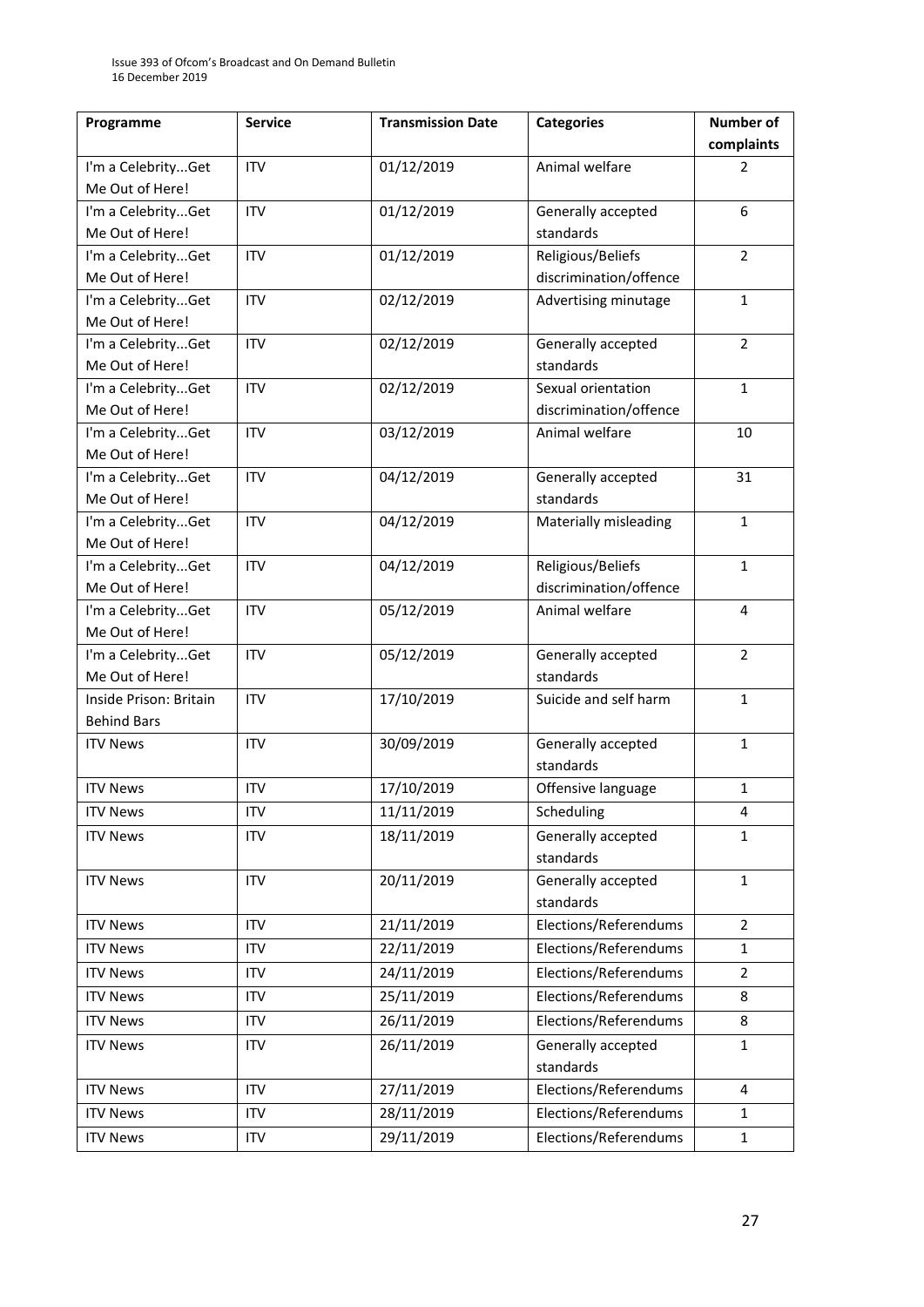| Programme                                  | <b>Service</b> | <b>Transmission Date</b> | <b>Categories</b>               | Number of      |
|--------------------------------------------|----------------|--------------------------|---------------------------------|----------------|
|                                            |                |                          |                                 | complaints     |
| <b>ITV News</b>                            | <b>ITV</b>     | 29/11/2019               | Generally accepted              | 1              |
|                                            |                |                          | standards                       |                |
| <b>ITV News</b>                            | <b>ITV</b>     | 29/11/2019               | Violence                        | $\overline{4}$ |
| <b>ITV News</b>                            | <b>ITV</b>     | 01/12/2019               | Elections/Referendums           | $\mathbf{1}$   |
| <b>ITV News</b>                            | <b>ITV</b>     | 02/12/2019               | Due impartiality/bias           | $\mathbf{1}$   |
| <b>ITV News</b>                            | <b>ITV</b>     | 03/12/2019               | Elections/Referendums           | 5              |
| <b>ITV News</b>                            | <b>ITV</b>     | 04/12/2019               | Elections/Referendums           | $\mathbf{1}$   |
| Johnson v Corbyn: The<br><b>ITV Debate</b> | <b>ITV</b>     | 19/11/2019               | Elections/Referendums           | 208            |
| Johnson v Corbyn: The<br><b>ITV Debate</b> | <b>ITV</b>     | 19/11/2019               | Generally accepted<br>standards | 3              |
| Loose Women                                | <b>ITV</b>     | 19/11/2019               | Materially misleading           | $\mathbf{1}$   |
| Loose Women                                | <b>ITV</b>     | 20/11/2019               | Materially misleading           | 5              |
| Loose Women                                | <b>ITV</b>     | 22/11/2019               | Elections/Referendums           | $\mathbf{1}$   |
| Loose Women                                | <b>ITV</b>     | 25/11/2019               | Race                            | $\mathbf{1}$   |
|                                            |                |                          | discrimination/offence          |                |
| Loose Women                                | <b>ITV</b>     | 05/12/2019               | Elections/Referendums           | $\mathbf{1}$   |
| Lorraine                                   | <b>ITV</b>     | 29/11/2019               | Generally accepted              | $\mathbf{1}$   |
|                                            |                |                          | standards                       |                |
| McCain's sponsorship                       | <b>ITV</b>     | 22/11/2019               | Generally accepted              | $\mathbf{1}$   |
| of Emmerdale                               |                |                          | standards                       |                |
| Party Election                             | <b>ITV</b>     | 27/11/2019               | Elections/Referendums           | $\mathbf{1}$   |
| Broadcast by the                           |                |                          |                                 |                |
| Labour Party<br>Party Election             | <b>ITV</b>     | 26/11/2019               | Elections/Referendums           | $\mathbf{1}$   |
| Broadcast by The                           |                |                          |                                 |                |
| Liberal Democrats                          |                |                          |                                 |                |
| Peston                                     | <b>ITV</b>     | 13/11/2019               | Due accuracy                    | $\mathbf{1}$   |
| Peston                                     | ITV            | 20/11/2019               | Elections/Referendums           | 1              |
| Peston                                     | <b>ITV</b>     | 04/12/2019               | Elections/Referendums           | 5              |
| Take Me Out                                | <b>ITV</b>     | 26/10/2019               | Race                            | $\mathbf{1}$   |
|                                            |                |                          | discrimination/offence          |                |
| The Chase                                  | <b>ITV</b>     | 16/11/2019               | Race                            | $\mathbf{1}$   |
|                                            |                |                          | discrimination/offence          |                |
| The ITV Election                           | <b>ITV</b>     | 01/12/2019               | Elections/Referendums           | 6              |
| Debate                                     |                |                          |                                 |                |
| The ITV Election                           | <b>ITV</b>     | 19/11/2019               | Elections/Referendums           | $\mathbf{1}$   |
| Interviews                                 |                |                          |                                 |                |
| The Jonathan Ross                          | <b>ITV</b>     | 23/11/2019               | Generally accepted              | $\mathbf{1}$   |
| Show                                       |                |                          | standards                       |                |
| The Leader Interviews<br>- Tonight         | <b>ITV</b>     | 28/11/2019               | Elections/Referendums           | $\mathbf{1}$   |
| The X Factor: Celebrity                    | <b>ITV</b>     | 16/11/2019               | Sexual material                 | 3              |
| The X Factor: Celebrity                    | <b>ITV</b>     | 22/11/2019               | Gender                          | $\mathbf{1}$   |
|                                            |                |                          | discrimination/offence          |                |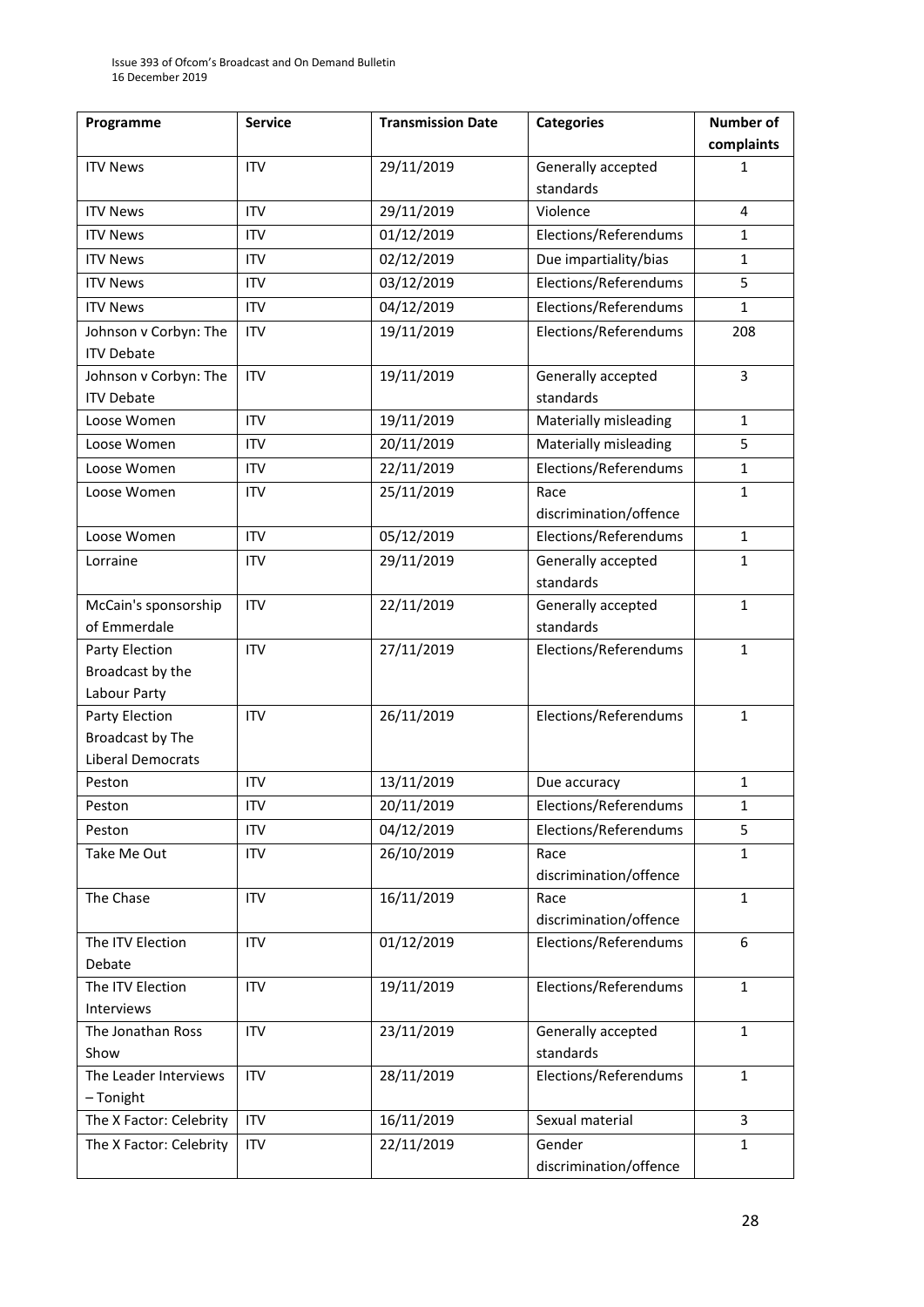| Programme                   | <b>Service</b>       | <b>Transmission Date</b> | <b>Categories</b>      | Number of      |
|-----------------------------|----------------------|--------------------------|------------------------|----------------|
|                             |                      |                          |                        | complaints     |
| The X Factor: Celebrity     | <b>ITV</b>           | 30/11/2019               | Violence               | 1              |
| This Morning                | <b>ITV</b>           | 31/07/2019               | Race                   | $\mathbf{1}$   |
|                             |                      |                          | discrimination/offence |                |
| This Morning                | <b>ITV</b>           | 29/10/2019               | Exorcism, the occult   | $\mathbf{1}$   |
|                             |                      |                          | and the paranormal     |                |
| This Morning                | <b>ITV</b>           | 22/11/2019               | Generally accepted     | $\mathbf{1}$   |
|                             |                      |                          | standards              |                |
| This Morning                | <b>ITV</b>           | 29/11/2019               | Transgender            | $\overline{2}$ |
|                             |                      |                          | discrimination/offence |                |
| This Morning                | <b>ITV</b>           | 03/12/2019               | Elections/Referendums  | 53             |
| This Morning                | <b>ITV</b>           | 03/12/2019               | Generally accepted     | 1              |
|                             |                      |                          | standards              |                |
| This Morning                | <b>ITV</b>           | 05/12/2019               | Elections/Referendums  | 155            |
| <b>Tombola Arcade's</b>     | <b>ITV</b>           | 21/11/2019               | Sponsorship credits    | $\mathbf{1}$   |
| sponsorship of I'm a        |                      |                          |                        |                |
| CelebrityGet Me Out         |                      |                          |                        |                |
| of Here!                    |                      |                          |                        |                |
| <b>Good Morning Britain</b> | ITV / Sky News       | 26/11/2019               | Elections/Referendums  | $\mathbf{1}$   |
| / Kay Burley at             |                      |                          |                        |                |
| <b>Breakfast</b>            |                      |                          |                        |                |
| Programming                 | <b>ITV</b> channels  | Various                  | Elections/Referendums  | $\mathbf{1}$   |
| <b>ITV News Tyne Tees</b>   | <b>ITV Tyne Tees</b> | 18/11/2019               | Elections/Referendums  | $\mathbf{1}$   |
| I'm a CelebrityGet          | ITV <sub>2</sub>     | 28/11/2019               | Animal welfare         | $\mathbf{1}$   |
| Me Out of Here!             |                      |                          |                        |                |
| I'm a Celebrity: Extra      | ITV <sub>2</sub>     | 17/11/2019               | Transgender            | 3              |
| Camp                        |                      |                          | discrimination/offence |                |
| I'm a Celebrity: Extra      | ITV2                 | 22/11/2019               | Materially misleading  | $\mathbf{1}$   |
| Camp                        |                      |                          |                        |                |
| I'm a Celebrity: Extra      | ITV2                 | 24/11/2019               | Offensive language     | $\overline{2}$ |
| Camp                        |                      |                          |                        |                |
| I'm a Celebrity: Extra      | ITV <sub>2</sub>     | 24/11/2019               | Transgender            | $\mathbf{1}$   |
| Camp                        |                      |                          | discrimination/offence |                |
| I'm a Celebrity: Extra      | ITV2                 | 29/11/2019               | Generally accepted     | $\overline{2}$ |
| Camp                        |                      |                          | standards              |                |
| All Elite Wrestling:        | ITV4                 | 06/10/2019               | Violence               | $\mathbf{1}$   |
| Dynamite                    |                      |                          |                        |                |
| Alla mot alla med Filip     | Kanal 5 (Sweden)     | 06/11/2019               | Offensive language     | $\mathbf{1}$   |
| och Fredrik                 |                      |                          |                        |                |
| We're on the Pier           | Latest TV Brighton   | 27/07/2019               | Advertising/editorial  | $\mathbf{1}$   |
|                             |                      |                          | distinction            |                |
| Darren Adam                 | LBC 97.3 FM          | 19/11/2019               | Elections/Referendums  | $\mathbf{1}$   |
| David Lammy                 | LBC 97.3 FM          | 15/09/2019               | Race                   | $\mathbf{1}$   |
|                             |                      |                          | discrimination/offence |                |
| Iain Dale                   | LBC 97.3 FM          | 26/11/2019               | Elections/Referendums  | $\mathbf{1}$   |
| James O'Brien               | LBC 97.3 FM          | 15/10/2019               | Race                   | $\mathbf{1}$   |
|                             |                      |                          | discrimination/offence |                |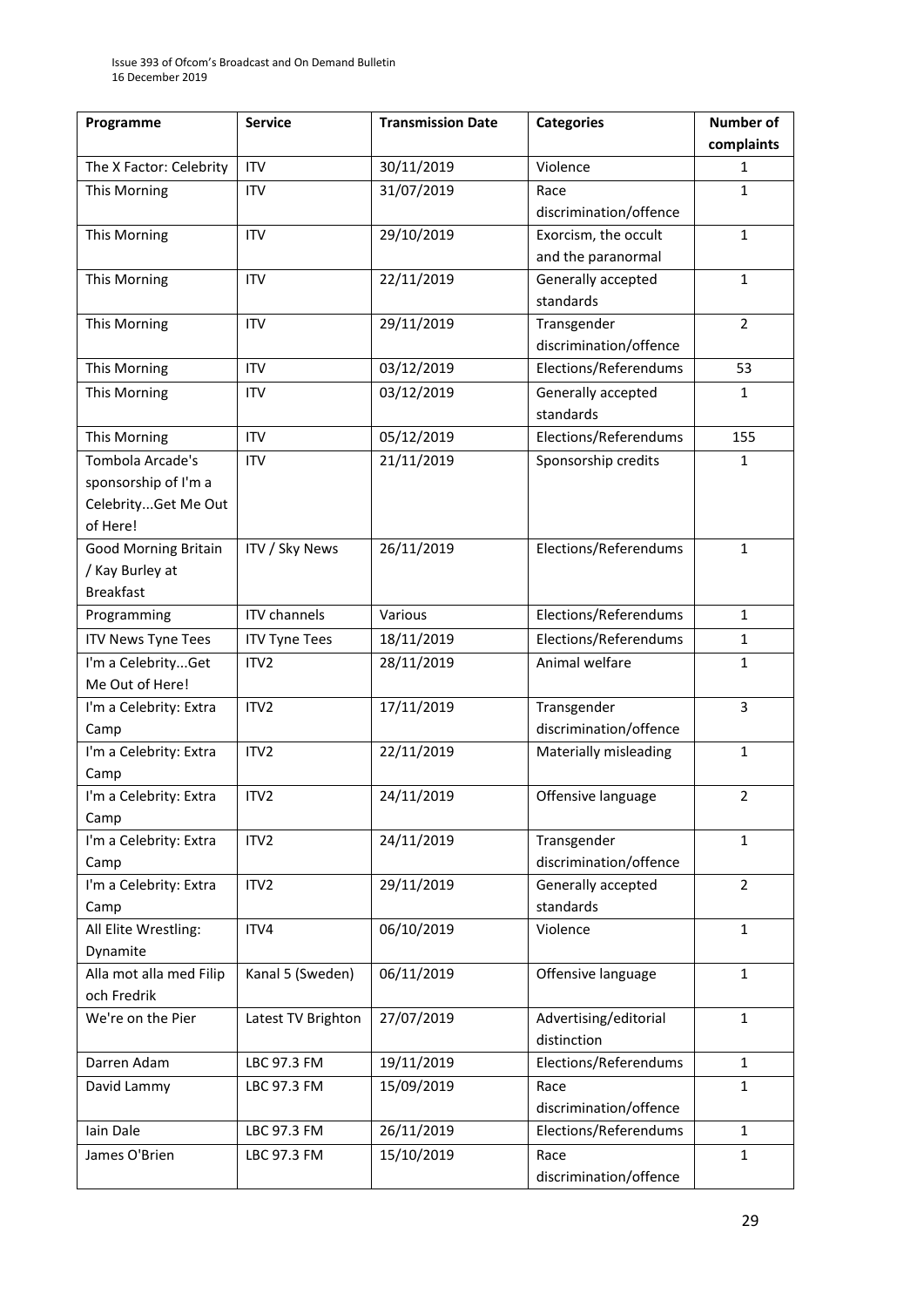| Programme             | <b>Service</b>    | <b>Transmission Date</b> | <b>Categories</b>                    | <b>Number of</b> |
|-----------------------|-------------------|--------------------------|--------------------------------------|------------------|
|                       |                   |                          |                                      | complaints       |
| James O'Brien         | LBC 97.3 FM       | 04/11/2019               | Due impartiality/bias                | $\mathbf{1}$     |
| James O'Brien         | LBC 97.3 FM       | 18/11/2019               | Elections/Referendums                | 3                |
| James O'Brien         | LBC 97.3 FM       | 19/11/2019               | Elections/Referendums                | $\mathbf{1}$     |
| James O'Brien         | LBC 97.3 FM       | 20/11/2019               | Elections/Referendums                | $\mathbf{1}$     |
| James O'Brien         | LBC 97.3 FM       | 20/11/2019               | Generally accepted                   | $\mathbf{1}$     |
|                       |                   |                          | standards                            |                  |
| James O'Brien         | LBC 97.3 FM       | 21/11/2019               | Elections/Referendums                | 3                |
| James O'Brien         | LBC 97.3 FM       | 26/11/2019               | Elections/Referendums                | $\mathbf{1}$     |
| James O'Brien         | LBC 97.3 FM       | 28/11/2019               | Elections/Referendums                | $\overline{2}$   |
| Maajid Nawaz          | LBC 97.3 FM       | 17/11/2019               | Elections/Referendums                | $\mathbf{1}$     |
| Maajid Nawaz          | LBC 97.3 FM       | 01/12/2019               | Elections/Referendums                | $\mathbf{1}$     |
| Matt Frei             | LBC 97.3 FM       | 23/11/2019               | Materially misleading                | $\mathbf 1$      |
| Nick Ferrari          | LBC 97.3 FM       | 04/11/2019               | Generally accepted                   | $\mathbf{1}$     |
|                       |                   |                          | standards                            |                  |
| Nick Ferrari          | LBC 97.3 FM       | 22/11/2019               | Elections/Referendums                | $\mathbf{1}$     |
| Nick Ferrari          | LBC 97.3 FM       | 26/11/2019               | Elections/Referendums                | $\mathbf{1}$     |
| Nick Ferrari          | LBC 97.3 FM       | 28/11/2019               | Elections/Referendums                | $\mathbf{1}$     |
| Nick Ferrari          | LBC 97.3 FM       | 29/11/2019               | Elections/Referendums                | $\overline{2}$   |
| Shelagh Fogarty       | LBC 97.3 FM       | 05/11/2019               | Due impartiality/bias                | $\mathbf{1}$     |
| Shelagh Fogarty       | LBC 97.3 FM       | 26/11/2019               | Elections/Referendums                | 4                |
| <b>Steve Allen</b>    | LBC 97.3 FM       | 27/11/2019               | Generally accepted                   | $\overline{2}$   |
|                       |                   |                          | standards                            |                  |
| <b>Steve Allen</b>    | LBC 97.3 FM       | 04/12/2019               | Elections/Referendums                | $\overline{2}$   |
| Punjabi Show          | Link FM Sheffield | 04/08/2019               | Due accuracy                         | $\mathbf{1}$     |
| Kajal Show            | Lyca Dilse Radio  | 23/10/2019               | Competitions                         | $\mathbf{1}$     |
| The 40 Greatest       | MTV Xmas          | 17/11/2019               | Flashing images/risk to              | $\mathbf{1}$     |
| Christmas Songs       |                   |                          | viewers who have PSE                 |                  |
| Programming           | n/a               | Various                  | Elections/Referendums                | $\mathbf{1}$     |
| Programming           | n/a               | Various                  | Materially misleading                | $\mathbf{1}$     |
| Sau Baat Ki Ek Baat   | News18            | 08/11/2019               | Hatred and abuse                     | $\mathbf{1}$     |
| The Truth About       | PBS               | 26/11/2019               | Generally accepted                   | $\mathbf{1}$     |
| Franco                |                   |                          | standards                            |                  |
| <b>News</b>           | Premier Christian | 27/11/2019               | Other                                | $\mathbf{1}$     |
|                       | Radio             |                          |                                      |                  |
| Programming           | Radio Faza        | 04/10/2019               | Advertising/editorial<br>distinction | $\mathbf{1}$     |
| Christmas Secret      | Radio Norwich /   | 02/12/2019               | Gender                               | $\mathbf{1}$     |
| Sound Competition     | The Beach / North |                          | discrimination/offence               |                  |
|                       | Norfolk Radio     |                          |                                      |                  |
| Johnny Vaughan        | Radio X           | 18/11/2019               | Generally accepted                   | $\mathbf{1}$     |
|                       |                   |                          | standards                            |                  |
| Johnny Vaughan        | Radio X           | 20/11/2019               | Harm                                 | $\mathbf{1}$     |
| The Chris Moyles      | Radio X           | 22/11/2019               | Gender                               | $\mathbf{1}$     |
| <b>Breakfast Show</b> |                   |                          | discrimination/offence               |                  |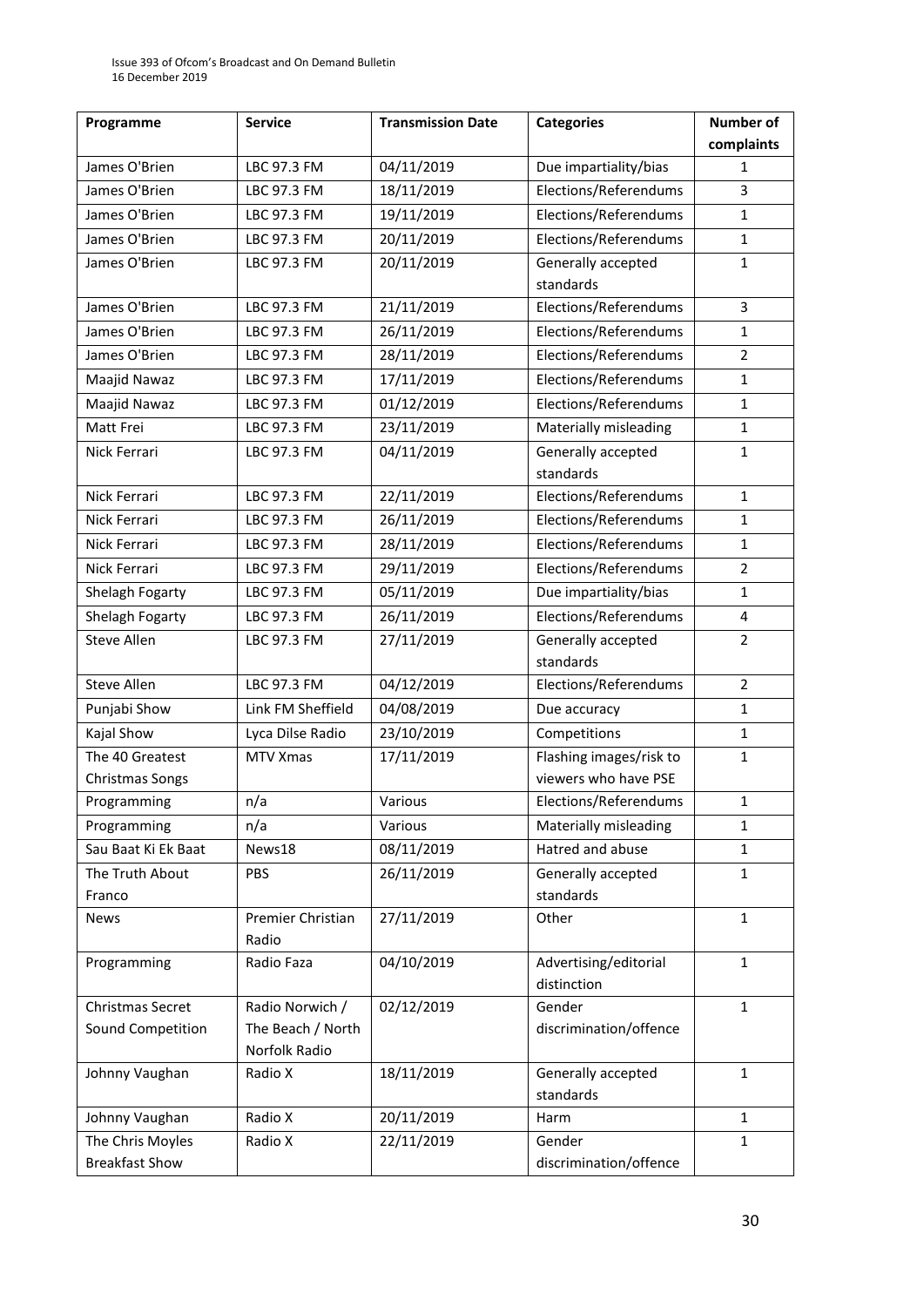| Programme                                | <b>Service</b>      | <b>Transmission Date</b> | <b>Categories</b>              | <b>Number of</b> |
|------------------------------------------|---------------------|--------------------------|--------------------------------|------------------|
|                                          |                     |                          |                                | complaints       |
| <b>Toby Tarrant</b>                      | Radio X             | 18/09/2019               | Competitions                   | 1                |
| 10 Mein Hai Dum                          | Republic Bharat     | 10/11/2019               | Generally accepted             | $\mathbf{1}$     |
|                                          |                     |                          | standards                      |                  |
| Bullet 100                               | Republic Bharat     | 15/11/2019               | Hatred and abuse               | $\mathbf{1}$     |
| Poochta Hai Bharat                       | Republic Bharat     | 19/08/2019               | Hatred and abuse               | $\mathbf{1}$     |
| Arnab Ke Saath                           |                     |                          |                                |                  |
| Poochta Hai Bharat                       | Republic Bharat     | 19/08/2019               | Race                           | $\mathbf{1}$     |
| Arnab Ke Saath                           |                     |                          | discrimination/offence         |                  |
| Republic Bharat                          | Republic Bharat     | 24/09/2019               | Generally accepted             | $\mathbf{1}$     |
|                                          |                     |                          | standards                      |                  |
| Iron Angel                               | <b>Retro Movies</b> | 14/11/2019               | Scheduling                     | $\mathbf{1}$     |
| Catherine the Great                      | Sky Atlantic        | Various                  | Religious/Beliefs              | $\mathbf{1}$     |
|                                          |                     |                          | discrimination/offence         |                  |
| Sky News (trailer)                       | Sky Cinema          | 25/11/2019               | Elections/Referendums          | $\mathbf{1}$     |
|                                          | Christmas           |                          |                                |                  |
| All Out Politics                         | <b>Sky News</b>     | 21/11/2019               | Elections/Referendums          | $\overline{2}$   |
| <b>All Out Politics</b>                  | <b>Sky News</b>     | 27/11/2019               | Elections/Referendums          | $\mathbf{1}$     |
| <b>All Out Politics</b>                  | <b>Sky News</b>     | 28/11/2019               | Elections/Referendums          | $\mathbf{1}$     |
| All Out Politics                         | <b>Sky News</b>     | 29/11/2019               | Elections/Referendums          | $\mathbf{1}$     |
| Kay Burley at                            | <b>Sky News</b>     | 25/11/2019               | Due accuracy                   | $\mathbf{1}$     |
| <b>Breakfast</b>                         |                     |                          |                                |                  |
| Kay Burley at                            | <b>Sky News</b>     | 26/11/2019               | Elections/Referendums          | $\overline{2}$   |
| <b>Breakfast</b>                         |                     |                          |                                |                  |
| Kay Burley at                            | <b>Sky News</b>     | 28/11/2019               | Elections/Referendums          | 3                |
| <b>Breakfast</b>                         |                     |                          |                                |                  |
| Kay Burley at                            | <b>Sky News</b>     | 03/12/2019               | Elections/Referendums          | $\overline{3}$   |
| <b>Breakfast</b><br><b>Press Preview</b> | <b>Sky News</b>     | 13/11/2019               | Elections/Referendums          | $\mathbf{1}$     |
|                                          |                     |                          |                                |                  |
| <b>Press Preview</b>                     | Sky News            | 18/11/2019               | Race<br>discrimination/offence | $\mathbf{1}$     |
| <b>Press Preview</b>                     | <b>Sky News</b>     | 25/11/2019               | Elections/Referendums          | $\mathbf{1}$     |
| <b>Press Preview</b>                     | <b>Sky News</b>     | 01/12/2019               | Elections/Referendums          | $\mathbf{1}$     |
|                                          |                     |                          |                                |                  |
| Sarah-Jane Mee                           | <b>Sky News</b>     | 02/12/2019               | Elections/Referendums          | 1                |
| <b>Sky News</b>                          | <b>Sky News</b>     | 27/10/2019               | Elections/Referendums          | $\mathbf{1}$     |
| <b>Sky News</b>                          | <b>Sky News</b>     | 29/10/2019               | Due impartiality/bias          | $\mathbf{1}$     |
| <b>Sky News</b>                          | <b>Sky News</b>     | 15/11/2019               | Elections/Referendums          | $\mathbf{1}$     |
| <b>Sky News</b>                          | <b>Sky News</b>     | 16/11/2019               | Elections/Referendums          | $\mathbf{1}$     |
| <b>Sky News</b>                          | <b>Sky News</b>     | 17/11/2019               | Elections/Referendums          | $\mathbf{1}$     |
| <b>Sky News</b>                          | <b>Sky News</b>     | 18/11/2019               | Elections/Referendums          | $\mathbf{1}$     |
| <b>Sky News</b>                          | <b>Sky News</b>     | 19/11/2019               | Elections/Referendums          | 3                |
| <b>Sky News</b>                          | <b>Sky News</b>     | 20/11/2019               | Elections/Referendums          | 9                |
| <b>Sky News</b>                          | <b>Sky News</b>     | 21/11/2019               | Elections/Referendums          | $\mathbf{1}$     |
| <b>Sky News</b>                          | <b>Sky News</b>     | 22/11/2019               | Elections/Referendums          | 2                |
| <b>Sky News</b>                          | <b>Sky News</b>     | 23/11/2019               | Elections/Referendums          | 3                |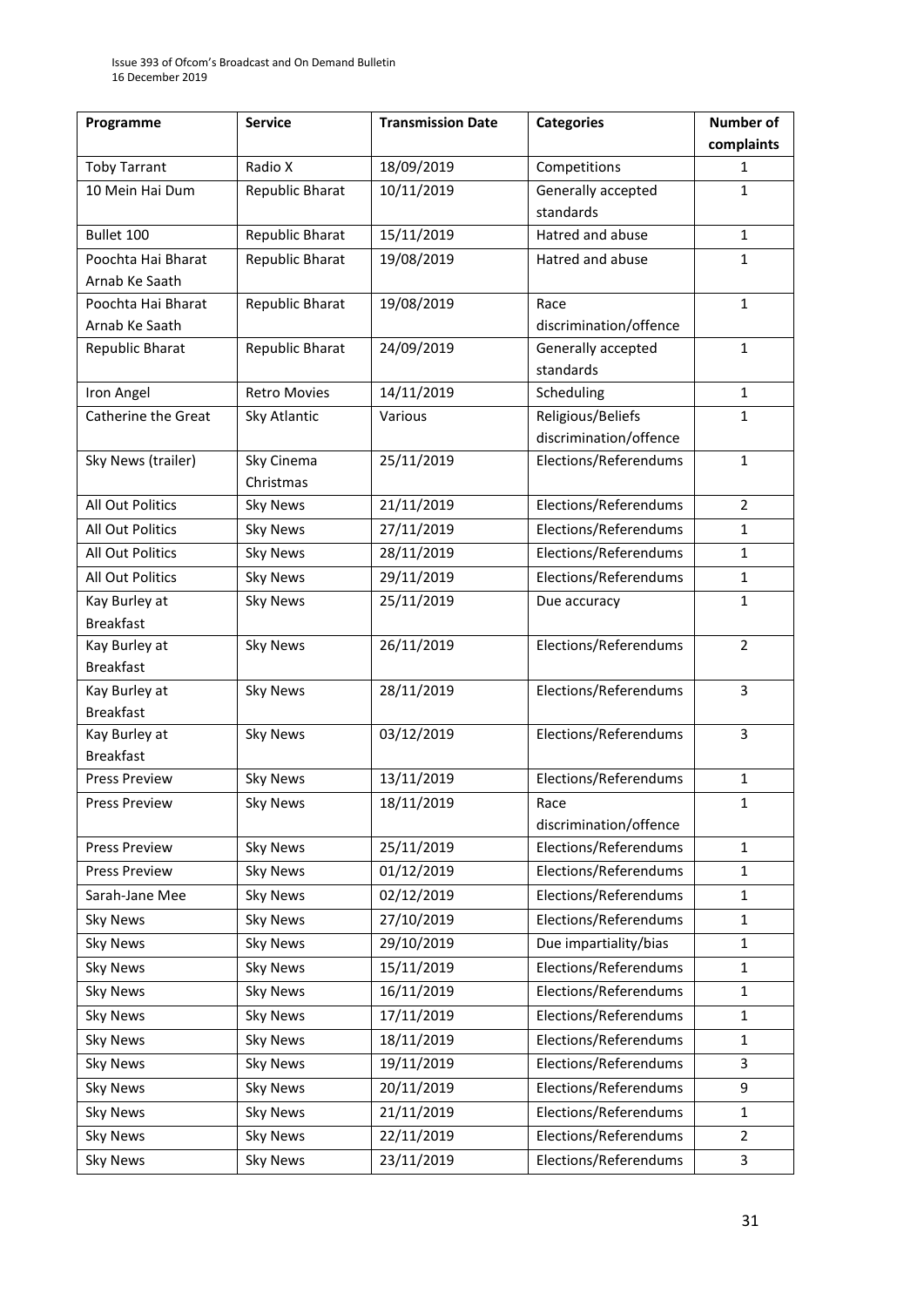| Programme                    | <b>Service</b>  | <b>Transmission Date</b> | <b>Categories</b>      | <b>Number of</b> |
|------------------------------|-----------------|--------------------------|------------------------|------------------|
|                              |                 |                          |                        | complaints       |
| <b>Sky News</b>              | <b>Sky News</b> | 24/11/2019               | Elections/Referendums  | 6                |
| <b>Sky News</b>              | <b>Sky News</b> | 25/11/2019               | Elections/Referendums  | $\overline{2}$   |
| <b>Sky News</b>              | <b>Sky News</b> | 26/11/2019               | Elections/Referendums  | 7                |
| <b>Sky News</b>              | <b>Sky News</b> | 27/11/2019               | Elections/Referendums  | 8                |
| <b>Sky News</b>              | <b>Sky News</b> | 28/11/2019               | Elections/Referendums  | $\overline{2}$   |
| <b>Sky News</b>              | <b>Sky News</b> | 28/11/2019               | Generally accepted     | $\mathbf{1}$     |
|                              |                 |                          | standards              |                  |
| <b>Sky News</b>              | <b>Sky News</b> | 29/11/2019               | Elections/Referendums  | $\overline{2}$   |
| <b>Sky News</b>              | <b>Sky News</b> | 29/11/2019               | Generally accepted     | $\overline{2}$   |
|                              |                 |                          | standards              |                  |
| <b>Sky News</b>              | <b>Sky News</b> | 30/11/2019               | Elections/Referendums  | 3                |
| <b>Sky News</b>              | <b>Sky News</b> | 01/12/2019               | Elections/Referendums  | 3                |
| <b>Sky News</b>              | <b>Sky News</b> | 02/12/2019               | Elections/Referendums  | $\mathbf{1}$     |
| <b>Sky News</b>              | <b>Sky News</b> | 02/12/2019               | Sexual orientation     | $\mathbf{1}$     |
|                              |                 |                          | discrimination/offence |                  |
| <b>Sky News</b>              | <b>Sky News</b> | 03/12/2019               | Elections/Referendums  | 3                |
| <b>Sky News</b>              | <b>Sky News</b> | 04/12/2019               | Elections/Referendums  | $\overline{2}$   |
| <b>Sky News</b>              | <b>Sky News</b> | 04/12/2019               | Generally accepted     | $\mathbf{1}$     |
|                              |                 |                          | standards              |                  |
| <b>Sky News</b>              | <b>Sky News</b> | 05/12/2019               | Elections/Referendums  | $\mathbf{1}$     |
| <b>Sky News</b>              | <b>Sky News</b> | Various                  | Elections/Referendums  | $\overline{2}$   |
| Sky News at 10               | <b>Sky News</b> | 29/11/2019               | Elections/Referendums  | $\mathbf{1}$     |
| Sky News Tonight with        | <b>Sky News</b> | 02/12/2019               | Elections/Referendums  | $\mathbf{1}$     |
| Dermot                       |                 |                          |                        |                  |
| Sophy Ridge on               | <b>Sky News</b> | 23/11/2019               | Elections/Referendums  | $\mathbf{1}$     |
| Saturday                     |                 |                          |                        |                  |
| Sophy Ridge on               | <b>Sky News</b> | 01/12/2019               | Elections/Referendums  | $\mathbf{1}$     |
| Sunday                       |                 | 03/12/2019               |                        |                  |
| The Campaign                 | <b>Sky News</b> |                          | Elections/Referendums  | $\mathbf{1}$     |
| The Sarah-Jane Mee           | <b>Sky News</b> | 27/11/2019               | Elections/Referendums  | 1                |
| Show<br>The View             | <b>Sky News</b> | 04/12/2019               | Elections/Referendums  | $\mathbf{1}$     |
| <b>Russian Grand Prix</b>    | Sky Sports F1   | 29/09/2019               |                        | $\mathbf{1}$     |
| Live                         |                 |                          | Undue prominence       |                  |
| <b>Grand Slam Darts Live</b> | Sky Sports Main | 15/11/2019               | Race                   | $\mathbf{1}$     |
|                              | Event           |                          | discrimination/offence |                  |
| Super Sunday                 | Sky Sports Main | 01/12/2019               | Religious/Beliefs      | $\mathbf{1}$     |
|                              | Event           |                          | discrimination/offence |                  |
| Tesco advertisement          | Sky Sports Main | 24/11/2019               | Political advertising  | $\mathbf{1}$     |
|                              | Event           |                          |                        |                  |
| <b>HSBC</b> advertisement    | Sky Sports News | 05/12/2019               | Political advertising  | $\mathbf{1}$     |
| Dove's sponsorship of        | Sky Witness     | 11/11/2019               | Sponsorship            | $\mathbf{1}$     |
| Sky Witness                  |                 |                          |                        |                  |
| Karl Pilkington: The         | Sky1            | 21/11/2019               | Race                   | $\mathbf{1}$     |
| Moaning of Life              |                 |                          | discrimination/offence |                  |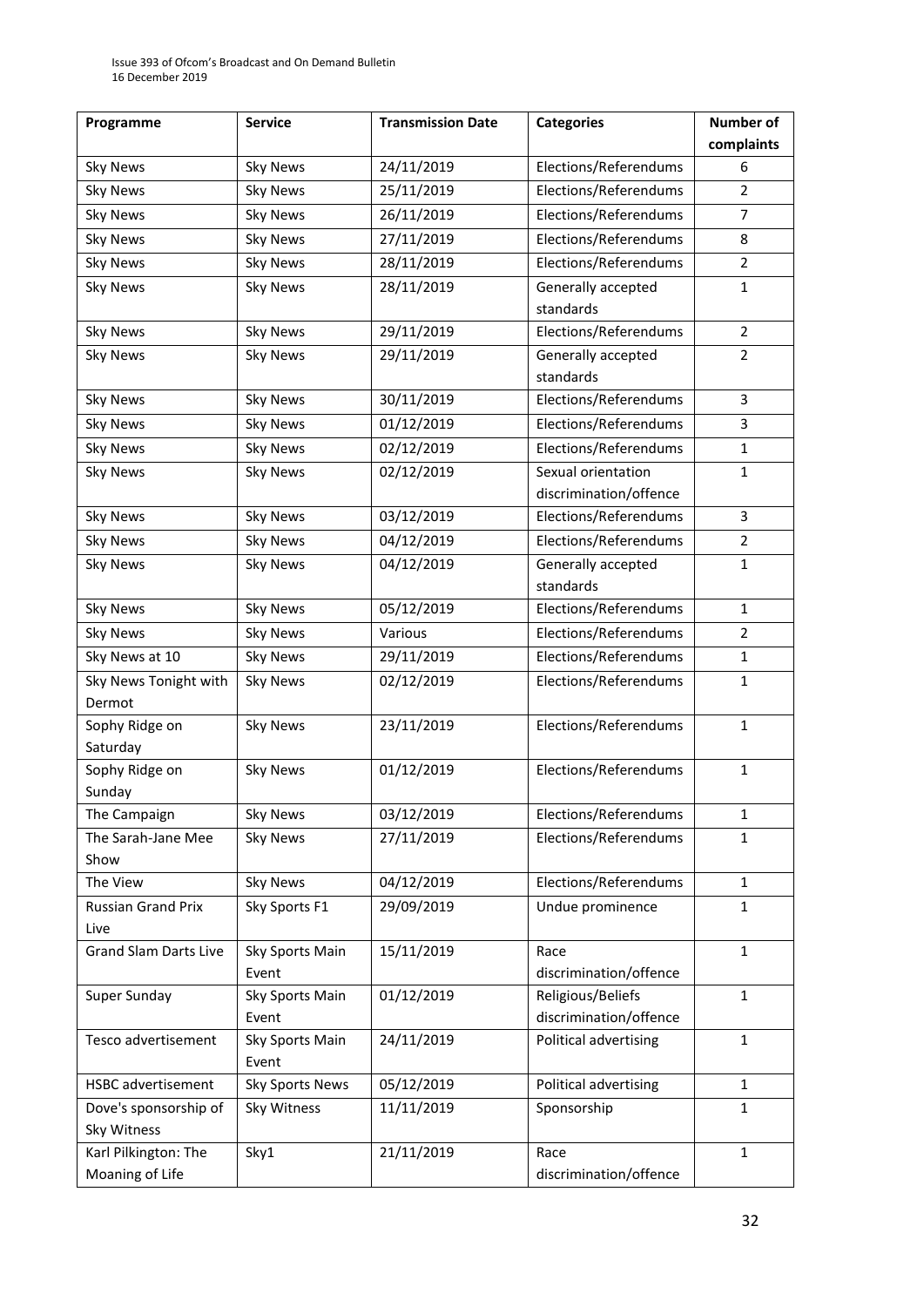| Programme                | <b>Service</b>    | <b>Transmission Date</b> | <b>Categories</b>      | <b>Number of</b> |
|--------------------------|-------------------|--------------------------|------------------------|------------------|
|                          |                   |                          |                        | complaints       |
| Soccer AM                | Sky1              | 23/11/2019               | Offensive language     | $\mathbf{1}$     |
| The Russell Howard       | Sky1              | 29/11/2019               | Elections/Referendums  | $\mathbf{1}$     |
| Hour                     |                   |                          |                        |                  |
| Tara from Satara         | <b>Star Plus</b>  | 19/08/2019               | Offensive language     | $\mathbf{1}$     |
| Savdhaan India - India   | StarBharat        | 05/10/2019               | Advertising minutage   | $\mathbf{1}$     |
| <b>Fights Back</b>       |                   |                          |                        |                  |
| Party Election           | STV               | 25/11/2019               | Elections/Referendums  | $\mathbf{1}$     |
| Broadcast by the         |                   |                          |                        |                  |
| <b>Scottish National</b> |                   |                          |                        |                  |
| Party                    |                   |                          |                        |                  |
| <b>Scotland Tonlght</b>  | <b>STV</b>        | 27/11/2019               | Elections/Referendums  | $\mathbf{1}$     |
| <b>STV News</b>          | STV               | 12/11/2019               | Elections/Referendums  | $\mathbf{1}$     |
| Julia Hartley Brewer     | <b>Talk Radio</b> | 22/11/2019               | Gender                 | $\mathbf{1}$     |
|                          |                   |                          | discrimination/offence |                  |
| The Late Night           | <b>Talk Radio</b> | 28/11/2019               | Other                  | $\mathbf{1}$     |
| Alternative With Iain    |                   |                          |                        |                  |
| Lee                      |                   |                          |                        |                  |
| The Sports Bar           | Talksport         | 21/11/2019               | Gender                 | $\mathbf{1}$     |
|                          |                   |                          | discrimination/offence |                  |
| Secrets of Sex: Virgin   | Together          | 26/11/2019               | Generally accepted     | $\mathbf{1}$     |
| School                   |                   |                          | standards              |                  |
| I Huvudet På en          | TV3 (Sweden)      | 21/11/2019               | Race                   | $\mathbf{1}$     |
| Mördare (In The Head     |                   |                          | discrimination/offence |                  |
| Of a Killer)             |                   |                          |                        |                  |
| Programming              | Various           | 20/11/2019               | Elections/Referendums  | $\mathbf{1}$     |
| Programming              | Various           | Various                  | Generally accepted     | $\mathbf{1}$     |
|                          |                   |                          | standards              |                  |
| Inside the Ambulance     | W                 | 24/11/2019               | Generally accepted     | $\mathbf{1}$     |
|                          |                   |                          | standards              |                  |

### [How Ofcom assesses complaints about content standards on television](https://www.ofcom.org.uk/__data/assets/pdf_file/0020/55109/breaches-content-standards.pdf) and radio [programmes](https://www.ofcom.org.uk/__data/assets/pdf_file/0020/55109/breaches-content-standards.pdf)

### Complaints assessed under the Procedures for investigating breaches of content standards on BBC broadcasting services and BBC ODPS<sup>1</sup>

| Programme       | <b>Service</b>   | <b>Transmission Date</b> | <b>Categories</b>     | Number of  |
|-----------------|------------------|--------------------------|-----------------------|------------|
|                 |                  |                          |                       | complaints |
| <b>BBC News</b> | BBC 1            | 23/08/2019               | Due accuracy          |            |
| The Andrew Marr | BBC <sub>1</sub> | 29/09/2019               | Materially misleading |            |
| Show            |                  |                          |                       |            |

**.** 

<sup>1</sup> This Bulletin was amended after publication to correct a factual inaccuracy.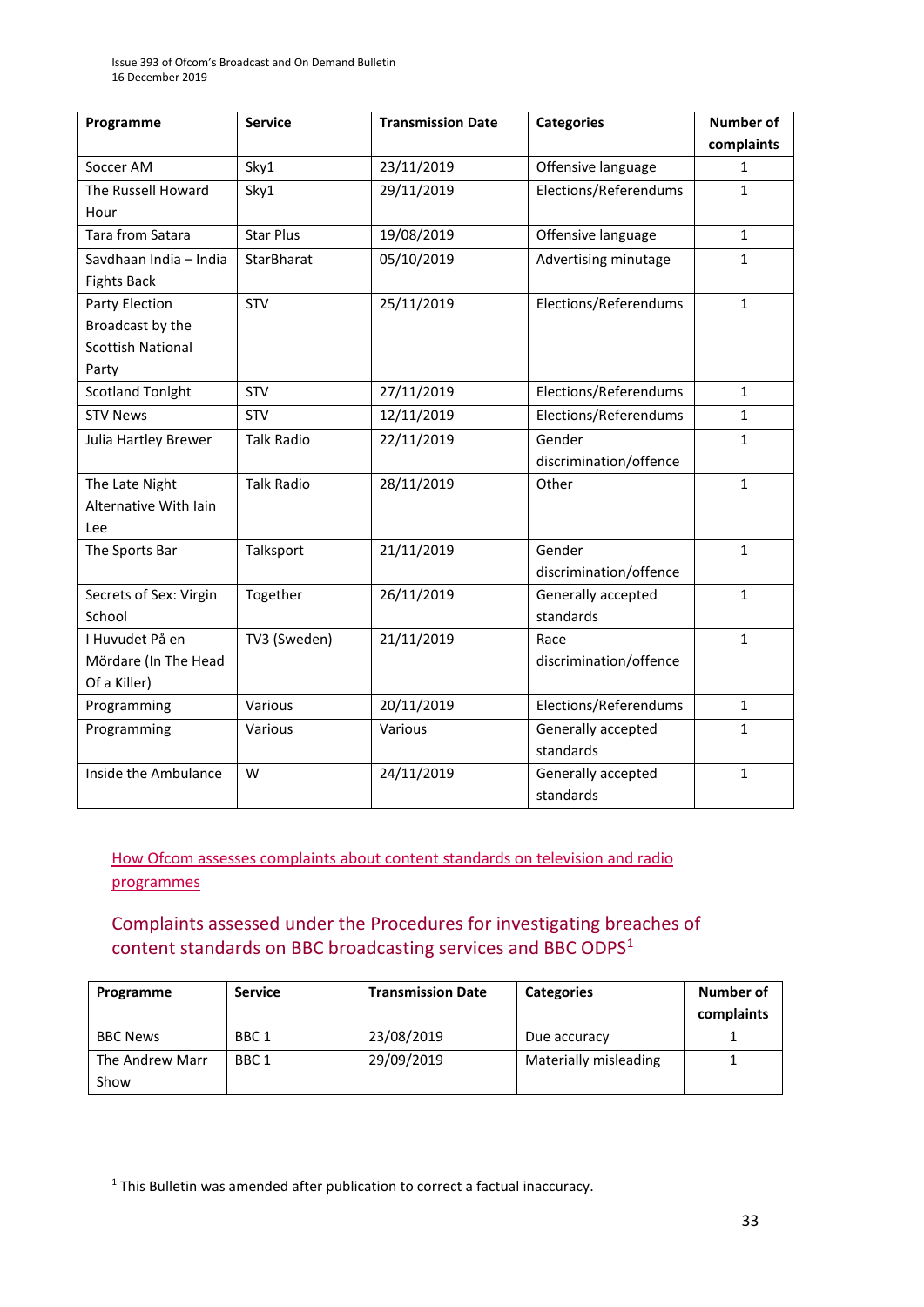| Programme                                          | <b>Service</b>      | <b>Transmission Date</b> | <b>Categories</b>                           | Number of<br>complaints |
|----------------------------------------------------|---------------------|--------------------------|---------------------------------------------|-------------------------|
| Horizon: Britain's<br>Next Air Disaster?<br>Drones | BBC <sub>2</sub>    | 01/07/2019               | Materially misleading                       |                         |
| Newsnight                                          | BBC <sub>2</sub>    | 05/06/2019               | Due accuracy                                |                         |
| <b>Franco Building</b><br>with Jonathan<br>Meades  | BBC <sub>4</sub>    | 27/08/2019               | Religious/Beliefs<br>discrimination/offence |                         |
| <b>BBC News</b>                                    | <b>BBC</b> channels | 01/08/2019               | Due impartiality/bias                       | 1                       |
| Today                                              | <b>BBC Radio 4</b>  | 11/07/2019               | Due impartiality/bias                       | 1                       |

[How Ofcom assesses complaints about content standards](https://www.ofcom.org.uk/__data/assets/pdf_file/0002/100100/Procedures-for-investigating-breaches-of-content-standards-on-BBC-broadcasting-services-and-BBC-on-demand-programme-services.pdf) on BBC broadcasting services and [BBC ODPS](https://www.ofcom.org.uk/__data/assets/pdf_file/0002/100100/Procedures-for-investigating-breaches-of-content-standards-on-BBC-broadcasting-services-and-BBC-on-demand-programme-services.pdf)

### Complaints assessed under the General Procedures for investigating breaches of broadcast licences

Here is an alphabetical list of complaints that, after careful assessment, Ofcom has decided not to pursue because they did not raise issues warranting investigation.

| Licensee                      | Licensed service | <b>Categories</b>      | Number of<br>complaints |
|-------------------------------|------------------|------------------------|-------------------------|
| Carillon Broadcasting Limited | Hermitage FM     | Other                  |                         |
| Flex FM Limited               | Flex FM          | <b>Key Commitments</b> |                         |
| Radio Ashford Limited         | Radio Ashford    | <b>Key Commitments</b> |                         |

[How Ofcom assesses complaints about broadcast licences](https://www.ofcom.org.uk/__data/assets/pdf_file/0019/31942/general-procedures.pdf)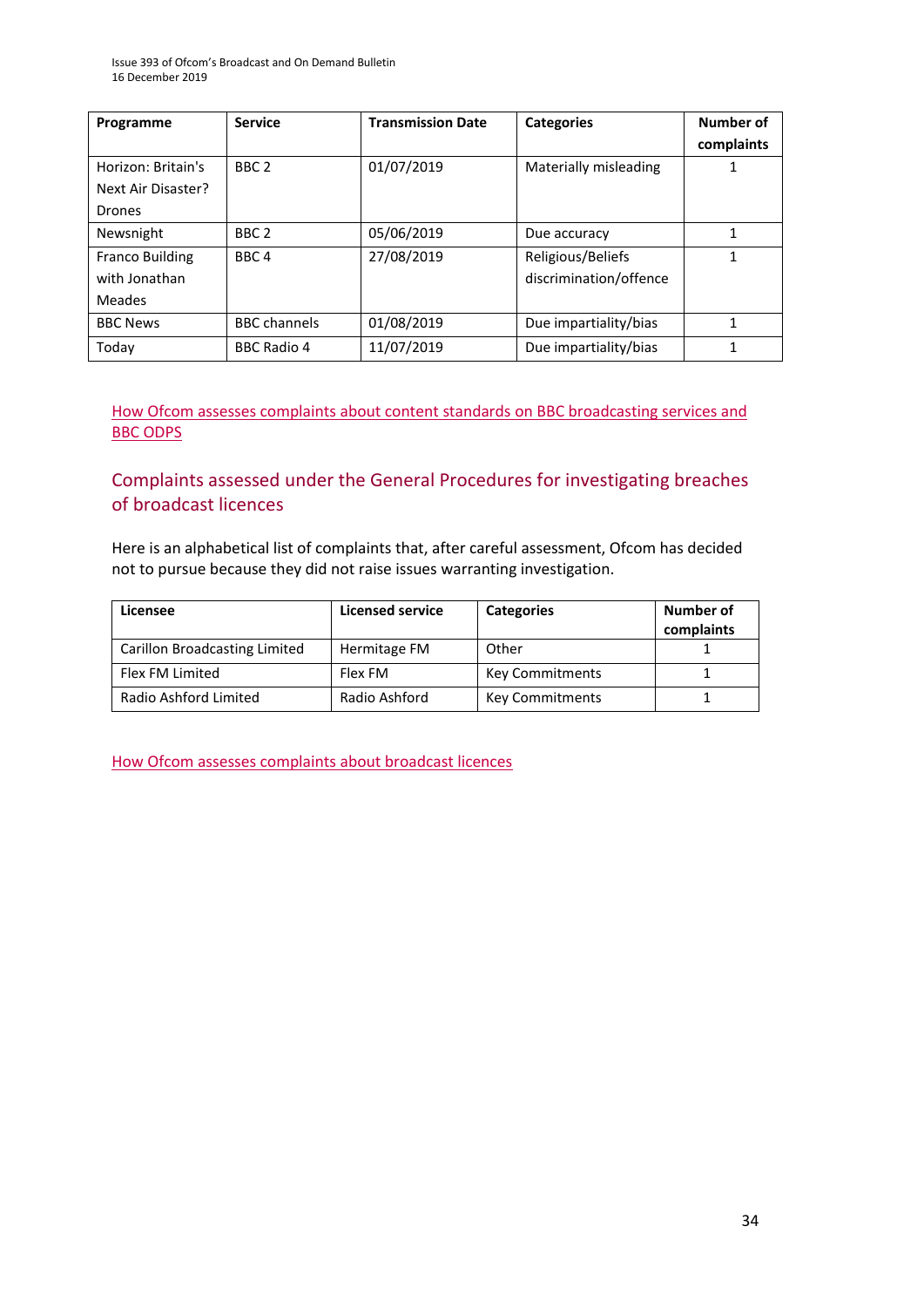# **Complaints outside of remit**

Here are alphabetical lists of complaints received by Ofcom that fell outside of our remit. This is because Ofcom is not responsible for regulating the issue complained about. For example, the complaints were about the content of television, radio or on demand adverts or an on demand service that does not fall within the scope of regulation.

| Programme             | <b>Service</b>       | <b>Transmission Date</b> | <b>Categories</b>       | <b>Number of</b> |
|-----------------------|----------------------|--------------------------|-------------------------|------------------|
|                       |                      |                          |                         | complaints       |
| Advertisement         | 4Seven               | 03/12/2019               | Advertising content     | 1                |
| Advertisement         | 5USA                 | 05/12/2019               | Advertising content     | $\mathbf{1}$     |
| Pauly's Shorts        | 73mate               | 26/11/2019               | Outside of remit        | $\mathbf{1}$     |
| Advertisement         | All 4                | 27/11/2019               | Advertising content     | $\mathbf{1}$     |
| Roblox: The Last      | Amazon Video         | 23/11/2019               | Protection of under 18s | 1                |
| Guest                 |                      |                          |                         |                  |
| <b>BBC</b> complaints | <b>BBC</b>           | n/a                      | Complaints handling     | $\mathbf{1}$     |
| website               |                      |                          |                         |                  |
| <b>BBC Red Button</b> | <b>BBC</b>           | n/a                      | Outside of remit        | 3                |
| <b>BBC News</b>       | BBC <sub>1</sub>     | 19/10/2019               | Outside of remit        | 1                |
| <b>Breakfast</b>      | BBC <sub>1</sub>     | 26/11/2019               | Elections/Referendums   | $\mathbf{1}$     |
| <b>BBC News</b>       | <b>BBC</b> channels  | Various                  | Outside of remit        | 1                |
| Newswatch             | <b>BBC</b> channels  | 19/07/2019               | Outside of remit        | $\mathbf{1}$     |
| Programming           | <b>BBC Sounds</b>    | Various                  | Outside of remit        | 1                |
| Advertisement         | Channel 4            | 24/11/2019               | Advertising content     | 1                |
| Advertisement         | Channel 4            | 04/12/2019               | Advertising content     | $\mathbf{1}$     |
| Dubai 2019 World      | Channel 4            | 24/11/2019               | Outside of remit        | 1                |
| Para Athletics        |                      |                          |                         |                  |
| Championships         |                      |                          |                         |                  |
| Junior Bake Off       | Channel 4            | 22/11/2019               | Outside of remit        | $\mathbf{1}$     |
| Register to Vote      | Channel 4            | 24/11/2019               | Advertising content     | $\mathbf{1}$     |
| infomercial           |                      |                          |                         |                  |
| The Channel 4 News    | Channel 4            | 28/11/2019               | Outside of remit        | 14               |
| Climate Debate        |                      |                          |                         |                  |
| Advertisement         | Dave                 | 20/11/2019               | Advertising content     | $\mathbf{1}$     |
| Advertisement         | Dave                 | 25/11/2019               | Advertising content     | $\mathbf 1$      |
| Live Snooker: UK      | Eurosport 1          | 04/12/2019               | Outside of remit        | 1                |
| Championship          |                      |                          |                         |                  |
| <b>BBC News</b>       | Facebook             | 05/12/2019               | Outside of remit        | $\mathbf 1$      |
| Gemporia              | Gems TV              | 01/12/2019               | Teleshopping            | $\mathbf{1}$     |
| Today with Ward       | God Channel          | 24/11/2019               | Outside of remit        | $\mathbf{1}$     |
| Advertisement         | <b>Greatest Hits</b> | 22/11/2019               | Advertising content     | $\mathbf{1}$     |
| Teleshopping          | <b>Ideal World</b>   | 27/11/2019               | Teleshopping            | $\mathbf 1$      |
| Advertisement         | <b>ITV</b>           | 08/11/2019               | Advertising content     | $\mathbf 1$      |
| Advertisement         | <b>ITV</b>           | 22/11/2019               | Advertising content     | $\mathbf{1}$     |
| Advertisement         | <b>ITV</b>           | 24/11/2019               | Advertising content     | 2                |
| Advertisement         | <b>ITV</b>           | 26/11/2019               | Advertising content     | 1                |
| Advertisement         | <b>ITV</b>           | 28/11/2019               | Advertising content     | $\mathbf 1$      |
| Advertisement         | ITV                  | 29/11/2019               | Advertising content     | $\overline{2}$   |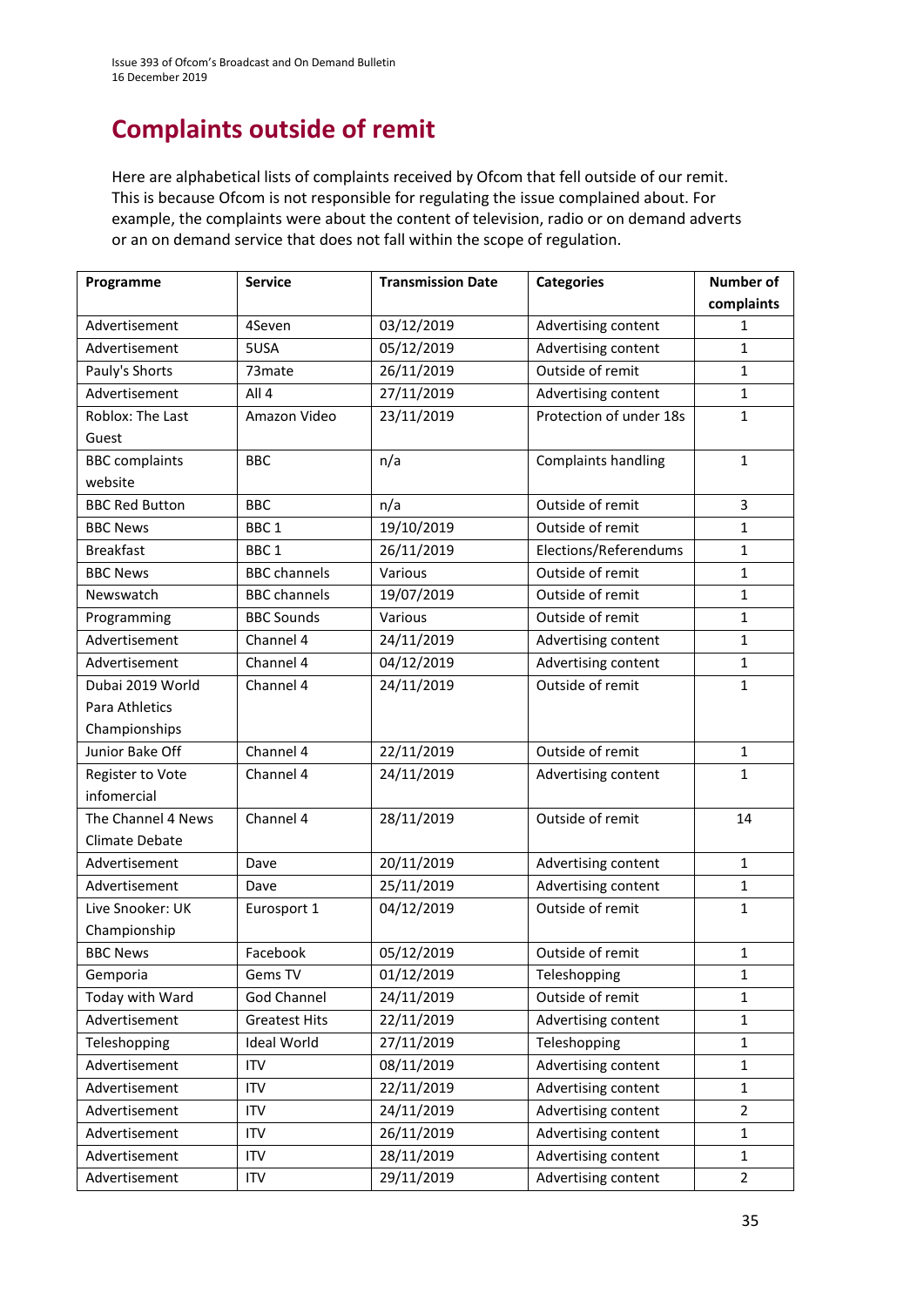| Programme                   | <b>Service</b>     | <b>Transmission Date</b> | <b>Categories</b>   | Number of      |
|-----------------------------|--------------------|--------------------------|---------------------|----------------|
|                             |                    |                          |                     | complaints     |
| Advertisement               | <b>ITV</b>         | 30/11/2019               | Advertising content | 1              |
| Advertisement               | <b>ITV</b>         | 02/12/2019               | Advertising content | $\overline{2}$ |
| Advertisement               | <b>ITV</b>         | 04/12/2019               | Advertising content | $\mathbf{1}$   |
| Advertisement               | <b>ITV</b>         | 05/12/2019               | Advertising content | $\mathbf{1}$   |
| Good Morning Britain        | <b>ITV</b>         | 01/01/2005               | Outside of remit    | $\mathbf{1}$   |
| <b>Good Morning Britain</b> | <b>ITV</b>         | 02/12/2019               | Outside of remit    | $\mathbf 1$    |
| Harry Potter                | <b>ITV</b>         | 30/11/2019               | Outside of remit    | $\mathbf{1}$   |
| I'm a CelebrityGet          | <b>ITV</b>         | 29/11/2019               | Outside of remit    | $\overline{2}$ |
| Me Out of Here!             |                    |                          |                     |                |
| I'm a CelebrityGet          | <b>ITV</b>         | 03/12/2019               | Outside of remit    | $\mathbf{1}$   |
| Me Out of Here!             |                    |                          |                     |                |
| Judge Rinder                | <b>ITV</b>         | 30/08/2000               | Outside of remit    | $\mathbf{1}$   |
| Lorraine                    | <b>ITV</b>         | 12/09/2019               | Outside of remit    | $\mathbf{1}$   |
| Switch                      | <b>ITV</b>         | 28/11/2019               | Outside of remit    | $\mathbf{1}$   |
| Advertisement               | <b>ITV / U105</b>  | 18/10/2019               | Advertising content | $\mathbf{1}$   |
| Non-editorial               | <b>ITV Hub</b>     | 20/11/2019               | Non-editorial       | $\mathbf{1}$   |
| Advertisement               | ITV2               | 02/12/2019               | Advertising content | 1              |
| Supermarket Sweep           | $ITY2+1$           | 02/12/2019               | Outside of remit    | $\mathbf{1}$   |
| Advertisement               | LBC 97.3 FM        | 26/11/2019               | Advertising content | 1              |
| n/a                         | <b>LBC Website</b> | 29/11/2019               | Hatred and abuse    | $\mathbf{1}$   |
| Advertisements              | n/a                | 05/12/2019               | Advertising content | $\mathbf{1}$   |
| 60 Days In                  | Netflix            | 28/11/2019               | Generally accepted  | $\mathbf{1}$   |
|                             |                    |                          | standards           |                |
| Love Island Australia       | Netflix            | 04/12/2019               | Generally accepted  | $\mathbf{1}$   |
|                             |                    |                          | standards           |                |
| Hartlepool Utd v            | Pools TV           | 23/11/2019               | Outside of remit    | $\mathbf{1}$   |
| Borehamwood                 |                    |                          |                     |                |
| Advertisement               | Quest Red +1       | 03/12/2019               | Advertising content | $\mathbf{1}$   |
| <b>Sky News</b>             | <b>Sky News</b>    | 23/11/2019               | Outside of remit    | $\mathbf 1$    |
| Advertisement               | Sky Sports Main    | 23/11/2019               | Advertising content | $\mathbf{1}$   |
|                             | Event              |                          |                     |                |
| Advertisement               | Sky1               | 28/11/2019               | Advertising content | $\mathbf{1}$   |
| Teleshopping                | <b>TJC</b>         | 27/11/2019               | Teleshopping        | $\mathbf{1}$   |
| n/a                         | Twitter            | 27/11/2019               | Outside of remit    | $\overline{2}$ |
| Advertisements              | Various            | 28/11/2019               | Advertising content | $\mathbf{1}$   |
| Secret Nazi Bases           | Yesterday          | 29/11/2019               | Outside of remit    | $\mathbf{1}$   |

M[ore information about what Ofcom's rules cover](https://www.ofcom.org.uk/tv-radio-and-on-demand/how-to-report-a-complaint/what-does-ofcom-cover)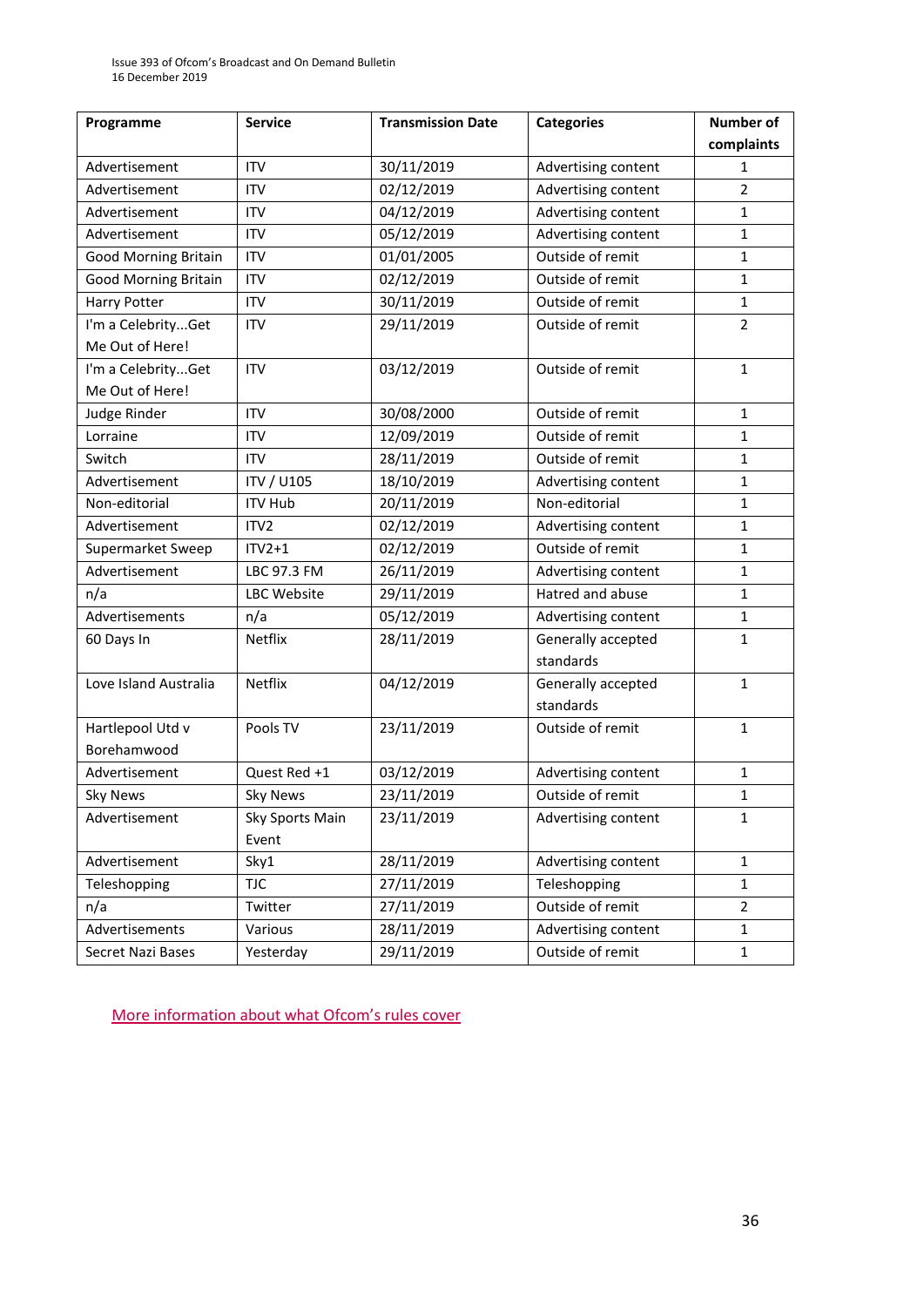# **BBC First<sup>1</sup>**

The BBC Royal Charter and Agreement was published in December 2016, which made Ofcom the independent regulator of the BBC.

Under the BBC Agreement, Ofcom can normally only consider complaints about BBC programmes where the complainant has already complained to the BBC and the BBC has reached its final decision (the 'BBC First' approach).

The complaints in this table had been made to Ofcom before completing the BBC's complaints process.

| Programme                        | <b>Service</b>   | <b>Transmission or</b> | <b>Categories</b>                           | <b>Number of</b>  |
|----------------------------------|------------------|------------------------|---------------------------------------------|-------------------|
|                                  |                  | <b>Accessed Date</b>   |                                             | <b>Complaints</b> |
| <b>BBC</b> complaints            | <b>BBC</b>       | 04/12/2019             | Complaints handling                         | 1                 |
| <b>BBC News</b>                  | BBC <sub>1</sub> | 01/11/2019             | Elections/Referendums                       | $\mathbf{1}$      |
| <b>BBC News</b>                  | BBC <sub>1</sub> | 12/11/2019             | Materially misleading                       | $\mathbf{1}$      |
| <b>BBC News</b>                  | BBC <sub>1</sub> | 20/11/2019             | Elections/Referendums                       | $\mathbf{1}$      |
| <b>BBC News</b>                  | BBC <sub>1</sub> | 21/11/2019             | Elections/Referendums                       | $\mathbf{1}$      |
| <b>BBC News</b>                  | BBC <sub>1</sub> | 22/11/2019             | Elections/Referendums                       | $\mathbf{1}$      |
| <b>BBC News</b>                  | BBC <sub>1</sub> | 23/11/2019             | Elections/Referendums                       | 78                |
| <b>BBC News</b>                  | BBC <sub>1</sub> | 25/11/2019             | Elections/Referendums                       | $\mathbf{1}$      |
| <b>BBC News</b>                  | BBC <sub>1</sub> | 26/11/2019             | Elections/Referendums                       | $\overline{2}$    |
| <b>BBC News</b>                  | BBC <sub>1</sub> | 28/11/2019             | Elections/Referendums                       | $\mathbf{1}$      |
| <b>BBC News</b>                  | BBC <sub>1</sub> | Various                | Elections/Referendums                       | $\mathbf{1}$      |
| <b>Breakfast</b>                 | BBC <sub>1</sub> | 11/11/2019             | Elections/Referendums                       | 44                |
| <b>Breakfast</b>                 | BBC <sub>1</sub> | 29/11/2019             | Elections/Referendums                       | $\mathbf{1}$      |
| <b>Breakfast</b>                 | BBC <sub>1</sub> | 29/11/2019             | Generally accepted<br>standards             | $\mathbf{1}$      |
| Christmas 2019<br>(trailer)      | BBC <sub>1</sub> | 03/12/2019             | Materially misleading                       | $\mathbf{1}$      |
| Christmas 2019<br>(trailer)      | BBC <sub>1</sub> | 04/12/2019             | Hypnotic and other<br>techniques            | $\mathbf{1}$      |
| <b>Dublin Murders</b>            | BBC <sub>1</sub> | Various                | Religious/Beliefs<br>discrimination/offence | $\mathbf{1}$      |
| <b>Fake Britain</b>              | BBC <sub>1</sub> | 27/11/2019             | Materially misleading                       | $\mathbf{1}$      |
| Have I Got News for<br>You       | BBC <sub>1</sub> | 08/11/2019             | Elections/Referendums                       | $\mathbf{1}$      |
| Masterchef                       | BBC <sub>1</sub> | 19/11/2019             | Materially misleading                       | $\mathbf{1}$      |
| Meat: A Threat to Our<br>Planet? | BBC <sub>1</sub> | 25/11/2019             | Due accuracy                                | $\mathbf{1}$      |
| Meat: A Threat to Our<br>Planet? | BBC <sub>1</sub> | 25/11/2019             | Materially misleading                       | 5                 |
| Michael McIntyre's Big<br>Show   | BBC <sub>1</sub> | 23/11/2019             | Generally accepted<br>standards             | $\mathbf{1}$      |

### Complaints about BBC television, radio or on demand programmes

**.** 

<sup>1</sup> This Bulletin was amended after publication to correct a factual inaccuracy.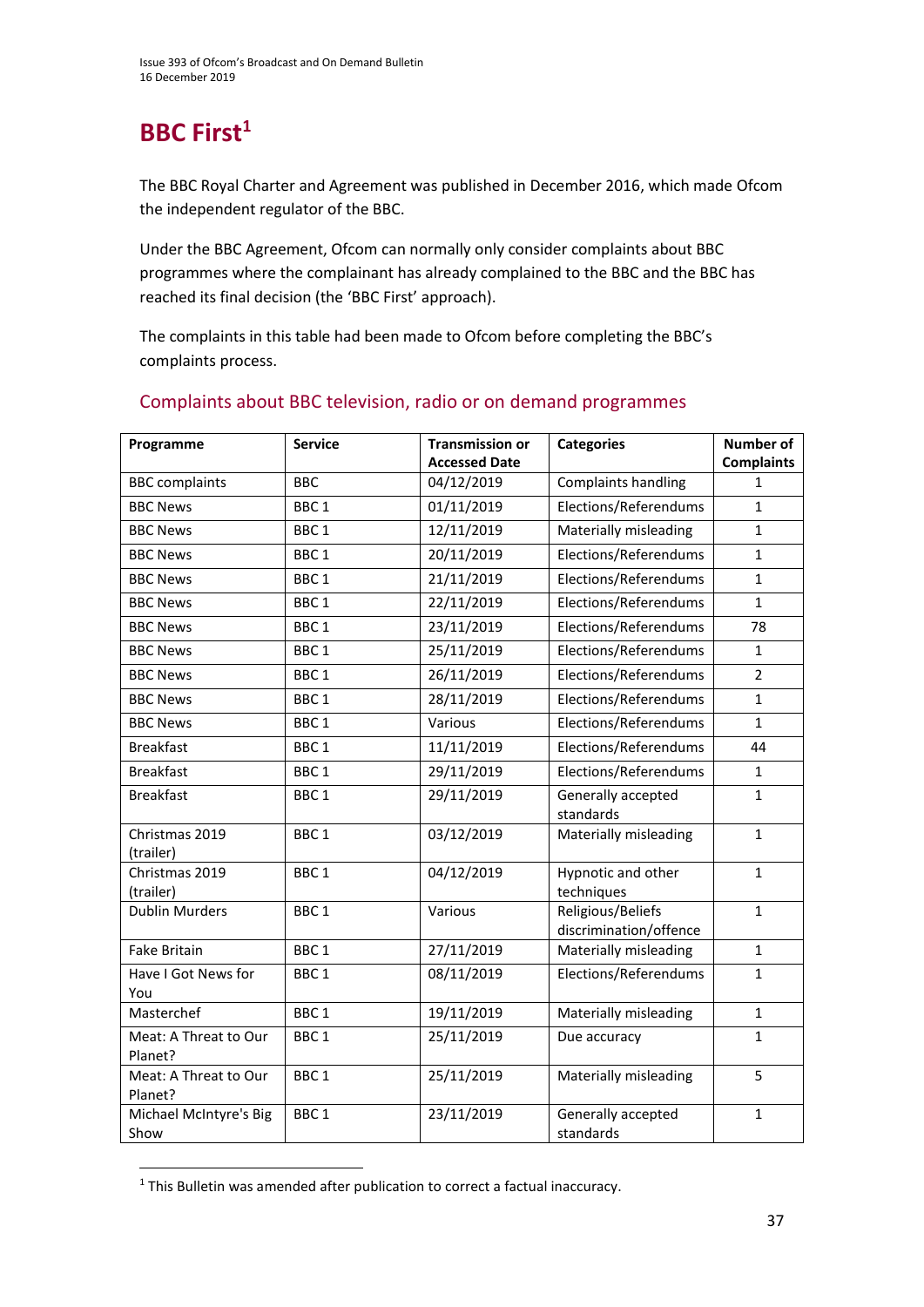| Programme                                | <b>Service</b>      | <b>Transmission or</b><br><b>Accessed Date</b> | <b>Categories</b>                    | Number of<br><b>Complaints</b> |
|------------------------------------------|---------------------|------------------------------------------------|--------------------------------------|--------------------------------|
| Michael McIntyre's Big<br>Show           | BBC <sub>1</sub>    | 30/11/2019                                     | Generally accepted<br>standards      | 1.                             |
| Newsnight                                | BBC <sub>1</sub>    | 19/11/2019                                     | Elections/Referendums                | $\mathbf{1}$                   |
| Our Next Prime                           | BBC <sub>1</sub>    | 18/06/2019                                     | Due impartiality/bias                | $\mathbf{1}$                   |
| Minister                                 |                     |                                                |                                      |                                |
| Panorama - War                           | BBC <sub>1</sub>    | 18/11/2019                                     | Materially misleading                | 1                              |
| <b>Crimes Exposed</b>                    |                     |                                                |                                      |                                |
| Programming                              | BBC <sub>1</sub>    | 03/12/2019                                     | Elections/Referendums                | $\mathbf{1}$                   |
| <b>Question Time</b>                     | BBC <sub>1</sub>    | 07/11/2019                                     | Elections/Referendums                | 1                              |
| <b>Question Time</b>                     | BBC <sub>1</sub>    | 21/11/2019                                     | Elections/Referendums                | 3                              |
| <b>Question Time:</b>                    | BBC <sub>1</sub>    | 19/11/2019                                     | Elections/Referendums                | 1                              |
| Leaders Special<br><b>Question Time:</b> | BBC <sub>1</sub>    | 22/11/2019                                     | Elections/Referendums                | 31                             |
| Leaders Special                          |                     |                                                |                                      |                                |
| <b>Reporting Scotland</b>                | BBC <sub>1</sub>    | 29/11/2019                                     | Elections/Referendums                | $\mathbf{1}$                   |
| <b>Strictly Come Dancing</b>             | BBC <sub>1</sub>    | 23/11/2019                                     | Materially misleading                | 1                              |
| <b>Strictly Come Dancing</b>             | BBC <sub>1</sub>    | 24/11/2019                                     | Nudity                               | 1                              |
| <b>Sunday Morning Live</b>               | BBC <sub>1</sub>    | 24/11/2019                                     | Race                                 | $\mathbf{1}$                   |
|                                          |                     |                                                | discrimination/offence               |                                |
| The Andrew Marr                          | BBC <sub>1</sub>    | 01/12/2019                                     | Elections/Referendums                | 25                             |
| Show                                     |                     |                                                |                                      |                                |
| The Andrew Neil                          | BBC <sub>1</sub>    | 26/11/2019                                     | Elections/Referendums                | 12                             |
| Interviews<br>The Graham Norton          | BBC <sub>1</sub>    | 27/09/2019                                     |                                      | $\mathbf{1}$                   |
| Show                                     |                     |                                                | Generally accepted<br>standards      |                                |
| The Mallorca Files                       | BBC <sub>1</sub>    | 25/11/2019                                     | Offensive language<br>$\overline{2}$ |                                |
| South Today                              | BBC <sub>1</sub>    | 28/11/2019                                     | Elections/Referendums                | 1                              |
|                                          | (Oxfordshire)       |                                                |                                      |                                |
| <b>BBC Newsroom Live</b>                 | BBC <sub>2</sub>    | 21/11/2019                                     | Elections/Referendums                | $\mathbf{1}$                   |
| FA Cup: Maldon v<br>Newport              | BBC <sub>2</sub>    | 29/11/2019                                     | Offensive language                   | 1                              |
| Newsnight                                | BBC <sub>2</sub>    | 21/11/2019                                     | Elections/Referendums                | 1                              |
| Politics Live                            | BBC <sub>2</sub>    | 11/11/2019                                     | Elections/Referendums                | 1                              |
| Politics Live                            | BBC <sub>2</sub>    | 26/11/2019                                     | Elections/Referendums                | 1                              |
| Politics Live                            | BBC <sub>2</sub>    | 05/12/2019                                     | Elections/Referendums                | 1                              |
| The Andrew Neil Show                     | BBC <sub>2</sub>    | 27/11/2019                                     | Elections/Referendums                | 1                              |
| Victoria Derbyshire                      | BBC <sub>2</sub>    | 29/11/2019                                     | Elections/Referendums                | $\mathbf{1}$                   |
| Victoria Derbyshire                      | BBC <sub>2</sub>    | 29/11/2019                                     | Generally accepted                   | $\overline{2}$                 |
|                                          |                     |                                                | standards                            |                                |
| <b>World Athletics</b>                   | BBC <sub>2</sub>    | 29/09/2019                                     | Generally accepted                   | 1                              |
| Championships                            |                     |                                                | standards                            |                                |
| <b>BBC News</b>                          | <b>BBC</b> channels | 25/11/2019                                     | Elections/Referendums                | 2                              |
| <b>BBC News</b>                          | <b>BBC</b> channels | 26/11/2019                                     | Elections/Referendums                | $\overline{2}$                 |
| <b>BBC News</b>                          | <b>BBC</b> channels | 27/11/2019                                     | Elections/Referendums                | 1                              |
| <b>BBC News</b>                          | <b>BBC</b> channels | Various                                        | Due impartiality/bias                | $\overline{2}$                 |
| <b>BBC News</b>                          | <b>BBC</b> channels | Various                                        | Elections/Referendums                | 4                              |
| Programming                              | <b>BBC</b> channels | 10/11/2019                                     | Elections/Referendums                | 1                              |
| Programming                              | <b>BBC</b> channels | 11/11/2019                                     | Elections/Referendums                | 1                              |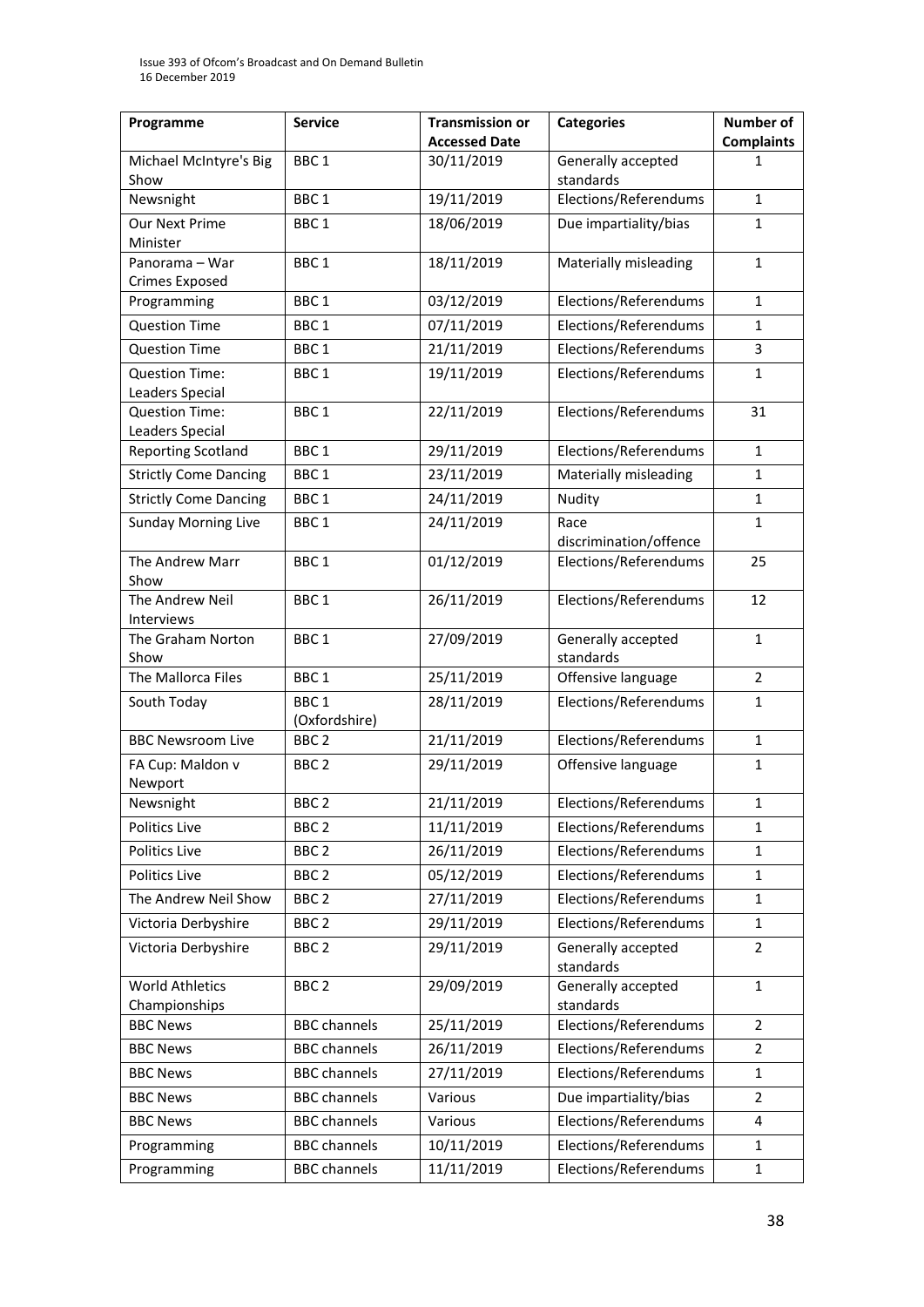Issue 393 of Ofcom's Broadcast and On Demand Bulletin 16 December 2019

| Programme            | <b>Service</b>      | <b>Transmission or</b> | <b>Categories</b>      | <b>Number of</b>  |
|----------------------|---------------------|------------------------|------------------------|-------------------|
|                      |                     | <b>Accessed Date</b>   |                        | <b>Complaints</b> |
| Programming          | <b>BBC</b> channels | 25/11/2019             | Elections/Referendums  | 2                 |
| Programming          | <b>BBC</b> channels | 26/11/2019             | Elections/Referendums  | $\mathbf{1}$      |
| Programming          | <b>BBC</b> channels | 27/11/2019             | Elections/Referendums  | $\mathbf{1}$      |
| Programming          | <b>BBC</b> channels | 30/11/2019             | Elections/Referendums  | $\mathbf{1}$      |
| Programming          | <b>BBC</b> channels | 01/12/2019             | Elections/Referendums  | $\mathbf{1}$      |
| Programming          | <b>BBC</b> channels | Various                | Elections/Referendums  | $\overline{2}$    |
| <b>Question Time</b> | <b>BBC iPlayer</b>  | 23/11/2019             | Elections/Referendums  | $\mathbf{1}$      |
| Afternoon Live       | <b>BBC News</b>     | 26/11/2019             | Elections/Referendums  | $\mathbf{1}$      |
|                      | Channel             |                        |                        |                   |
| <b>BBC News</b>      | <b>BBC News</b>     | 07/10/2019             | Due accuracy           | $\mathbf{1}$      |
|                      | Channel             |                        |                        |                   |
| <b>BBC News</b>      | <b>BBC News</b>     | 13/11/2019             | Elections/Referendums  | $\mathbf{1}$      |
|                      | Channel             |                        |                        |                   |
| <b>BBC News</b>      | <b>BBC News</b>     | 23/11/2019             | Elections/Referendums  | $\mathbf{1}$      |
|                      | Channel             |                        |                        |                   |
| <b>BBC News</b>      | <b>BBC News</b>     | 27/11/2019             | Elections/Referendums  | $\mathbf{1}$      |
|                      | Channel             |                        |                        |                   |
| Greg James           | <b>BBC Radio 1</b>  | 19/11/2019             | Sexual material        | $\mathbf{1}$      |
| <b>BBC News</b>      | <b>BBC Radio 3</b>  | 26/11/2019             | Elections/Referendums  | $\mathbf{1}$      |
| Profile              | <b>BBC Radio 4</b>  | 30/11/2019             | Elections/Referendums  | $\mathbf{1}$      |
| Today                | <b>BBC Radio 4</b>  | 05/10/2019             | Race                   | $\overline{2}$    |
|                      |                     |                        | discrimination/offence |                   |
| Today                | <b>BBC Radio 4</b>  | 07/11/2019             | Elections/Referendums  | $\mathbf{1}$      |
| Today                | <b>BBC Radio 4</b>  | 13/11/2019             | Elections/Referendums  | $\mathbf{1}$      |
| Politics Live        | BBC <sub>2</sub>    | 03/12/2019             | Elections/Referendums  | $\mathbf{1}$      |
| Programming          | Various             | 29/11/2019             | Elections/Referendums  | $\mathbf{1}$      |
| Various              | Various             | 26/11/2019             | Elections/Referendums  | $\mathbf{1}$      |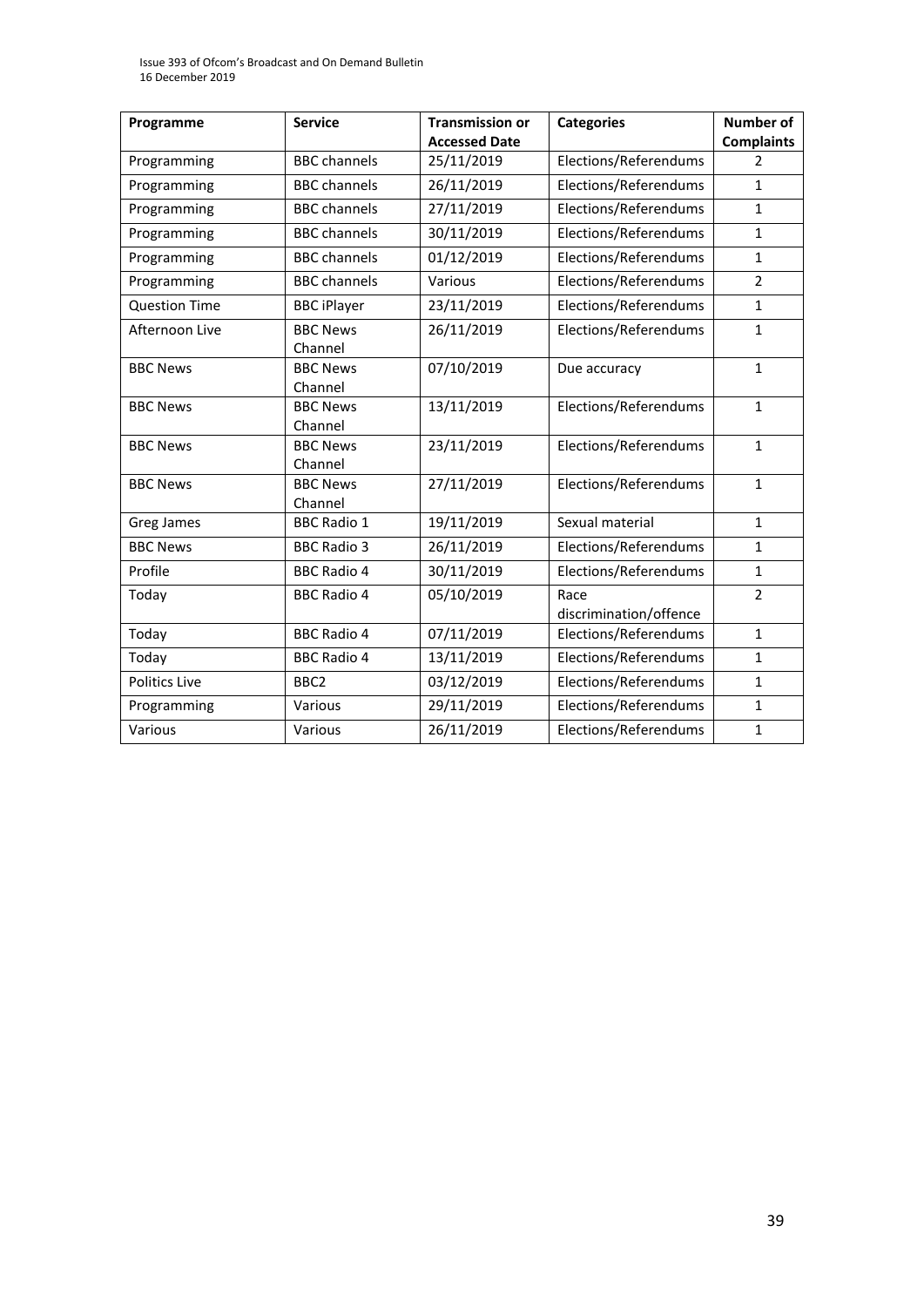# **Investigations List**

If Ofcom considers that a broadcaster or service provider may have breached its codes, rules, licence condition or other regulatory requirements, it will start an investigation.

**It is important to note that an investigation by Ofcom does not necessarily mean the broadcaster or service provider has done anything wrong. Not all investigations result in breaches of the codes, rules, licence conditions or other regulatory requirements being recorded.**

Here are alphabetical lists of new investigations launched.

Investigations launched under the Procedures for investigating breaches of content standards for television and radio

| Programme                        | <b>Service</b>         | <b>Transmission date</b> |
|----------------------------------|------------------------|--------------------------|
| The Unremembered                 | Channel 4              | 10/11/2019               |
| Nigel Farage                     | LBC 97.3 FM            | 13/10/2019               |
| <b>News</b>                      | <b>Republic Bharat</b> | 03/12/2019               |
| Poochta Hai Bharat               | <b>Republic Bharat</b> | Various                  |
| The Debate with Arnab<br>Goswami | <b>Republic Bharat</b> | 22/10/2019               |

[How Ofcom assesses complaints and conducts investigations about content standards on](https://www.ofcom.org.uk/__data/assets/pdf_file/0020/55109/breaches-content-standards.pdf)  [television and radio programmes](https://www.ofcom.org.uk/__data/assets/pdf_file/0020/55109/breaches-content-standards.pdf)

Investigations launched under the Procedures for the consideration and adjudication of Fairness and Privacy complaints

| Programme            | <b>Service</b> | <b>Transmission date</b> |
|----------------------|----------------|--------------------------|
| <b>Breaking News</b> | Geo News       | 11/06/2019               |
|                      |                |                          |

[How Ofcom considers and adjudicates upon Fairness and Privacy complaints about television](https://www.ofcom.org.uk/__data/assets/pdf_file/0031/57388/fairness-privacy-complaints.pdf)  and [radio programmes](https://www.ofcom.org.uk/__data/assets/pdf_file/0031/57388/fairness-privacy-complaints.pdf)